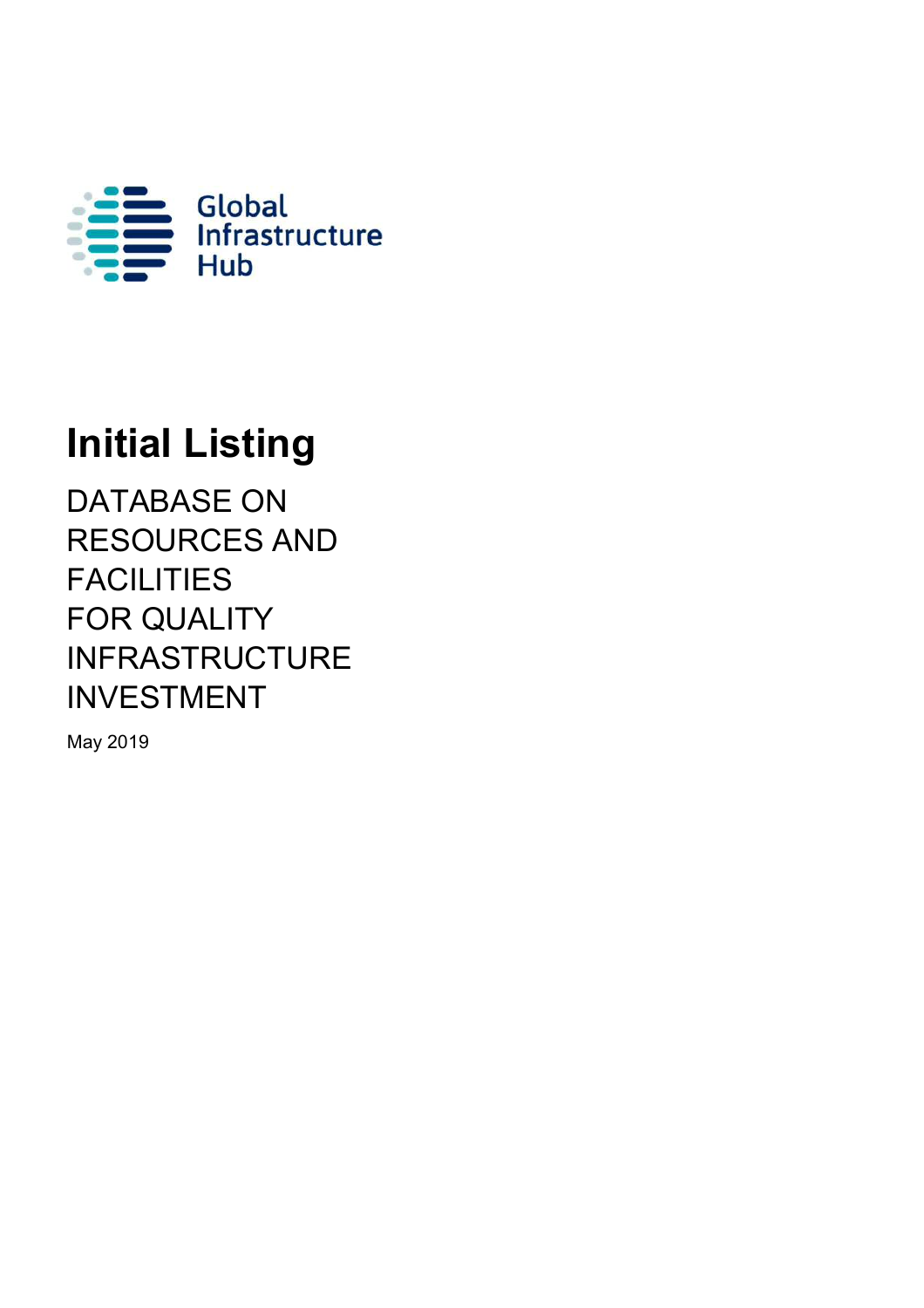# **Executive Summary**

#### **Introduction**

At the 2016 G20 Hangzhou Summit, the G20 Leaders adopted a declaration *"stressing the importance of quality infrastructure investment, which aims to ensure economic efficiency in view of life-cycle cost, safety, resilience against natural disaster, job creation, capacity building, and transfer of expertise and know-how on mutually agreed terms and conditions, while addressing social and environmental impacts and aligning with economic and development strategies"*.

In 2018, the G20's Infrastructure Working Group (IWG) identified the key elements for infrastructure growth in the "Roadmap to Infrastructure as an Asset Class". The Roadmap is organised under three overarching pillars and seven work-streams. Quality Infrastructure is one of the key work-streams identified under the second pillar improving the investment environment for infrastructure. In line with this objective, in 2019 the IWG has sought to develop Principles for Quality Infrastructure Investment (QII) in six categories, as follows:

| Principle 1 | Maximizing the positive impact of infrastructure<br>to achieve sustainable growth and development |
|-------------|---------------------------------------------------------------------------------------------------|
| Principle 2 | Raising economic efficiency in view of life-cycle<br>cost                                         |
| Principle 3 | Integrating environmental considerations in<br>infrastructure investments                         |
| Principle 4 | Building resilience against natural disasters and<br>other risks                                  |
| Principle 5 | Integrating social considerations in<br>infrastructure investment                                 |
| Principle 6 | Strengthening infrastructure governance                                                           |

Against this background, the G20 IWG has asked the Global Infrastructure Hub (GI Hub) to prepare an online database (the Database) of *'resources'*1 and *'facilities'*<sup>2</sup> relating to QII. This work has been undertaken in conjunction with the Organisation for Economic Cooperation and Development (OECD) and the World Bank Group (World Bank).

Throughout May 2019, the detailed QII Principles were developed by the IWG and the number of Principles increased from five to six. The GI Hub has updated the Database to reflect the IWG's agreed position and will continue to reflect any changes required by the G20.

#### **About the QII Database**

The Japanese Presidency of the G20 has asked for the creation of a QII Database, to provide a one-stop reference to existing resources for policymakers, project agencies and the private sector to plan and implement quality infrastructure investments. The Database will be a dynamic reference tool for governments and practitioners involved in infrastructure planning and delivery. It is built on a review and classification of existing resources and facilities across the six identified categories of QII Principles.

The Database builds on an assessment of 466 materials, covering both resources and facilities, which are intended to guide stakeholders in planning and executing quality infrastructure investments. Apart from the classification of the materials under the six categories of QII Principles and various sub-categories, the Database also captures other salient aspects of the materials, including key objectives, year of publishing (for resources) / establishment (for facilities), geographic scope, sectoral focus, and policy area. The database content is organised under facilities and resources, as described below:

- **Resources:** Under this grouping, 343 resources have been identified, under the headings of *framework/toolkits* (16%), *reference guides* (19%), *study reports* (13%), *websites, data and analysis* (20%), *publications, academic papers, and others*  (32%).
- **Facilities:** Under this grouping, 123 facilities have been identified, of which at least 50% provide multiple forms of support, including guarantees and technical assistance, project preparation, and investment support. Around 48% of the facilities identified provide project preparation assistance of

<sup>1</sup> *For the purpose of this Database, a "resource" refers to guidance materials, toolkits, study reports and other knowledge products pertaining to Quality Infrastructure Investment.*

<sup>2</sup> *For the purpose of this Database, a "facility" refers to a program or 'window' offering financial support (in the forms of grants, equity investments, debt investments or project preparation support) pertaining to QII.*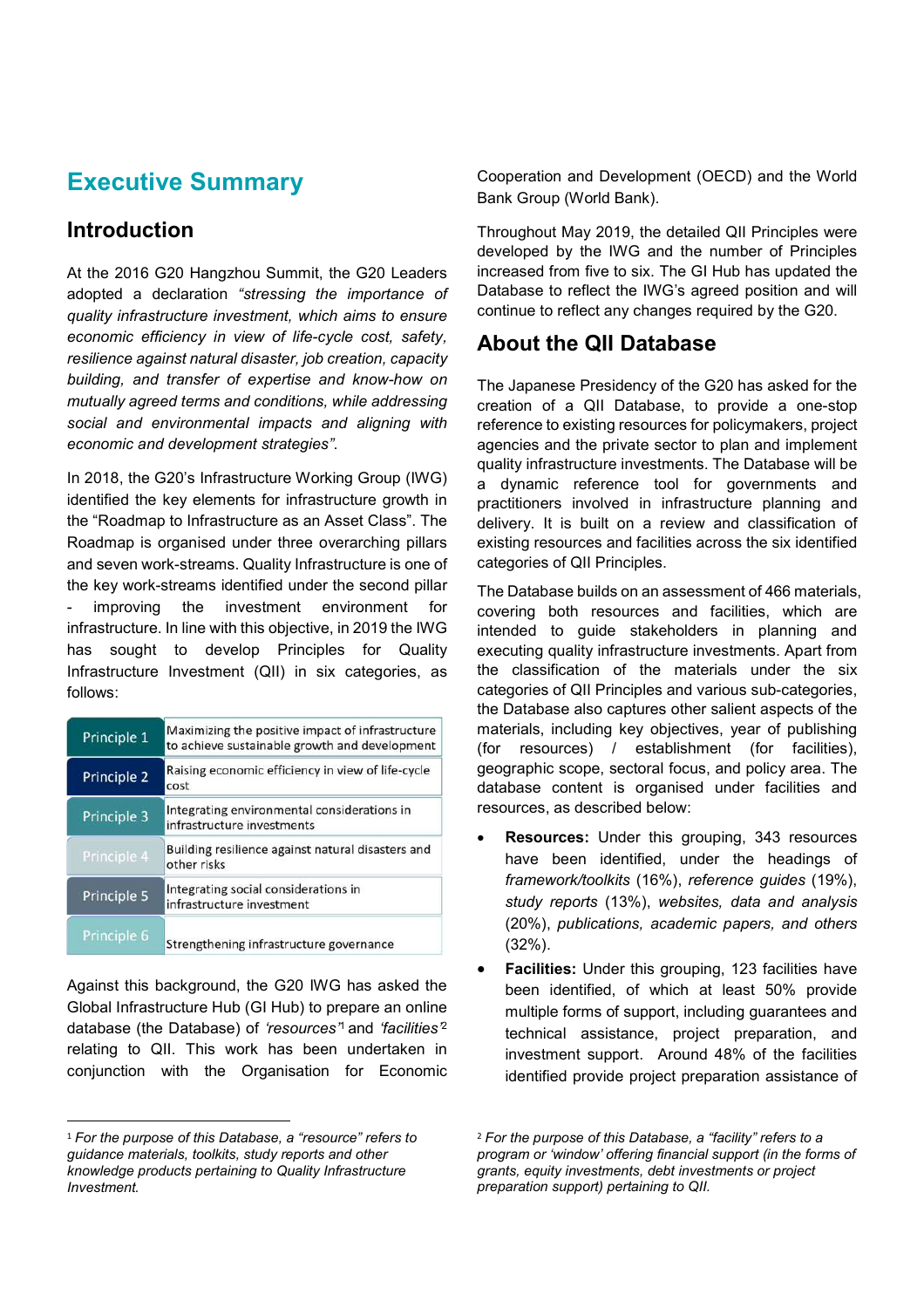some form. The facilities are mainly managed by multilateral development banks (MDBs), national and sub-sovereign governments.

The compilation of the database under these two groupings follows a review of the *G20/OECD/World Bank 2018 Stocktake of Tools and Instruments related to Infrastructure as an Asset Class*, plus the GI Hub's own database of resources and facilities, along with submissions to the GI Hub's structured questionnaire by individual G20 countries, MDBs and other international organisations. In addition, these inputs have been supplemented by independent secondary research undertaken by the GI Hub. Following this mapping and compilation of information, the strategic fit of these resources and facilities to each of the six categories of QII Principles was identified.

Attached as Annex 1 is an instruction guide on using the online Database. The lists of resources and facilities, which can be found in Annexes 2 and 3, are organised by the name of the organisation(s) which has/have produced the resource or facility. It should be noted that the lists in Annexes 2 and 3 do not contain links to the resources and facilities, but these links are provided in the online version of the Database. Annex 4 is a sample of the template used to collect data from the contributing organisations. This template in Annex 4 refers to the original five draft principles, and GI Hub has since updated the Database to incorporate the sixth principle (now QII Principle 1) that was added as a result of the subsequent IWG agreement.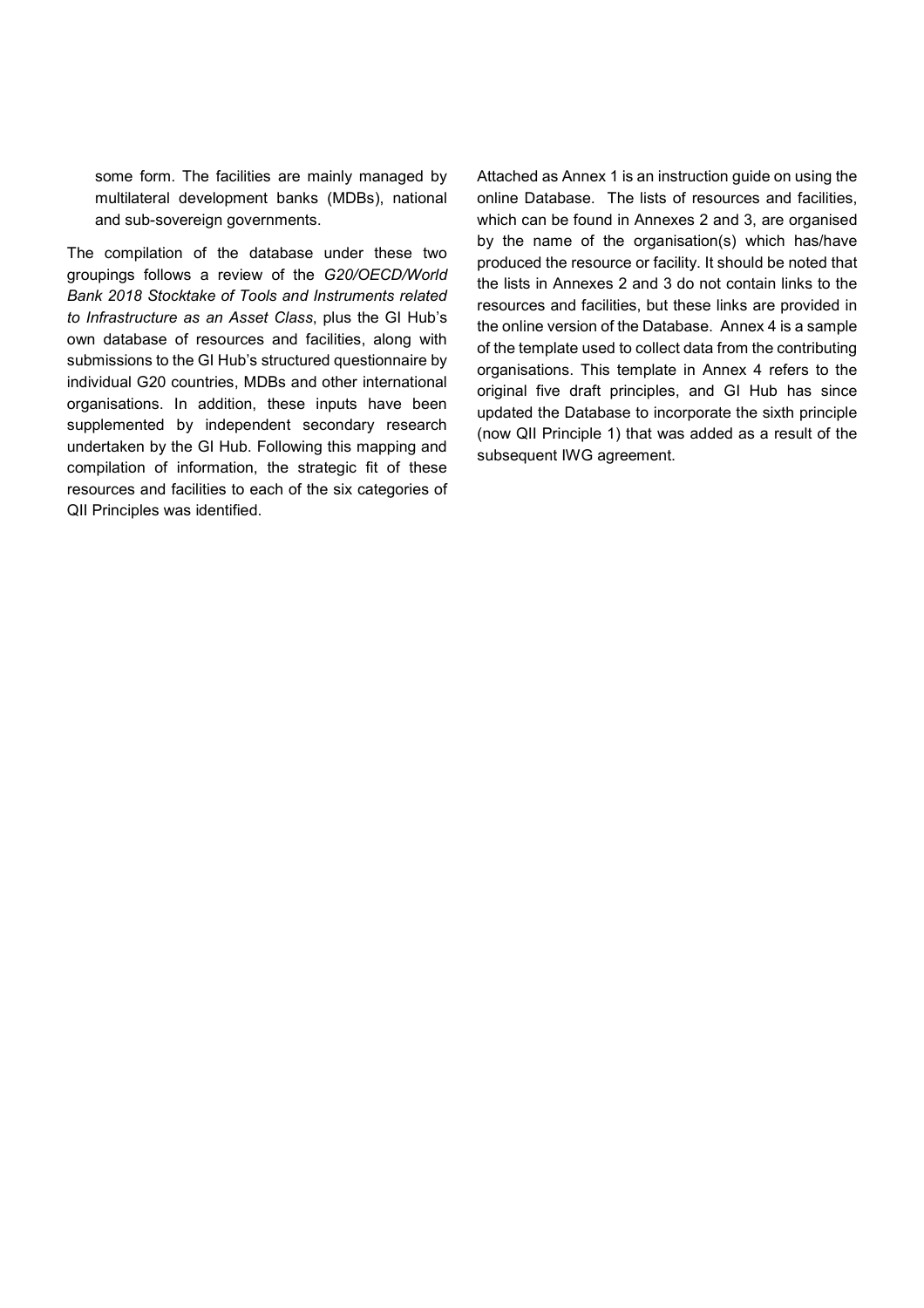#### **Annex 1 – How to Use the Database**

The Database is intended to serve as a single-stop point of guidance for policymakers, practitioners, investors, citizens and project companies to access reference materials and resources for ensuring quality in infrastructure planning and delivery. The Database sets out: (i) master lists of resources and facilities supporting QII; (ii) the geographic scope of the resources and facilities; (iii) the sectoral focus and policy areas addressed by the resources and facilities; and (iv) additional information on the objectives of the resources and facilities. It is envisaged that the Database will be a dynamic knowledge product, which will be refined and updated on an ongoing basis.

The Database is structured to assist stakeholders in project planning and preparation by providing specific guidance materials and information on facilities for delivering quality infrastructure investment. For example, a project preparation agency based in a developing economy may wish to employ the latest practices in improving the economic efficiency of projects (which falls under Principle 2 of the QII), using resources developed by MDBs or by the governments of advanced economies. In such cases, policymakers may select all the resources associated with QII Principle 2. Policymakers may also select specific sub-categories under each principle for more targeted search results. Similar selections can be made in respect of the listed facilities.

A sample image of the **draft** version of the online database is provided below:

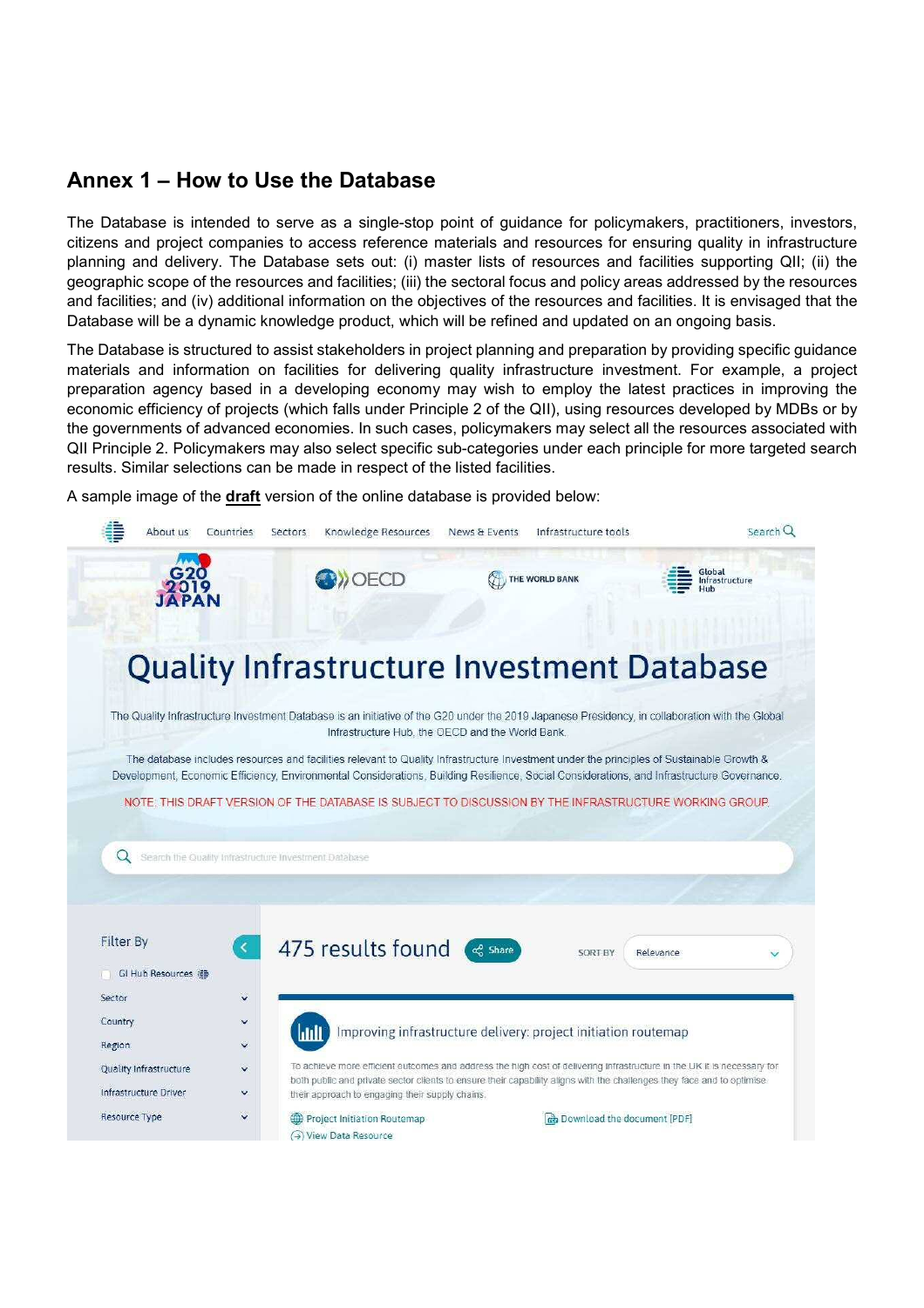### **Annex 2 – Master List of Resources**

| <b>SI</b><br>no | Name of the Organisation<br>publishing the resource                                                                                                                                                                                                                                                                 | <b>Title of the Resource</b>                                                         | <b>Geographic scope</b>                           | <b>Policy area focus</b>         | P <sub>1</sub> | P <sub>2</sub> | P <sub>3</sub> | <b>P4</b> | <b>P5</b> | P <sub>6</sub> |
|-----------------|---------------------------------------------------------------------------------------------------------------------------------------------------------------------------------------------------------------------------------------------------------------------------------------------------------------------|--------------------------------------------------------------------------------------|---------------------------------------------------|----------------------------------|----------------|----------------|----------------|-----------|-----------|----------------|
| -1              | <b>AECOM</b>                                                                                                                                                                                                                                                                                                        | The Future of Infrastructure: Voice of the<br>People                                 | Global                                            | No specified policy area         | Y              | Y              | N              | Y         | Y         | Y              |
| $\overline{2}$  | African Development Bank,<br>Asian Development Bank,<br>Development Bank of Southern<br>Africa, European bank for<br>Reconstruction and<br>Development, Islamic<br>Development Bank, BNDES,<br>CAF, Inter American Investment<br>Corporation, Public-Private<br>Infrastructure Advisory Facility,<br>and World Bank | <b>SOURCE</b>                                                                        | Global                                            | Planning and project preparation | Υ              | Y              | Y              | Υ         | Y         | Y              |
| 3               | Asia-Pacific Economic<br>Cooperation                                                                                                                                                                                                                                                                                | APEC Guidebook on Quality of Infrastructure<br>Development and Investment (Revision) | Asia-Pacific                                      | Cross-cutting policy areas       | Y              | Υ              | Y              | Y         | Y         | Y              |
| 4               | Arcadis                                                                                                                                                                                                                                                                                                             | Third Global Infrastructure Investment Index                                         | Global                                            | No specified policy area         | Y              | N              | N              | N         | N         | Y              |
| 5               | Asian Development Bank                                                                                                                                                                                                                                                                                              | ADB PPP monitor                                                                      | Asia                                              | No specified policy area         | N              | Y              | Y              | Υ         | Y         | Y              |
| 6               | Asian Development Bank                                                                                                                                                                                                                                                                                              | Public-Private Partnership (PPP) Handbook                                            | Global                                            | No specified policy area         | N              | Y              | N              | N         | Y         | Y              |
| $\overline{7}$  | Asian Development Bank                                                                                                                                                                                                                                                                                              | <b>Procurement Guidelines</b>                                                        | Global                                            | Procurement                      | N              | N              | ${\sf N}$      | Υ         | N         | Y              |
| 8               | Asian Development Bank                                                                                                                                                                                                                                                                                              | PPP Operational Plan 2012-2020                                                       | Asia-Pacific                                      | Cross-cutting policy areas       | Υ              | Y              | Y              | ${\sf N}$ | Y         | Y              |
| 9               | Asian Development Bank                                                                                                                                                                                                                                                                                              | PPPs in Urban Bus Transport for the State of<br>Maharashtra, India                   | India                                             | Cross-cutting policy areas       | N              | Y              | N              | N         | N         | Y              |
| 10              | Asian Development Bank                                                                                                                                                                                                                                                                                              | Bus Rapid Transport: Toolkit for Feasibility<br><b>Studies</b>                       | India                                             | Planning and project preparation | Y              | Υ              | Y              | Y         | Y         | Y              |
| 11              | Asian Development Bank,<br>European Bank for<br>Reconstruction and<br>Development, Inter-American<br>Development Bank, the Islamic<br>Development Bank, Multilateral<br>Investment Fund, World Bank<br>and Public-Private Infrastructure<br><b>Advisory Facility</b>                                                | Multi-lateral Development Banks APMG PPP<br><b>Certification Program</b>             | Global                                            | No specified policy area         | N              | Y              | N              | N         | N         | Y              |
| 12              | AT Kearney Global Business<br><b>Policy Council</b>                                                                                                                                                                                                                                                                 | Foreign Direct Investment Confidence Index                                           | Global                                            | No specified policy area         | Y              | Υ              | Υ              | N         | Y         | Y              |
| 13              | Australia - ACT Government,<br>Chief Minister, Treasury and<br>Economic<br>Development<br>Directorate                                                                                                                                                                                                               | The Capital Framework                                                                | Australia, Australian<br><b>Capital Territory</b> | Planning and project preparation | Y              | Y              | N              | N         | N         | Y              |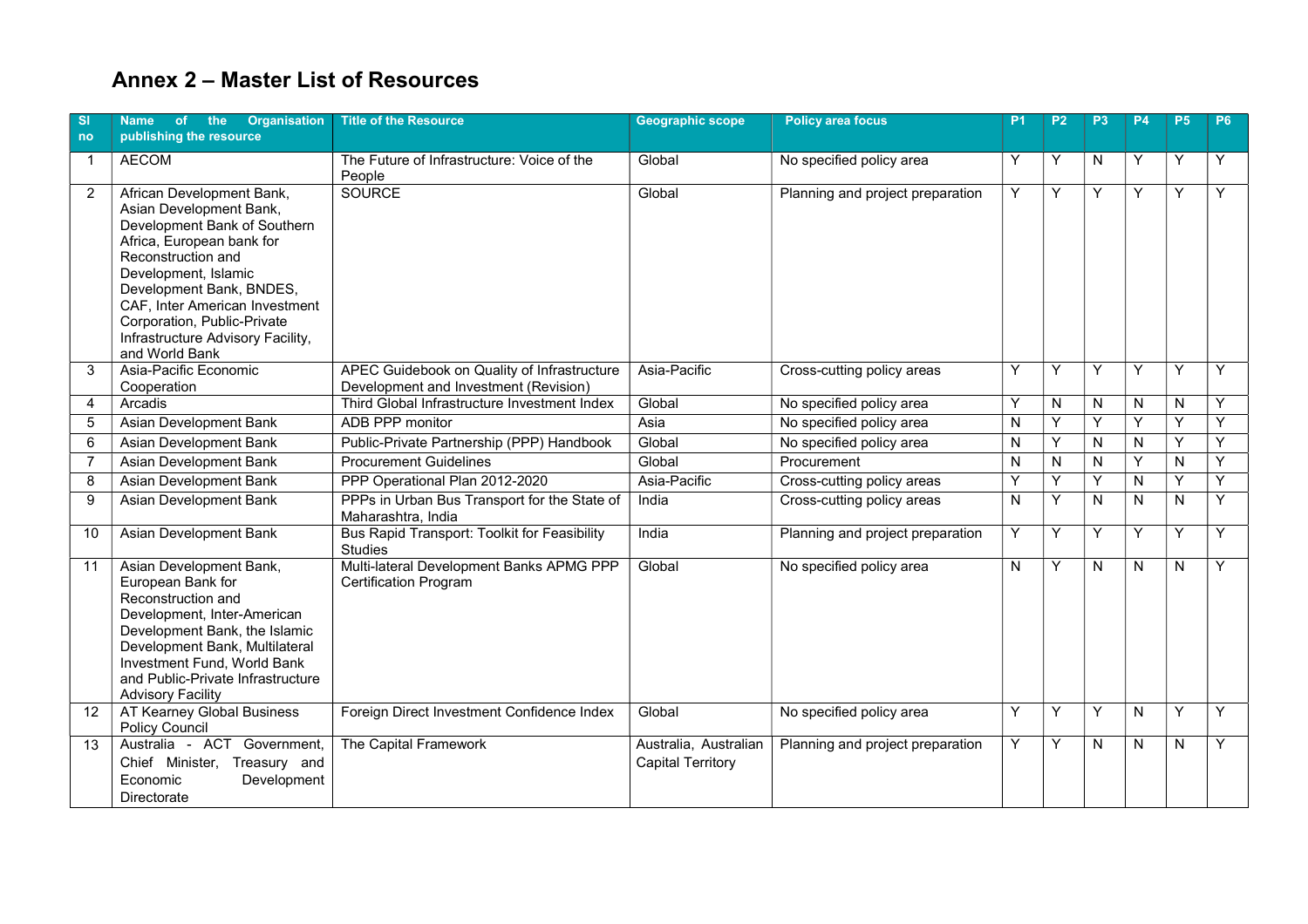| 14              | Australia - ACT Government,<br>Chief Minister, Treasury and<br><b>Economic Development</b><br><b>Directorate</b> | The Partnerships Framework - Guidelines<br>for Unsolicited Proposals       | Australia     | Procurement                      | N                       | Υ            | N            | N            | Υ            |   |
|-----------------|------------------------------------------------------------------------------------------------------------------|----------------------------------------------------------------------------|---------------|----------------------------------|-------------------------|--------------|--------------|--------------|--------------|---|
| 15              | Australia - ACT Government,<br>Chief Minister, Treasury and<br><b>Economic Development</b><br><b>Directorate</b> | The Partnerships Framework - Guidelines<br>for Public Private Partnerships | Australia     | Procurement                      | N                       | Y            | N            | N            | $\mathsf{N}$ | Y |
| 16              | Australia - Department of<br>Treasury and Finance,<br>Government of Victoria                                     | Investment Lifecycle and High Value High<br><b>Risk Framework</b>          | Australia     | Planning and project preparation | Y                       | Y            | N            | $\mathsf{N}$ | $\mathsf{N}$ | N |
| 17              | Australia - Department of<br>Treasury and Finance,<br>Government of Victoria                                     | <b>Investment Management Standard</b>                                      | Australia     | Planning and project preparation | N                       | Y            | Y            | N            | Y            | Y |
| 18              | Australia - Department of<br>Treasury and Finance,<br>Government of Victoria                                     | Asset Management Accountability<br>Framework                               | Australia     | Planning and project preparation | N                       | Y            | Y            | N            | Y            | Y |
| 19              | Australia, Department of<br>Finance, Australian Government                                                       | National Framework for Traditional<br>Contracting                          | Australia     | Cross-cutting policy areas       | N                       | Y            | N            | N            | N            | Y |
| 20              | Australia, Department of<br>Finance, Australian Government                                                       | <b>Risk Potential Assessment Tool (RPAT)</b>                               | Australia     | Planning and project preparation | N                       | Y            | N            | $\mathsf{N}$ | N            | N |
| 21              | Australia, Department of<br>Finance, Australian Government                                                       | Guidance on Assurance Review Process                                       | Australia     | Planning and project preparation | N                       | Y            | N            | N            | N            | Y |
| 22              | Australia, Department of<br>Infrastructure and Regional<br>Development, Australia                                | National PPP Policy Framework                                              | Australia     | Cross-cutting policy areas       | N                       | Y            | Y            | N            | Y            | Y |
| $\overline{23}$ | Australia, Department of<br>Infrastructure and Transport,<br><b>Australian Government</b>                        | Infrastructure Planning and Delivery:<br>Best Practice Case Studies Vol. 1 | Australia     | Cross-cutting policy areas       | N                       | Y            | ${\sf N}$    | $\mathsf{N}$ | $\mathsf{N}$ | Y |
| 24              | Australia, Department of<br>Infrastructure and Transport,<br>Australian Government                               | Infrastructure Planning and Delivery:<br>Best Practice Case Studies Vol. 2 | Australia     | Cross-cutting policy areas       | N                       | Y            | Y            | Y            | Y            | Y |
| 25              | Australia, Department of<br>Infrastructure, Regional<br>Development and Cities,<br><b>Australian Government</b>  | National Guidelines for Infrastructure Project<br>Delivery                 | Australia     | Cross-cutting policy areas       | $\overline{\mathsf{N}}$ | Y            | Y            | Y            | Y            | Ÿ |
| 26              | Australia, Infrastructure Australia                                                                              | <b>Assessment Framework</b>                                                | Australia     | Planning and project preparation | Υ                       | Y            | Υ            | ${\sf N}$    | Υ            | Y |
| 27              | Australia, Infrastructure Australia                                                                              | Infrastructure Priority List                                               | Australia     | No specified policy area         | ${\sf N}$               | $\mathsf{N}$ | $\mathsf{N}$ | $\mathsf{N}$ | $\mathsf{N}$ | Y |
| 28              | <b>Boston Consulting Group (BCG)</b>                                                                             | Bridging the Gap - Meeting the Infrastructure<br>Challenge with PPP        | Global        | No specified policy area         | N                       | Y            | ${\sf N}$    | N            | N            | Y |
| 29              | Brazil, Empresa de<br>Planejamento e Logística                                                                   | Centralised information repository to aid<br>planning                      | <b>Brazil</b> | Planning and project preparation | N                       | $\mathsf{N}$ | N            | $\mathsf{N}$ | Y            | Y |
| 30              | Brazil, National Agency for<br><b>Water Transportation</b>                                                       | Integrated environmental management<br>svstem                              | <b>Brazil</b> | Planning and project preparation | N                       | N            | Y            | $\mathsf{N}$ | Y            | Y |
| 31              | Brazil, Secretaria de Estado de<br>Desenvolvimento Econômico                                                     | Operations Manual for Minas Gerias Public-<br>Private Program              | <b>Brazil</b> | Cross-cutting policy areas       | N                       | Υ            | Υ            | N            | Υ            | Y |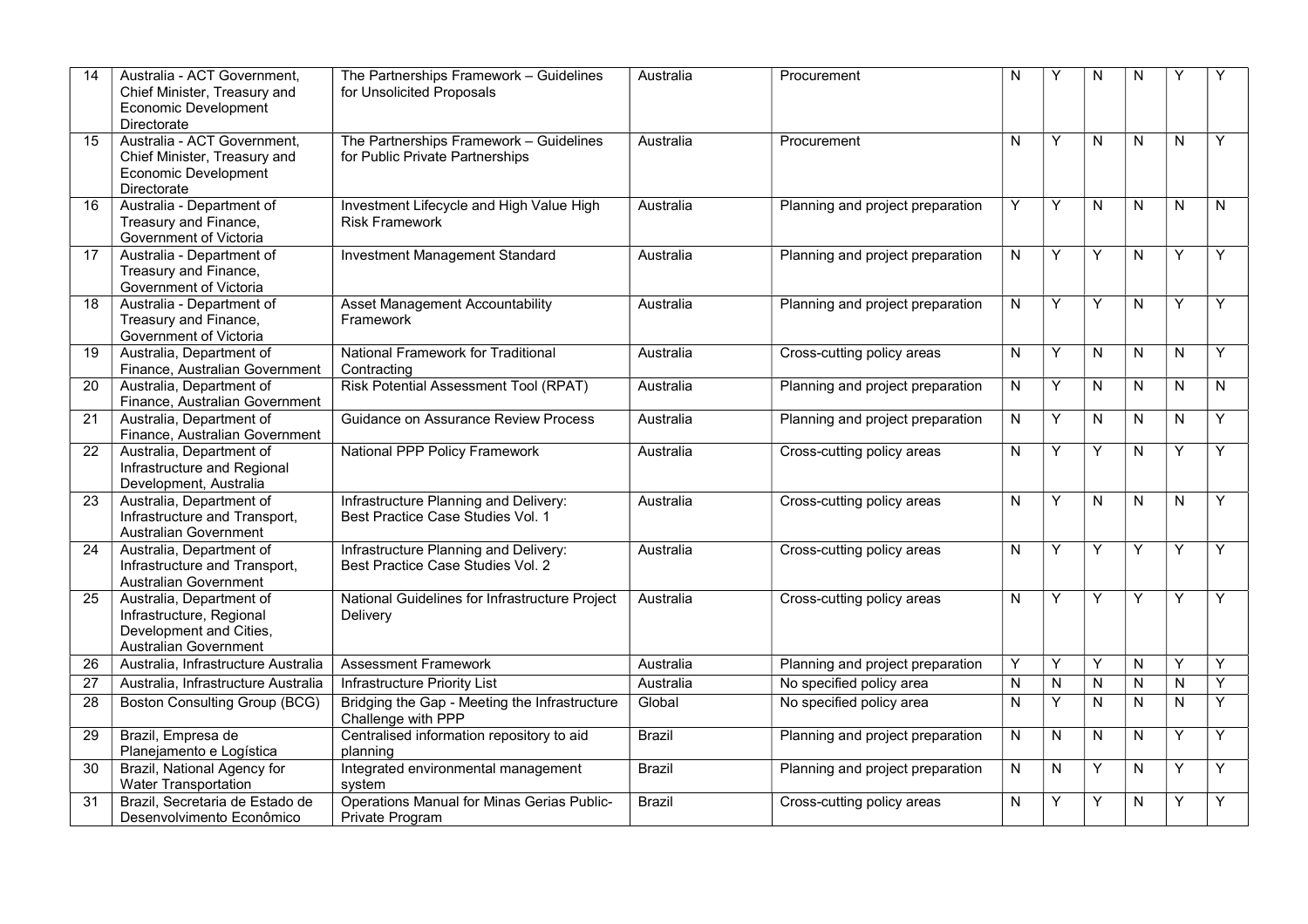| $\overline{32}$ | <b>Brazil, Secretariat PPI</b>                                        | Accreditation of project studies                                                                         | <b>Brazil</b> | Planning and project preparation | N                       | Y            | N            | N                       | Y            | N         |
|-----------------|-----------------------------------------------------------------------|----------------------------------------------------------------------------------------------------------|---------------|----------------------------------|-------------------------|--------------|--------------|-------------------------|--------------|-----------|
| 33              | <b>Brookings</b>                                                      | Development, Aid and Governance<br>Indicators (DAGI) by Brookings Institute                              | Global        | Governance                       | $\overline{\mathsf{N}}$ | $\mathsf{N}$ | $\mathsf{N}$ | $\overline{\mathsf{N}}$ | $\mathsf{N}$ | Y         |
| 34              | Canada, Government of British<br>Columbia                             | <b>Capital Asset Management Framework</b>                                                                | Canada        | Cross-cutting policy areas       | ${\sf N}$               | Y            | $\mathsf{N}$ | N                       | N            | Υ         |
| 35              | Canada, Treasury Board<br>Secretariat, Government of<br>Canada        | Project Complexity and Risk Assessment<br>Tool                                                           | Canada        | Planning and project preparation | ${\sf N}$               | Y            | Y            | N                       | Y            | ${\sf N}$ |
| 36              | Canada, Treasury Board<br>Secretariat, Government of<br>Canada        | Organizational Project Management<br><b>Capacity Assessment Tool</b>                                     | Canada        | Planning and project preparation | ${\sf N}$               | Y            | $\mathsf{N}$ | N                       | Y            | Υ         |
| 37              | Canada, Treasury Board<br>Secretariat, Government of<br>Canada        | Guidelines to Implementing Budget 2011<br>Direction on Public-Private Partnerships                       | Canada        | Planning and project preparation | $\mathsf{N}$            | Y            | Y            | N                       | Y            | Y         |
| 38              | Canada, Treasury Board,<br>Government of Alberta                      | <b>PPP Framework and Guidelines</b>                                                                      | Alberta       | Cross-cutting policy areas       | N                       | Y            | Y            | Y                       | Y            | Y         |
| 39              | Canada, Treasury Board,<br>Government of Alberta                      | Management Framework: Assessment<br>Process                                                              | Canada        | Cross-cutting policy areas       | N                       | Y            | Υ            | Υ                       | Y            | Y         |
| 40              | China International Contractors<br>Association                        | The Belt and Road Infrastructure<br>Development Index Report 2018                                        | Global        | No specified policy area         | Υ                       | Υ            | $\mathsf{N}$ | N                       | N            | Υ         |
| 41              | China International Contractors<br>Association                        | Operational Manual for the Guide on Social<br>Responsibility for Chinese International<br>Contractors    | Global        | No specified policy area         | Υ                       | Y            | Y            | Υ                       | Y            | Y         |
| 42              | China, Ministry of Ecology and<br>Environment                         | Directory on Construction Project<br>Environmental Impact Assessment<br><b>Classification Management</b> | China         | Regulatory                       | $\mathsf{N}$            | $\mathsf{N}$ | Y            | N                       | N            | ${\sf N}$ |
| 43              | China, Ministry of Finance                                            | Guidelines for the administration of finance<br>for PPP projects                                         | China         | Cross-cutting policy areas       | Υ                       | Y            | Y            | N                       | Y            | Y         |
| 44              | China, Ministry of Finance                                            | Operational guidelines for PPP Mode (for<br>trial implementation)                                        | China         | Planning and project preparation | ${\sf N}$               | Y            | Y            | $\mathsf{N}$            | Y            | Y         |
| 45              | China, Ministry of Finance                                            | Guidance for the fiscal affordability<br>assessment of PPP projects                                      | China         | Planning and project preparation | N                       | Y            | Y            | ${\sf N}$               | Y            | Y         |
| 46              | China, Ministry of Finance                                            | Guidelines for Value-for-Money (VfM)<br>evaluations of PPP projects                                      | China         | No specified policy area         | N                       | Y            | N            | N                       | N            | Y         |
| 47              | China, Ministry of Finance                                            | Guidelines on regulating the Project<br>Database of the National PPP<br>Integrated Information Platform  | China         | Planning and project preparation | N                       | Υ            | Y            | N                       | Υ            | Y         |
| 48              | China, National Development<br>and Reform Commission                  | Method for Tendering Announcements and<br><b>Information Publicity</b>                                   | China         | Procurement                      | ${\sf N}$               | $\mathsf{N}$ | $\mathsf{N}$ | ${\sf N}$               | N            | Υ         |
| 49              | China, National Development<br>and Reform Commission                  | Method for Electronic Tendering and Bidding                                                              | China         | Procurement                      | N                       | N            | N            | ${\sf N}$               | N            | Y         |
| 50              | China, National People's<br>Congress of People's Republic<br>of China | Environmental Impact Assessment Law of<br>the People's Republic of China                                 | China         | Regulatory                       | Y                       | N            | Y            | N                       | N            | N         |
| 51              | China, State Council of People's<br>Republic of China                 | Regulation on construction project<br>environmental protection management                                | China         | Regulatory                       | Y                       | N            | Y            | N                       | N            | N         |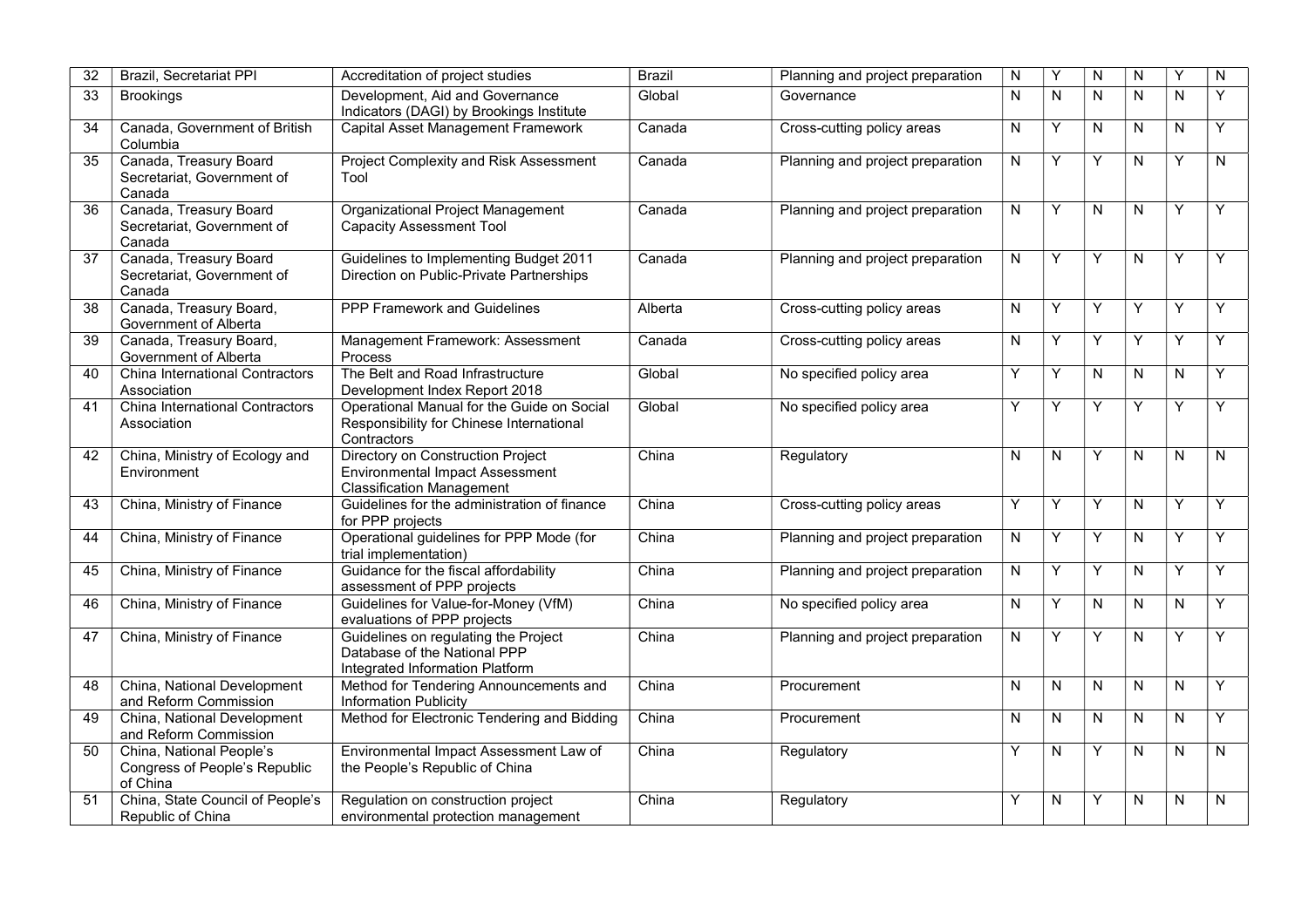| $\overline{52}$ | <b>Deloitte</b>                                        | A positive horizon on the road ahead?                                                                                                            | Europe                         | No specified policy area                                   |   | Y            | N                       | N         | N                       |   |
|-----------------|--------------------------------------------------------|--------------------------------------------------------------------------------------------------------------------------------------------------|--------------------------------|------------------------------------------------------------|---|--------------|-------------------------|-----------|-------------------------|---|
|                 |                                                        | European Infrastructure Investors Survey<br>2016                                                                                                 |                                |                                                            |   |              |                         |           |                         |   |
| 53              | Economist Intelligence Unit                            | InfraScope - Evaluating the environment for<br>PPP in Asia-Pacific                                                                               | Asia-Pacific                   | No specified policy area                                   | N | $\mathsf{N}$ | N                       | N         | N                       | Y |
| 54              | Economist Intelligence Unit                            | Evaluating the environment for public-private<br>partnerships in Africa                                                                          | Africa                         | No specified policy area                                   | N | Y            | N                       | N         | N                       | Y |
| 55              | Economist Intelligence Unit                            | InfraScope - Evaluating the environment for<br>public-private partnerships in Latin America<br>and the Caribbean                                 | Latin America and<br>Caribbean | No specified policy area                                   | Ν | Y            | N                       | N         | $\mathsf{N}$            | Y |
| 56              | <b>EDHEC Infra and Global</b><br>Infrastructure Hub    | Towards Better Infrastructure Investment<br>Products? A survey of investor's perceptions<br>and expectations from investing in<br>infrastructure | Global                         | No specified policy area                                   | N | Y            | N                       | N         | $\mathsf{N}$            | Y |
| 57              | <b>EDHEC Infrastructure Institute</b>                  | <b>EDHEC Infra database</b>                                                                                                                      | Global                         | No specified policy area                                   | Ν | Y            | N                       | N         | N                       | Y |
| 58              | <b>EDHEC Risk Institute-Asia</b>                       | Benchmarking Long-Term Investment<br>in Infrastructure                                                                                           | Global                         | No specified policy area                                   | N | Y            | N                       | ${\sf N}$ | N                       | Y |
| 59              | European Bank for<br>Reconstruction and<br>Development | <b>Public-Private Partnerships/Concessions</b>                                                                                                   | Europe                         | No specified policy area                                   | N | N            | N                       | N         | Υ                       | Υ |
| 60              | European Bank for<br>Reconstruction and<br>Development | Procurement Policies and Rules for projects<br>financed by the European Bank for<br>Reconstruction and Development                               | Europe                         | Procurement                                                | N | Y            | N                       | N         | N                       | Y |
| 61              | European Bank for<br>Reconstruction and<br>Development | On the move: delivering automated<br>fare collection                                                                                             | Europe                         | No specified policy area                                   | N | Y            | N                       | N         | N                       | Y |
| 62              | European Bank for<br>Reconstruction and<br>Development | The art of the possible: smart management<br>of assets in the water sector                                                                       | Europe                         | Project delivery                                           | N | Y            | N                       | N         | Y                       | Y |
| 63              | European Bank for<br>Reconstruction and<br>Development | Implementing Facilities Management<br>services through PPPs                                                                                      | Europe                         | Project delivery                                           | N | Y            | N                       | N         | N                       | Y |
| 64              | European Bank for<br>Reconstruction and<br>Development | From waste to resources: mobilising the<br>private sector to deliver sustainable waste<br>management                                             | Europe                         | Cross-cutting policy areas                                 | Y | Y            | N                       | N         | Y                       | Y |
| 65              | European Bank for<br>Reconstruction and<br>Development | Making district heating happen:<br>pathways to financial sustainability                                                                          | Europe                         | No specified policy area                                   | N | Y            | N                       | N         | N                       | Y |
| 66              | European Bank for<br>Reconstruction and<br>Development | Policy Challenges in the Implementation<br>of Performance-based Contracting for<br>Road Maintenance                                              | Europe                         | Project delivery                                           | N | Y            | N                       | N         | N                       | Y |
| 67              | European Commission                                    | Resource Book on PPP Case Studies                                                                                                                | Europe                         | No specified policy area                                   | N | Y            | N                       | N         | N                       | Y |
| 68              | European Investment Bank                               | The Economic Appraisal of Investment<br>Projects at the EIB                                                                                      | Europe                         | No specified policy area                                   | Y | Y            | $\mathsf{N}$            | N         | N                       | N |
| 69              | European Investment Bank                               | Three Pillar Assessment (3PA)                                                                                                                    | Europe                         | Planning and project preparation,<br>Procurement, Delivery | Y | Y            | $\overline{\mathsf{N}}$ | N         | $\overline{\mathsf{N}}$ | N |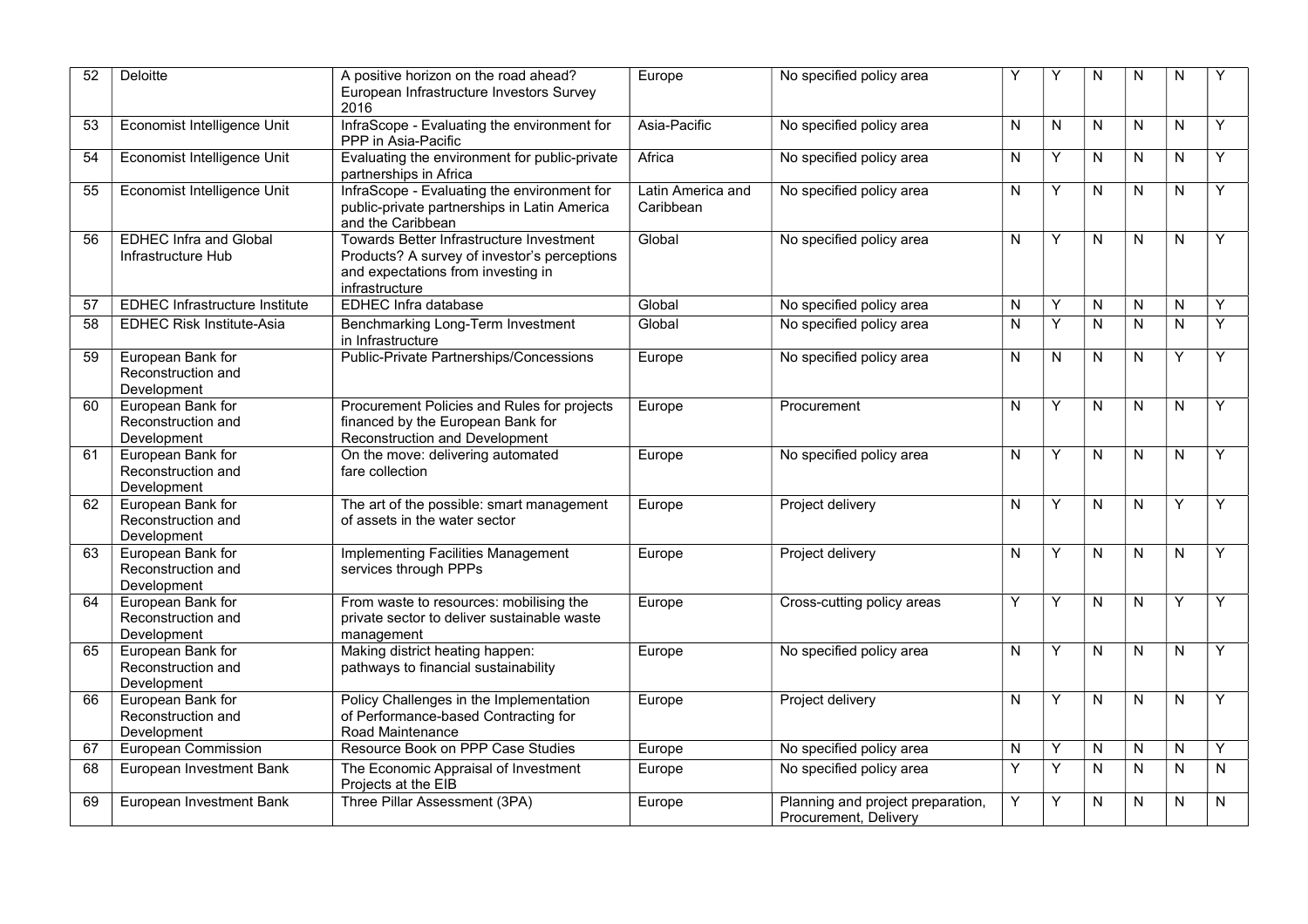| 70              | European Investment Bank                                                    | The Results Measurement (ReM) framework<br>methodology                                                                                                                          | Europe         | Cross-cutting policy areas       | Υ | Y            | N            | N              | N                       | N            |
|-----------------|-----------------------------------------------------------------------------|---------------------------------------------------------------------------------------------------------------------------------------------------------------------------------|----------------|----------------------------------|---|--------------|--------------|----------------|-------------------------|--------------|
| $\overline{71}$ | European Investment Bank                                                    | <b>Environmental and Social Standards</b>                                                                                                                                       | Europe         | Cross-cutting policy areas       | N | $\mathsf{N}$ | Y            | N              | Y                       | N            |
| $\overline{72}$ | European Investment Bank                                                    | Guidance Note for Standard 3 on<br><b>Biodiversity and Ecosystems</b>                                                                                                           | Europe         | Cross-cutting policy areas       | Y | $\mathsf{N}$ | Y            | $\overline{N}$ | Y                       | $\mathsf{N}$ |
| 73              | European Investment Bank                                                    | <b>Complaints Mechanism Procedures</b>                                                                                                                                          | Europe         | No specified policy area         | N | N            | Y            | N              | N                       | N            |
| 74              | European Investment Bank                                                    | Climate Action - List of eligible sectors and<br>eligibility criteria                                                                                                           | Europe         | No specified policy area         | N | $\mathsf{N}$ | Y            | Y              | N                       | N            |
| 75              | European Investment Bank                                                    | EIB Climate Strategy (available in English,<br>French and German)                                                                                                               | Europe         | Cross-cutting policy areas       | N | N            | Y            | Υ              | N                       | N            |
| 76              | European Investment Bank                                                    | <b>EIB Flood Risk Management Guide</b>                                                                                                                                          | Europe         | Cross-cutting policy areas       | N | $\mathsf{N}$ | $\mathsf{N}$ | Y              | $\overline{\mathsf{N}}$ | N            |
| $\overline{77}$ | European Investment Bank                                                    | The EIB Group Strategy on Gender Equality<br>and Women's Economic Empowerment<br>(available in English, French and German)                                                      | Europe         | No specified policy area         | N | N            | N            | N              | Y                       | N            |
| 78              | European Investment Bank                                                    | EIB water sector lending orientation:<br>strengthening water security                                                                                                           | Europe         | Cross-cutting policy areas       | Y | Y            | Y            | Y              | N                       | Y            |
| 79              | European Investment Bank                                                    | EIB and Energy: Delivering Growth, Security<br>and Sustainability - EIB's Screening and<br>Assessment Criteria for Energy Projects<br>(available in English, French and German) | Europe         | Cross-cutting policy areas       | Y | N            | Y            | N              | N                       | Y            |
| 80              | European Investment Bank                                                    | EIB Transport Lending Policy (available in<br>English, French and German)                                                                                                       | Europe         | Planning and project preparation | Y | N            | N            | N              | N                       | Y            |
| 81              | European Investment Bank                                                    | Guide to Procurement for projects financed<br>by the EIB (available in English and German)                                                                                      | Europe         | Procurement                      | N | N            | N            | N              | N                       | Y            |
| 82              | European Investment Bank                                                    | Anti-Money Laundering and Combating<br>Financing of Terrorism Framework (available<br>in English, French and German)                                                            | Europe         | No specified policy area         | Υ | N            | N            | N              | N                       | Y            |
| 83              | European Investment Bank                                                    | EIB Group Policy towards weakly regulated,<br>non-transparent and non-cooperative<br>jurisdictions and tax good governance                                                      | Europe         | No specified policy area         | Υ | $\mathsf{N}$ | $\mathsf{N}$ | N              | N                       | Y            |
| 84              | European Investment Bank and<br><b>International Finance</b><br>Corporation | <b>Global Emerging Markets (GEMs) Risk</b><br>database                                                                                                                          | Global         | Planning and project preparation | N | Y            | N            | N              | N                       | Y            |
| 85              | European PPP Expertise Centre                                               | The Guide to Guidance - How to Prepare,<br>Procure and Deliver PPP Projects                                                                                                     | Europe         | Cross-cutting policy areas       | N | Y            | Y            | Y              | Y                       | Y            |
| 86              | Eurostat                                                                    | <b>Freight Transport Statistics</b>                                                                                                                                             | European Union | No specified policy area         | N | Y            | N            | N              | N                       | Y            |
| $\overline{87}$ | <b>Financial Stability Board</b>                                            | Evaluation of the effects of financial<br>regulatory reforms on infrastructure finance                                                                                          | Global         | No specified policy area         | N | Y            | N            | ${\sf N}$      | ${\sf N}$               | Y            |
| 88              | Foster Infrastructure                                                       | Comparative Study of Frameworks to protect<br>the Long Term Interests<br>of Pension Funds Investing in PPPs                                                                     | Global         | No specified policy area         | N | Y            | N            | ${\sf N}$      | $\mathsf{N}$            | Y            |
| 89              | Foster Infrastructure                                                       | Study of Contractual Clauses for the Smooth<br>Adjustment of Physical Infrastructure &<br>Services through the lifecycle of PPP Cycle                                           | Global         | No specified policy area         | N | Y            | N            | N              | N                       | Y            |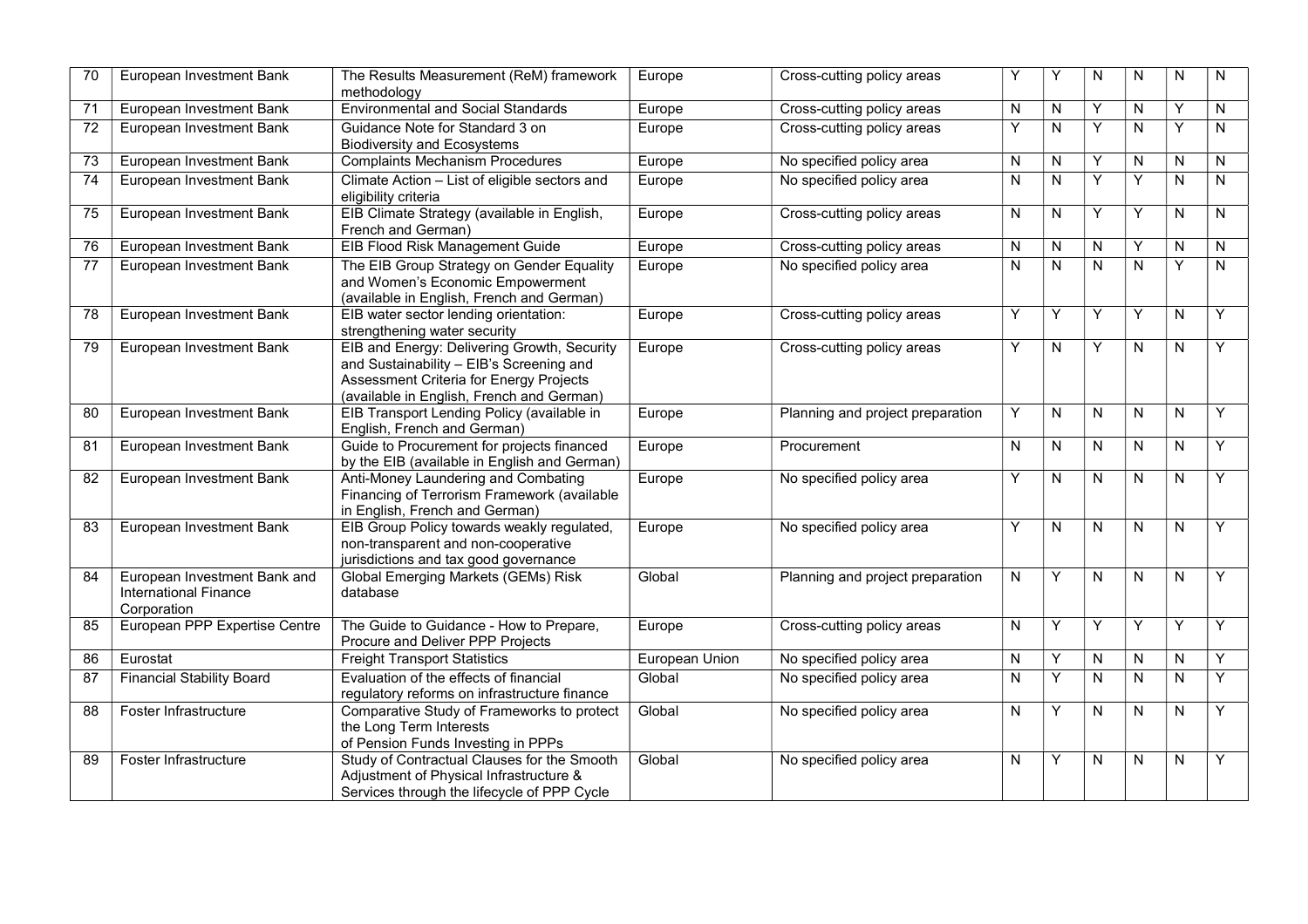| 90  | G20                                                            | Leading Practices on Promoting and<br><b>Prioritising Quality Investment</b>                                     | Global                                           | Cross-cutting policy areas       | N            | Υ | Y            | Υ | Υ         | Υ |
|-----|----------------------------------------------------------------|------------------------------------------------------------------------------------------------------------------|--------------------------------------------------|----------------------------------|--------------|---|--------------|---|-----------|---|
| 91  | G20                                                            | Moving forward the G20 Action Plan on the<br>2030 Agenda for Sustainable<br>Development                          | Global                                           | No specified policy area         | Y            | Y | $\mathsf{N}$ | N | Y         | Y |
| 92  | G20                                                            | G20 Principles for Promoting Integrity in<br><b>Public Procurement</b>                                           | Global                                           | No specified policy area         | N            | N | N            | N | Y         | Y |
| 93  | G20 and OECD                                                   | G20/OECD Report on G20 Investment<br>Strategies                                                                  | Global                                           | No specified policy area         | N            | Y | N            | Y | Y         | Y |
| 94  | G20 and OECD                                                   | <b>OECD Policy Framework for Investment</b>                                                                      | Global                                           | Cross-cutting policy areas       | Y            | Υ | Υ            | Υ | Υ         | Y |
| 95  | G20 and OECD                                                   | Checklist on Long-term Financing Strategies<br>and Institutional Investors                                       | Global                                           | Cross-cutting policy areas       | N            | Υ | Y            | Y | Y         | Υ |
| 96  | G20 and OECD                                                   | G20/OECD Checklist on Long-term<br>Investment Strategies and Institutional<br>Investors (Updated Report)         | Global                                           | No specified policy area         | N            | Y | Y            | Y | Y         | Y |
| 97  | G20 and OECD                                                   | G20/OECD Principles of Corporate<br>Governance                                                                   | Global                                           | Governance                       | $\mathsf{N}$ | Y | Y            | Y | Y         | Y |
| 98  | G20-IFA WG                                                     | Principles of MDBs' Strategy for Crowding-in<br>Private Sector Finance for Growth and<br>sustainable Development | Global                                           | No specified policy area         | Y            | Y | N            | N | Y         | Y |
| 99  | G7                                                             | G7 Ise-Shima Principles for Promoting<br>Quality Infrastructure Investment                                       | Global                                           | Cross-cutting policy areas       | Y            | Y | Y            | Y | Υ         | Y |
| 100 | Germany, Federal Ministry of<br>Finance                        | Administrative regulations relating to section<br>7 of the Federal Budget Code and related<br>instructions       | Federal Republic of<br>Germany: Federal<br>level | Planning and project preparation | N            | Υ | N            | N | N         | Y |
| 101 | <b>Global Construction Perspective</b><br>and Oxford Economics | Global Construction 2030                                                                                         | Global                                           | No specified policy area         | N            | N | $\mathsf{N}$ | N | N.        | Y |
| 102 | <b>Global Infrastructure Facility</b>                          | GIF PROJECT READINESS ASSESSMENT<br>(PRA)                                                                        | Global                                           | Planning and project preparation | N            | Y | Y            | Y | Y         | Y |
| 103 | Global Infrastructure Hub                                      | Infra Compass                                                                                                    | Global                                           | Cross-cutting policy areas       | N            | Y | Y            | N | Y         | Υ |
| 104 | Global Infrastructure Hub                                      | Reference Tool on Inclusive Infrastructure<br>and Social Equity (Consultative Version)                           | Global                                           | No specified policy area         | Y            | Y | Y            | Y | Y         | Y |
| 105 | Global Infrastructure Hub                                      | Leading Practices in Governmental<br>Processes Facilitating Infrastructure<br><b>Project Preparation</b>         | Global                                           | Planning and project preparation | Y            | Y | Y            | Υ | Y         | Y |
| 106 | Global Infrastructure Hub                                      | Managing PPP Contracts after Financial<br>Close                                                                  | Global                                           | Procurement                      | N            | Υ | N            | N | N.        | Y |
| 107 | Global Infrastructure Hub                                      | <b>Allocating Risks in PPP Contracts</b>                                                                         | Global                                           | Cross-cutting policy areas       | N            | N | $\mathsf{N}$ | N | ${\sf N}$ | Υ |
| 108 | Global Infrastructure Hub                                      | MDB Internal Incentives for Crowding-in<br>Private Investment in Infrastructure                                  | Global                                           | No specified policy area         | ${\sf N}$    | Y | Y            | Y | Y         | Y |
| 109 | Global Infrastructure Hub, Asian<br>Development Bank and OECD  | Risk Mitigation and Allocation in<br>Infrastructure in APEC Economies: Selected<br>Good Practices (OECD)         | <b>APEC</b>                                      | Planning and project preparation | N            | Y | Y            | Υ | Y         | Υ |
| 110 | <b>Grattan Institute</b>                                       | Roads to riches: Better transport investment                                                                     | Australia                                        | Planning and project preparation | Y            | Y | N            | N | N         | Y |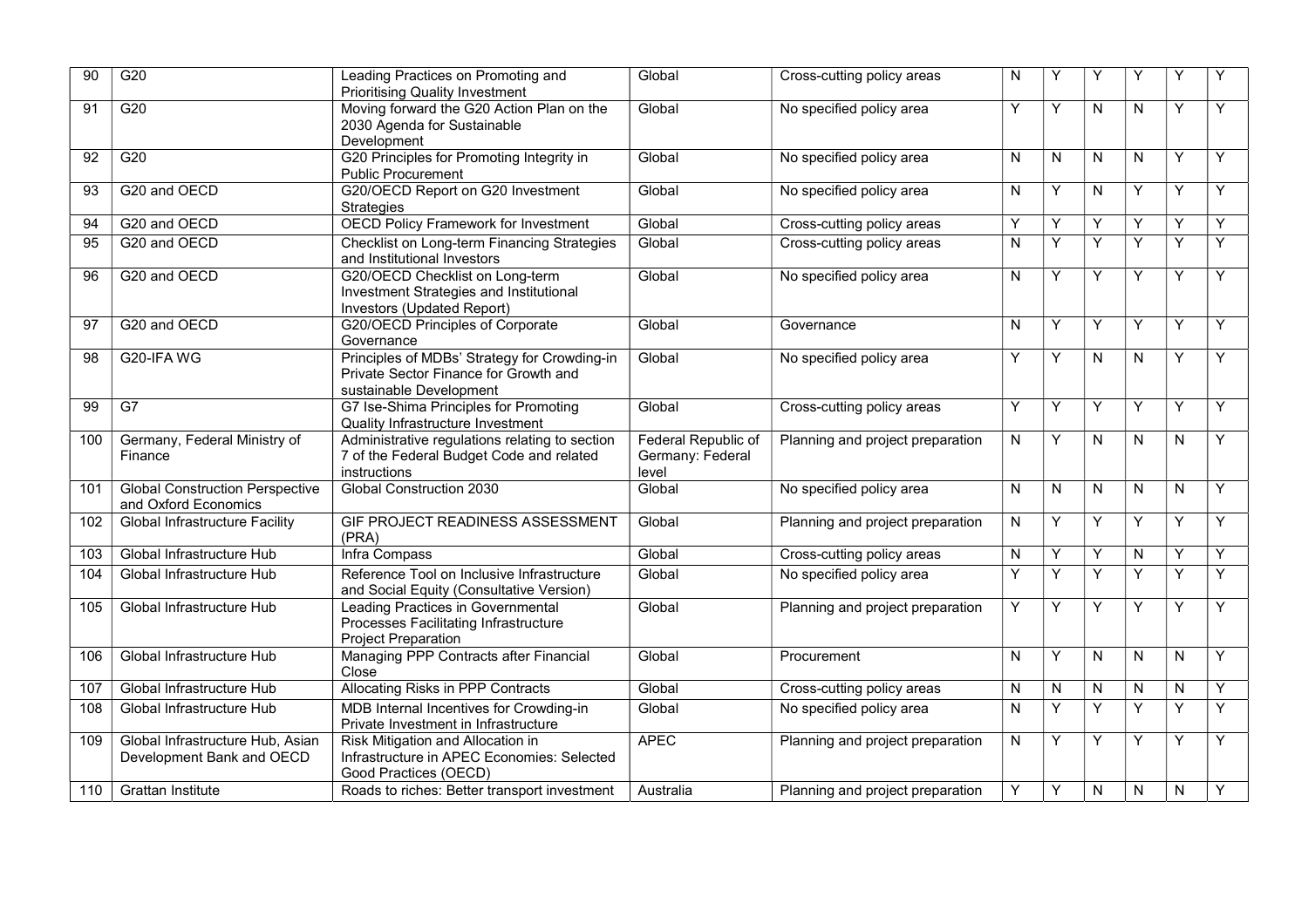| 111              | IBM Institute for Business Value                                                               | The Economy of Things: Extracting new<br>value from the Internet of Things                                                 | Global        | No specified policy area         | N         | Y            | ${\sf N}$      | ${\sf N}$               | N            |                         |
|------------------|------------------------------------------------------------------------------------------------|----------------------------------------------------------------------------------------------------------------------------|---------------|----------------------------------|-----------|--------------|----------------|-------------------------|--------------|-------------------------|
| 112              | <b>IMF and World Bank</b>                                                                      | Note on Policies to integrate Islamic finance<br>into Global Finance                                                       | G20           | No specified policy area         | ${\sf N}$ | $\mathsf{N}$ | Y              | Y                       | Y            | Y                       |
| 113              | India, Department of Economic<br>Affairs, Government of India                                  | Report of the Committee on Revisiting and<br>Revitalising Public Private Partnership Model<br>of Infrastructure (in India) | India         | Governance                       | N         | Y            | N              | $\mathsf{N}$            | Y            | Y                       |
| 114              | India, Ministry of Finance, GOI                                                                | <b>PPP Guide for Practitioners</b>                                                                                         | India         | Cross-cutting policy areas       | ${\sf N}$ | Y            | Y              | ${\sf N}$               | Y            | Y                       |
| 115              | India, Ministry of Finance, GOI                                                                | Appraisal and Approval of Publicly Funded<br><b>Schemes and Projects</b>                                                   | India         | Planning and project preparation | N         | Ÿ            | $\overline{N}$ | $\overline{\mathsf{N}}$ | $\mathsf{N}$ | Ÿ                       |
| 116              | India, Ministry of Finance (MoF)                                                               | Guidance for Formulation, Appraisal and<br>Approval of Central Sector PPP Projects                                         | India         | Planning and project preparation | N         | Y            | Y              | N                       | Υ            | Y                       |
| 117              | India, National Highways<br>Authority of India (NHAI)                                          | <b>NHAI Works Manual</b>                                                                                                   | India         | Planning and project preparation | N         | Y            | Y              | N                       | Y            | Υ                       |
| $\overline{118}$ | India, National Highways<br>Authority of India (NHAI),<br>Ministry of Shipping                 | <b>Model Concession Agreements</b>                                                                                         | India         | Planning and project preparation | N         | Y            | N              | N                       | N            | N                       |
| $\overline{119}$ | Indonesia Infrastructure<br><b>Guarantee Fund/ PT</b><br>Penjaminan Infrastruktur<br>Indonesia | <b>Risk Allocation Guideline</b>                                                                                           | Indonesia     | Planning and project preparation | N         | Y            | Y              | Y                       | $\mathsf{N}$ | Y                       |
| 120              | Indonesia, Investor Relations<br>Unit - Republic of Indonesia                                  | Republic of Indonesia Presentation Book                                                                                    | Global        | No specified policy area         | N         | Y            | Y              | Y                       | Y            | Y                       |
| 121              | Indonesia, Ministry of National<br>Development Planning/<br>Bappenas                           | PPP Book 2018                                                                                                              | Indonesia     | Planning and project preparation | Υ         | $\mathsf{N}$ | Y              | $\mathsf{N}$            | $\mathsf{N}$ | Y                       |
| 122              | Indonesia, PT Sarana Multi<br>Infrastruktur                                                    | Indonesia Infrastructure Library                                                                                           | Indonesia     | Governance                       | Y         | Y            | Y              | Y                       | Y            | Y                       |
| 123              | InfraCompass Global<br>Infrastructure Hub                                                      | Faster administration processes make<br>Malaysia more competitive                                                          | Malaysia      | Regulatory                       | N         | N            | N              | N                       | N.           | Y                       |
| 124              | InfraCompass Global<br>Infrastructure Hub                                                      | Colombia's focus on regulation has made it<br>an emerging economy leader                                                   | Colombia      | Regulatory                       | ${\sf N}$ | $\mathsf{N}$ | N              | ${\sf N}$               | N            | Y                       |
| 125              | InfraCompass Global<br>Infrastructure Hub                                                      | Reforms trigger stronger private<br>infrastructure market in Kenya                                                         | Kenya         | Regulatory                       | N         | N            | N              | $\mathsf{N}$            | N            | Y                       |
| 126              | <b>Inframation Group</b>                                                                       | InfraDeals trend report: 2015                                                                                              | Global        | No specified policy area         | N         | N            | N              | ${\sf N}$               | N            | Υ                       |
| $\overline{127}$ | Infrastructure Consortium for<br>Africa                                                        | Infrastructure financing trends in Africa -<br>2016                                                                        | Africa        | No specified policy area         | Υ         | Y            | $\overline{Y}$ | Y                       | Y            | $\overline{\mathsf{N}}$ |
| 128              | Infrastructure Consortium for<br>Africa                                                        | Infrastructure financing trends in Africa -<br>2017                                                                        | Africa        | No specified policy area         | Y         | Y            | Y              | Y                       | Υ            | N                       |
| 129              | Inter- American Development<br><b>Bank</b>                                                     | Inter- American Development Bank- Data<br>sets                                                                             | Global        | No specified policy area         | N         | N            | Y              | $\overline{N}$          | Y            | Ÿ                       |
| 130              | Inter-Agency Group of Economic<br>and Financial Statistics                                     | Principal Global indicators by IAG                                                                                         | Global        | No specified policy area         | N         | Y            | N              | N                       | N            | Y                       |
| 131              | Inter-American Development<br><b>Bank</b>                                                      | An Overview of the Brazilian PPP<br>Experience from a Stakeholders' Viewpoint                                              | <b>Brazil</b> | Cross-cutting policy areas       | Υ         | Υ            | ${\sf N}$      | N                       | Υ            | Y                       |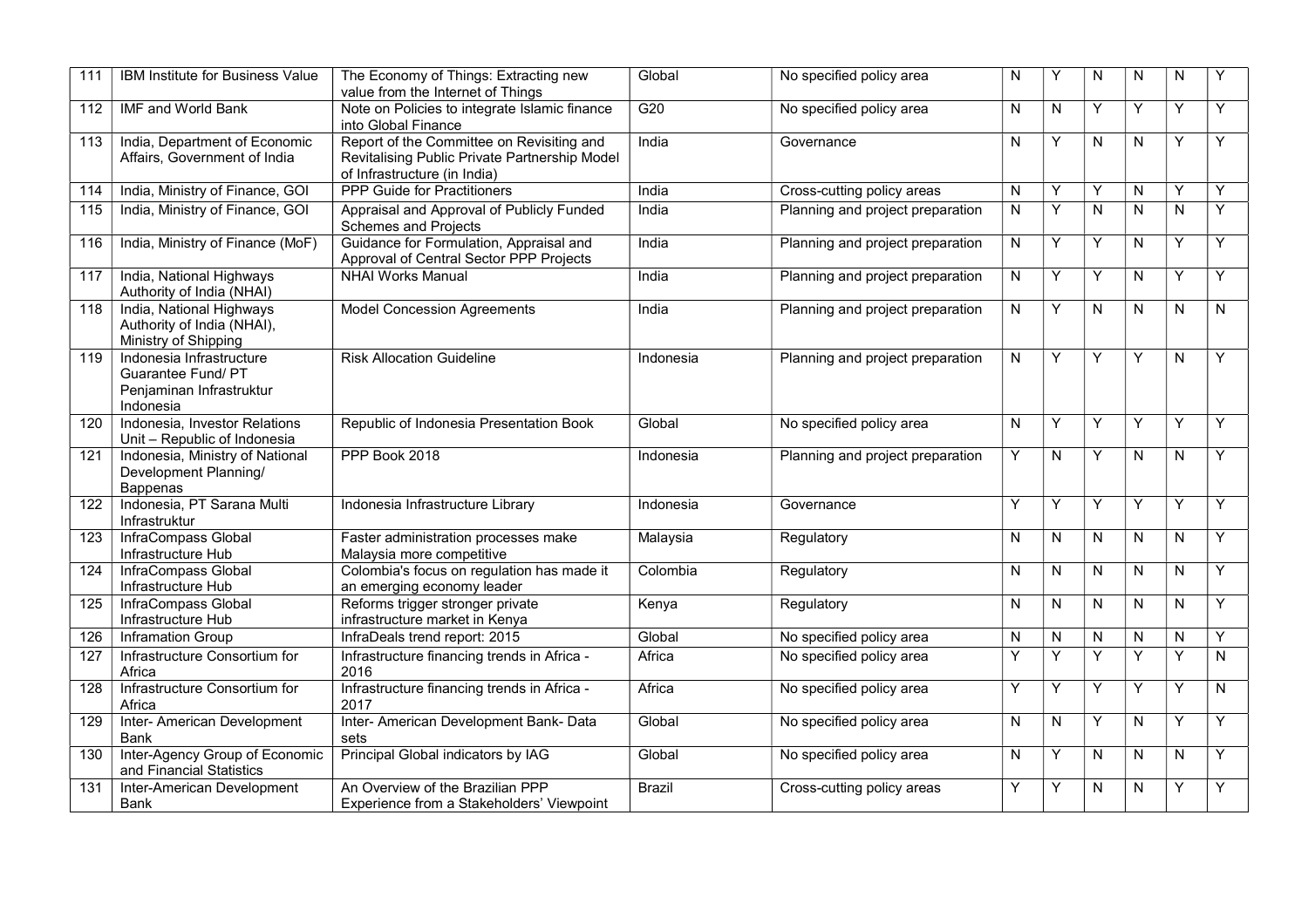| 132 | Inter-American Development<br>Bank                        | Institutionalizing Monitoring of Rural Water<br>Services in Latin America: Lessons from El<br>Salvador, Honduras and Paraguay               | Latin America | Regulatory                 | N | Υ            | N            | N         | N |   |
|-----|-----------------------------------------------------------|---------------------------------------------------------------------------------------------------------------------------------------------|---------------|----------------------------|---|--------------|--------------|-----------|---|---|
| 133 | Inter-American Development<br>Bank                        | Analysis of the impact of increased Non-<br>Conventional Renewable Energy generation<br>on Latin American Electric Power Systems<br>by IaDB | Americas      | No specified policy area   | Y | Y            | N            | N         | N | Y |
| 134 | Inter-American Development<br><b>Bank</b>                 | Bringing PPPs into the SUNLIGHT -<br>Synergies now and Pitfalls later                                                                       | Global        | No specified policy area   | N | Y            | N            | N         | N | Y |
| 135 | Inter-American Development<br>Bank                        | Rethinking our energy future: A White paper<br>on Renewable Energy for the 3GFLAC<br><b>Regional Forum</b>                                  | Americas      | No specified policy area   | Y | Y            | Y            | N         | Y | Y |
| 136 | Inter-American Development<br>Bank                        | Smart grids and its application in sustainable<br>cities                                                                                    | Americas      | No specified policy area   | Y | Y            | N            | N         | N | N |
| 137 | Inter-American Development<br>Bank                        | Tool to evaluate the fulfillment of Good<br>Corporate Governance Practices in Primarily<br>State Owned Water and Sanitation<br>Companies    | Global        | Governance                 | N | N            | N            | N         | N | Y |
| 138 | Inter-American Development<br>Bank                        | When it comes to Port Efficiency, are all<br>developing regions equal?                                                                      | Americas      | No specified policy area   | Υ | N            | N            | N         | N | Y |
| 139 | <b>International Airport Traffic</b><br>Association       | <b>Economic Regulation</b>                                                                                                                  | Europe        | Regulatory                 | N | N            | N            | N         | N | Y |
| 140 | International Budget Partnership                          | Open Budget Index by International Budget<br>Partnership                                                                                    | Global        | No specified policy area   | N | ${\sf N}$    | N            | N         | N | Y |
| 141 | <b>International Energy Agency</b>                        | World Energy Outlook 2018                                                                                                                   | Global        | No specified policy area   | N | Υ            | ${\sf N}$    | N         | N | Y |
| 142 | <b>International Finance</b><br>Corporation (IFC)         | <b>MDBs Global Toolbox</b>                                                                                                                  | Global        | No specified policy area   | N | Y            | Y            | N         | Y | Y |
| 143 | <b>International Finance</b><br>Corporation (IFC)         | A Winning Framework for PPPs: Lessons<br>from 60+ Projects                                                                                  | Global        | Cross-cutting policy areas | N | Υ            | Y            | N         | Y | Y |
| 144 | International Fund for<br><b>Agricultural Development</b> | Good Governance - An Overview                                                                                                               | Global        | Governance                 | Ν | Y            | N            | N         | N | Y |
| 145 | International Labour Office,<br>Geneva                    | Of Nets and Assets - Effects and impacts of<br>employment-intensive programmes - A<br>review of ILO experience                              | Global        | Cross-cutting policy areas | N | Y            | N            | N         | Y | N |
| 146 | International Monetary Fund<br>(IMF)                      | <b>Public Investment Management Assessment</b><br>(PIMA)                                                                                    | Global        | Governance                 | Υ | $\mathsf{N}$ | N            | ${\sf N}$ | N | Y |
| 147 | International Monetary Fund<br>(IMF)                      | Public-Private Partnerships Fiscal Risk<br>Assessment Model (PFRAM)                                                                         | Global        | Governance                 | Υ | N            | N            | N         | N | Y |
| 148 | <b>International Monetary Fund</b><br>(IMF)               | Framework for estimating SDG costing                                                                                                        | Global        | No specified policy area   | Y | ${\sf N}$    | N            | ${\sf N}$ | N | N |
| 149 | International Road Federation                             | <b>World Road Statistics</b>                                                                                                                | Global        | No specified policy area   | N | N            | N            | N         | N | Y |
| 150 | International Transport Forum                             | <b>Quarterly Transport Statistics</b>                                                                                                       | Global        | No specified policy area   | N | Y            | $\mathsf{N}$ | N         | N | N |
| 151 | International Transport Forum                             | PPPs for Transport Infrastructure:<br>Renegotiations, How to Approach Them and<br><b>Economic Outcomes</b>                                  | Global        | Procurement                | N | Y            | N            | N         | N | Y |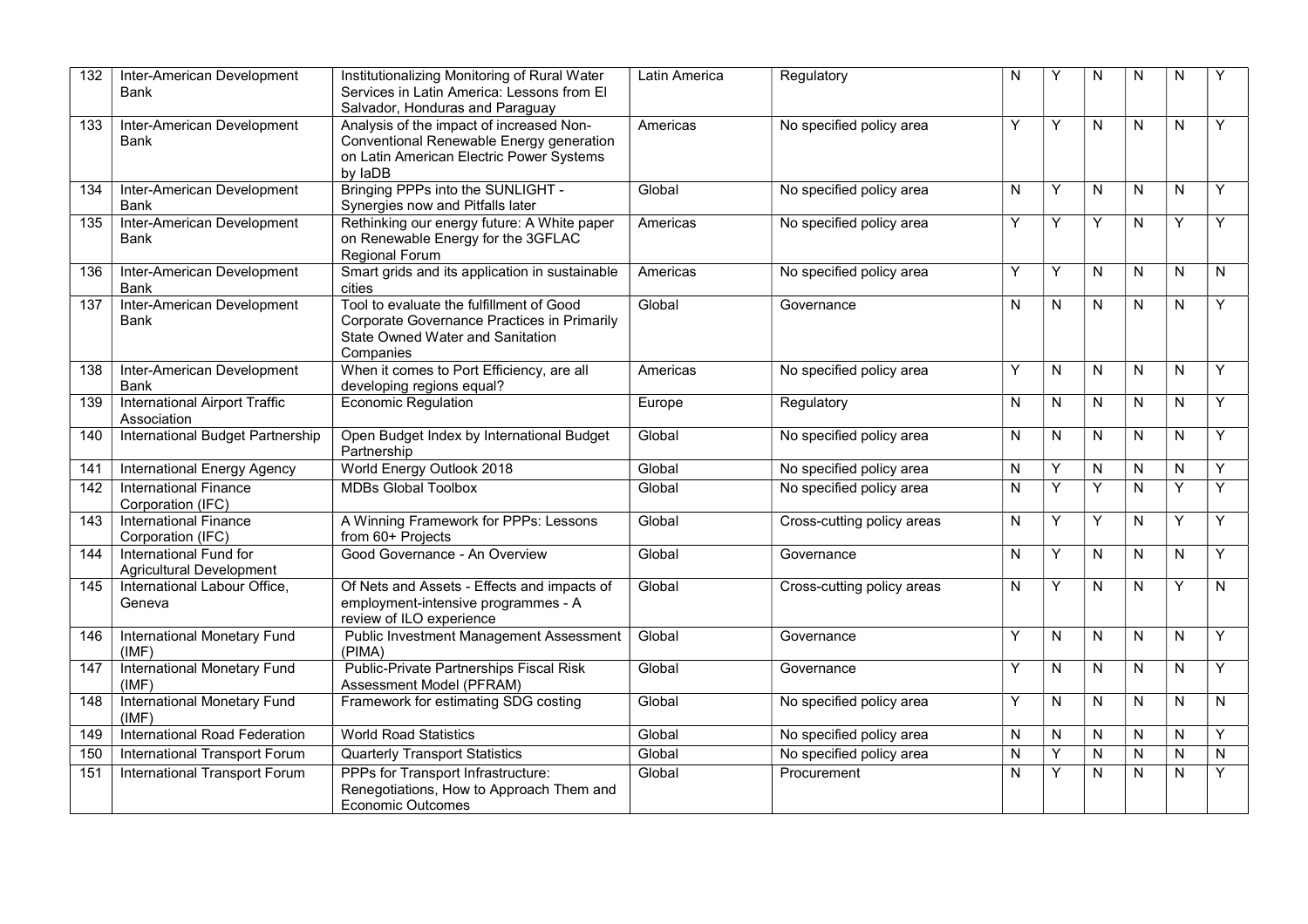| 152 | <b>International Transport Forum</b><br>and OECD                                                                                                                                     | Quantifying the Socio-economic Benefits of<br>Transport                                                  | Global | Planning and project preparation                                                              | Υ         | Y | Υ         | Y         | Υ            |   |
|-----|--------------------------------------------------------------------------------------------------------------------------------------------------------------------------------------|----------------------------------------------------------------------------------------------------------|--------|-----------------------------------------------------------------------------------------------|-----------|---|-----------|-----------|--------------|---|
| 153 | <b>International Transport Forum</b><br>and OECD                                                                                                                                     | Strategic Infrastructure Planning:<br><b>International Best Practice</b>                                 | Global | Planning and project preparation                                                              | Y         | Y | Y         | Y         | Y            | Y |
| 154 | <b>International Transport Forum</b><br>and OECD                                                                                                                                     | Port Investment and Container Shipping<br><b>Markets</b>                                                 | Global | Planning and project preparation                                                              | N         | Y | Y         | Y         | Y            | Y |
| 155 | Investment Experts Group,<br><b>APEC</b>                                                                                                                                             | Guidebook on PPP Frameworks in the APEC<br>Region                                                        | Global | Cross-cutting policy areas                                                                    | N         | Υ | ${\sf N}$ | ${\sf N}$ | N            | Y |
| 156 | Italy, Ministry of Economy and<br>Finance                                                                                                                                            | The Italian Public Works Monitoring System<br>(BDAP-MOP)                                                 | Italy  | Cross-cutting policy areas                                                                    | N         | Υ | N         | N         | N            | N |
| 157 | Italy, Ministry of Infrastructures<br>and Transport                                                                                                                                  | Italian guidelines for the evaluation of public<br>infrastructure investments                            | Italy  | Planning and project preparation                                                              | N         | Y | Y         | ${\sf N}$ | Y            | Y |
| 158 | Joint initiative by the European<br>Investment Bank, Global<br>Infrastructure Hub, Long-term<br>Infrastructure Investors<br>Association, OECD and the Club<br>of Long Term Investors | Infrastructure Data Initiative                                                                           | Global | No specified policy area                                                                      | N         | Y | Y         | N         | Y            | Y |
| 159 | <b>KPMG</b>                                                                                                                                                                          | Infrastructure 100                                                                                       | Global | No specified policy area                                                                      | N         | Y | N         | N         | N            | Y |
| 160 | <b>KPMG</b>                                                                                                                                                                          | FORESIGHT - A Global Infrastructure<br>perspective - 10 emerging trends in 2016                          | Global | No specified policy area                                                                      | N         | Υ | ${\sf N}$ | ${\sf N}$ | Y            | Y |
| 161 | <b>KPMG</b>                                                                                                                                                                          | <b>KPMG Toll Benchmarking Study 2015</b>                                                                 | Global | Regulatory                                                                                    | N         | Y | N         | N         | Y            | Y |
| 162 | <b>Lawrence National Center for</b><br>Policy and Management                                                                                                                         | Procurement of Public Infrastructure<br>comparing P3 and Traditional Approaches                          | Canada | Procurement                                                                                   | N         | Y | N         | ${\sf N}$ | N            | Y |
| 163 | Marsh and McLennan<br>companies                                                                                                                                                      | Closing the Finance Gap: Infrastructure<br>Project Bankability in Asia                                   | Global | No specified policy area                                                                      | N         | Y | N         | N         | N            | Y |
| 164 | McKinsey & Company                                                                                                                                                                   | High stakes: How investors can manage risk<br>in the new infrastructure environment                      | Global | Cross-cutting policy areas                                                                    | N         | Υ | ${\sf N}$ | N         | N            | N |
| 165 | McKinsey & Company                                                                                                                                                                   | Building across borders: The state of<br>internationalisation in European public<br>construction tenders | Global | Procurement                                                                                   | N         | Y | N         | ${\sf N}$ | N            | Y |
| 166 | Mexico, BANOBRAS - National<br>Bank for Public works and<br>services of Mexico                                                                                                       | Mexico Projects' Hub                                                                                     | Mexico | Planning and project preparation,<br>Procurement                                              | ${\sf N}$ | Y | ${\sf N}$ | ${\sf N}$ | $\mathsf{N}$ | Y |
| 167 | Mexico, Secretaria de Hacienda<br>y Crédito Público - CEPEP<br>(Ministry of Finance)                                                                                                 | Methodology for Massive Transport Project<br>Evaluation                                                  | Mexico | Planning and project preparation                                                              | N         | Y | Y         | ${\sf N}$ | Y            | Y |
| 168 | Mexico, Secretaria de Hacienda<br>y Crédito Público - Unidad de<br>Inversiones (Ministry of Finance,<br>Investment Unit)                                                             | Guidelines for Cost Benefit Analysis                                                                     | Mexico | Governance, Planning and project<br>preparation, Procurement, Project<br>delivery, Regulatory | N         | Y | Y         | ${\sf N}$ | Y            | Y |
| 169 | Mexico, Secretariat of Finance<br>and Public Credit                                                                                                                                  | <b>PPP Manual</b>                                                                                        | Mexico | Planning and project preparation                                                              | N         | Y | Y         | Y         | Y            | Y |
| 170 | Morningstar                                                                                                                                                                          | Morningstar Global Multi-Asset Infrastructure<br>Index                                                   | Global | Cross-cutting policy areas                                                                    | Υ         | Y | N         | N         | N            | Y |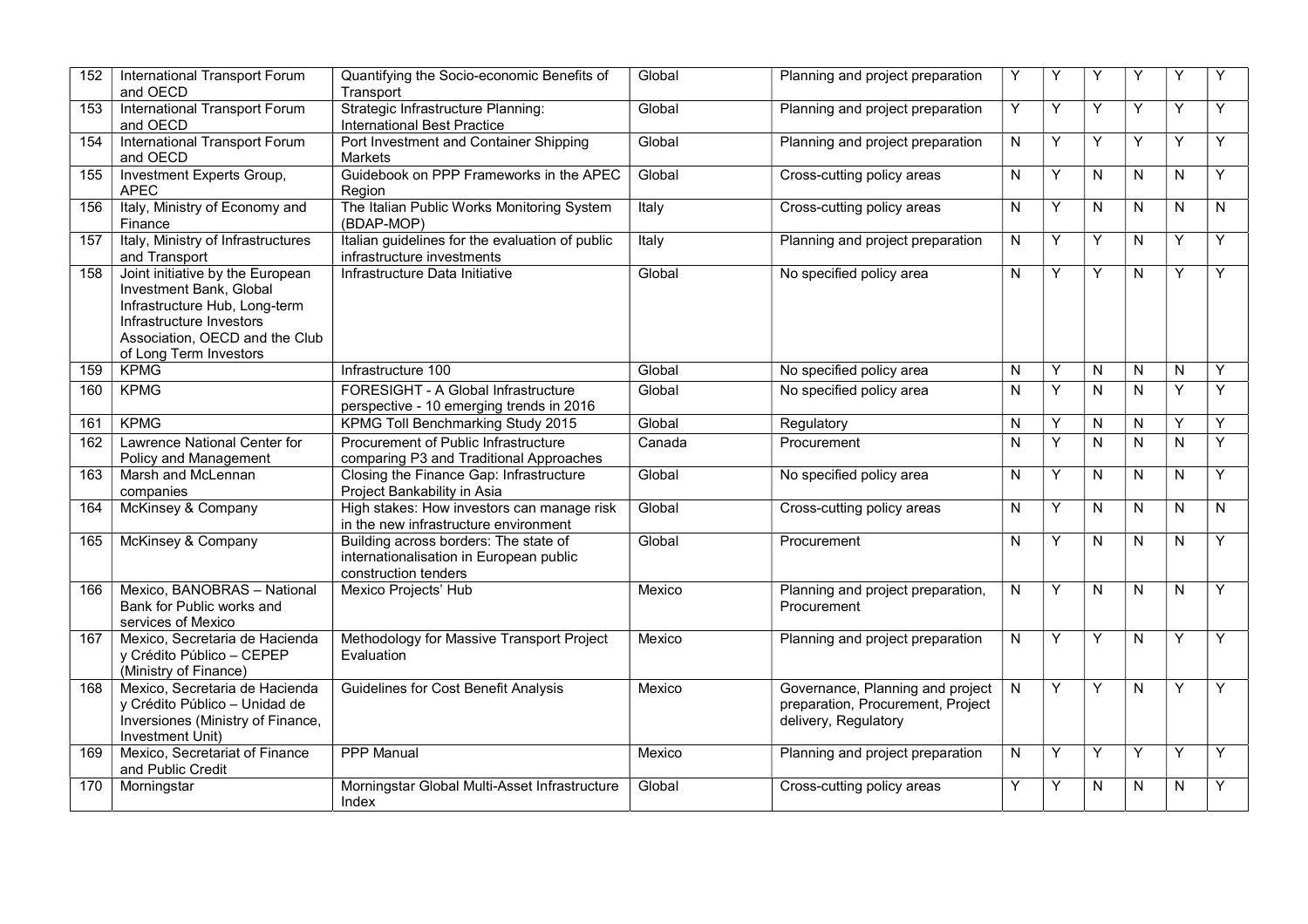| 171 | <b>MSCI</b>                                                        | <b>MSCI Core Infrastructure Indexes</b>                                                                                                                                | Global      | No specified policy area         | Y         | Y            | N              | N         | N            | Υ |
|-----|--------------------------------------------------------------------|------------------------------------------------------------------------------------------------------------------------------------------------------------------------|-------------|----------------------------------|-----------|--------------|----------------|-----------|--------------|---|
| 172 | <b>MSCI</b>                                                        | IPD Australia Unlisted Infrastructure Index                                                                                                                            | Australia   | No specified policy area         | Υ         | Y            | N              | N         | $\mathsf{N}$ | Y |
| 173 | <b>MSCI</b>                                                        | IPD Global Quarterly Infrastructure Direct<br>Asset Index                                                                                                              | Global      | No specified policy area         | Y         | Y            | $\mathsf{N}$   | ${\sf N}$ | N            | Y |
| 174 | <b>Multilateral Development Banks</b>                              | 2014 Joint Report on Multilateral<br>Development Banks' Climate Finance                                                                                                | Global      | No specified policy area         | Υ         | Υ            | Υ              | Y         | Υ            | Y |
| 175 | <b>Multilateral Development Banks</b>                              | Partnering to Build a Better World: MDBs'<br>Common Approaches to Supporting<br>Infrastructure Development                                                             | Global      | Cross-cutting policy areas       | Υ         | Y            | Y              | Y         | Y            | Y |
| 176 | <b>Multilateral Development Banks</b>                              | MDB Action Plan on Balance Sheet<br>Optimisation                                                                                                                       | Global      | No specified policy area         | ${\sf N}$ | Y            | $\overline{N}$ | N         | $\mathsf{N}$ | Y |
| 177 | <b>Multilateral Development Banks</b>                              | Joint MDB Statement for Crowding-in Private<br>Finance                                                                                                                 | Global      | No specified policy area         | ${\sf N}$ | Y            | Y              | N         | Y            | Y |
| 178 | <b>Multilateral Development Banks</b>                              | MDBs' Joint Declaration of Aspirations on<br>Actions to Support Infrastructure Investment                                                                              | Global      | No specified policy area         | N         | Y            | Υ              | Υ         | Y            | Y |
| 179 | Nabarro                                                            | Infrastructure Index: Bridging the Gap and<br>Infrastructure Index: Attracting Investments                                                                             | Global      | No specified policy area         | N         | N            | N              | N         | N            | Y |
| 180 | Netherlands, Ministry of<br>Infrastructure and Water<br>Management | Multi-Year Programme for Infrastructure,<br>Spatial Planning and Transport                                                                                             | Netherlands | Planning and project preparation | Y         | Y            | Y              | N         | $\mathsf{N}$ | Y |
| 181 | New Climate Economy                                                | Better Growth, Better Climate                                                                                                                                          | Global      | No specified policy area         | Υ         | Y            | Y              | ${\sf N}$ | Y            | Υ |
| 182 | <b>OECD</b>                                                        | <b>OECD Principles for Private Sector</b><br>Participation in Infrastructure                                                                                           | Global      | Cross-cutting policy areas       | Y         | Y            | Y              | Y         | Y            | Y |
| 183 | <b>OECD</b>                                                        | G20/OECD high-level principles of long-term<br>investment financing by institutional investors                                                                         | Global      | Planning and project preparation | N         | Y            | Y              | Y         | Y            | Y |
| 184 | OECD                                                               | Report on effective approaches to support<br>implementation of the G20/OECD high-level<br>principles on long-term investment financing<br>by institutional investors   | Global      | Planning and project preparation | N         | Y            | Y              | Y         | Y            | Y |
| 185 | <b>OECD</b>                                                        | Investment Governance and the Integration<br>of ESG Factors (OECD)                                                                                                     | Global      | Governance                       | Υ         | $\mathsf{N}$ | Y              | Y         | Y            | Y |
| 186 | <b>OECD</b>                                                        | Infrastructure Financing Instruments and<br>Incentives: A Taxonomy (OECD)                                                                                              | Global      | No specified policy area         | N         | Y            | Y              | Y         | N            | Y |
| 187 | OECD                                                               | Guidance Note on Diversification of Financial<br>Instruments for Infrastructure and SMEs                                                                               | Global      | No specified policy area         | N         | N            | Y              | Y         | Y            | Y |
| 188 | OECD                                                               | Private Sector Participation in Water<br>Infrastructure: OECD Checklist for Public<br>Action                                                                           | Global      | Governance                       | N         | Y            | Y              | Υ         | Y            | Y |
| 189 | <b>OECD</b>                                                        | OECD Anti-Bribery Convention -<br>Recommendation of the Council for Further<br>Combating Bribery of Foreign Public Officials<br>in International Business Transactions | <b>OECD</b> | Governance                       | Y         | N            | N              | Y         | N            | Y |
| 190 | <b>OECD</b>                                                        | OECD High-Level Principles for Integrity,<br>Transparency and Effective Control of Major<br>Events and related Infrastructures                                         | Global      | Governance                       | N         | Y            | N              | N         | Y            | Y |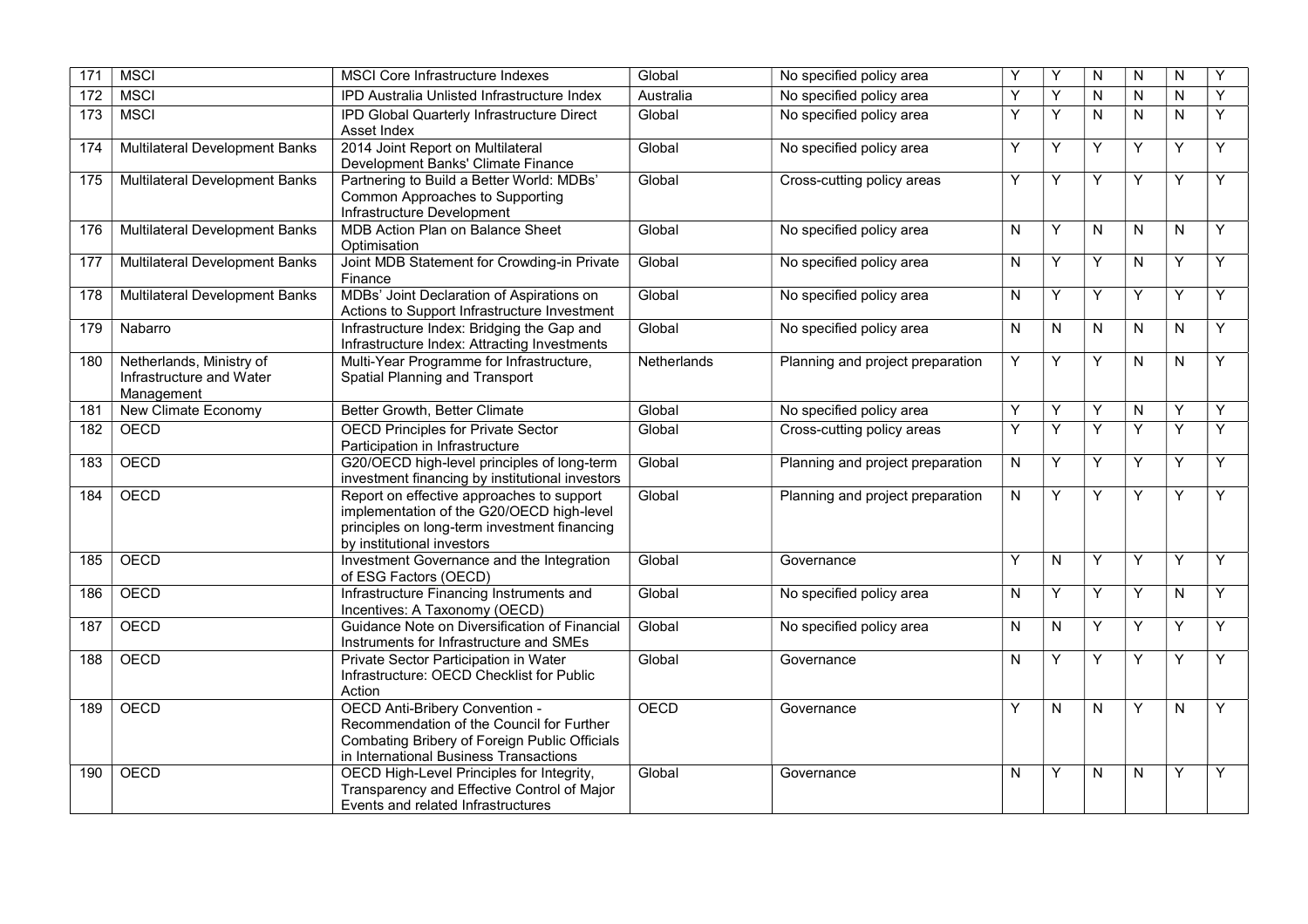| 191              | <b>OECD</b> | <b>OECD Guidelines for Multinational</b><br>Enterprises                                                    | Global | Governance                       | $\mathsf{N}$ | $\mathsf{N}$ | Y                       | Y            | Y            | Υ |
|------------------|-------------|------------------------------------------------------------------------------------------------------------|--------|----------------------------------|--------------|--------------|-------------------------|--------------|--------------|---|
| 192              | <b>OECD</b> | <b>OECD DAC Blended Finance Principles for</b><br>Unlocking Commercial Finance for the SDGs                | Global | No specified policy area         | Υ            | Y            | N                       | N            | Y            | Y |
| 193              | OECD        | Making Blended Finance work for the SDGs<br>(OECD)                                                         | Global | No specified policy area         | Υ            | Y            | Y                       | N            | Y            | Y |
| 194              | OECD        | Principles for Public Governance of Public-<br><b>Private Partnerships</b>                                 | Global | Governance                       | $\mathsf{N}$ | Y            | N                       | $\mathsf{N}$ | N            | Y |
| 195              | <b>OECD</b> | OECD Recommendation of the Council on<br>Public procurement                                                | Global | Procurement                      | N            | Y            | $\overline{\mathsf{N}}$ | N            | N            | Y |
| 196              | OECD        | Recommendation of the OECD Council on<br>fighting Bid rigging in Public procurement                        | Global | Procurement                      | N            | Y            | N                       | N            | N            | Y |
| 197              | OECD        | Recommendation of the OECD Council on<br>Public Integrity                                                  | Global | No specified policy area         | N            | N            | N                       | N            | N            | Y |
| 198              | <b>OECD</b> | Addressing Data Gaps In Long-Term<br>Investment: An Agenda For Research                                    | Global | Planning and project preparation | N            | Y            | $\overline{\mathsf{N}}$ | N            | N            | Υ |
| 199              | <b>OECD</b> | International Development Statistics (IDS)                                                                 | Global | No specified policy area         | $\mathsf{N}$ | Y            | N                       | ${\sf N}$    | $\mathsf{N}$ | Y |
| 200              | OECD        | OECD indicators of Product market<br>regulation                                                            | Global | Planning and project preparation | N            | $\mathsf{N}$ | Y                       | $\mathsf{N}$ | N            | N |
| 201              | OECD        | <b>OECD Stats</b>                                                                                          | Global | Cross-cutting policy areas       | N            | N            | Y                       | N            | Y            | Y |
| 202              | OECD        | OECD Competition law and policy indicators                                                                 | Global | No specified policy area         | N            | $\mathsf{N}$ | N                       | N            | N            | Y |
| $\overline{203}$ | OECD        | <b>Global Pension Statistics by OECD</b>                                                                   | Global | Cross-cutting policy areas       | N            | Y            | N                       | N            | $\mathsf{N}$ | Y |
| 204              | OECD        | Foreign Direct Investment Restrictiveness<br>metric by OECD                                                | Global | Regulatory                       | N            | $\mathsf{N}$ | Y                       | $\mathsf{N}$ | N            | Y |
| $\overline{205}$ | OECD        | Foreign Direct Investments (FDI) statistics -<br>OECD data, Analysis and forecasts                         | Global | No specified policy area         | ${\sf N}$    | ${\sf N}$    | Y                       | ${\sf N}$    | N            | Y |
| 206              | <b>OECD</b> | OECD Blockchain primer                                                                                     | Global | Regulatory                       | N            | Y            | N                       | N            | N            | N |
| $\overline{207}$ | <b>OECD</b> | Toolkit to enhance access to adaptation<br>finance                                                         | Global | No specified policy area         | N            | Y            | Y                       | Υ            | Y            | Y |
| 208              | OECD        | OECD public procurement performance<br>indicators                                                          | Global | Procurement                      | N            | $\mathsf{N}$ | N                       | N            | N            | Y |
| 209              | OECD        | Pooling of Institutional Investors Capital -<br>Selected Case Studies in Unlisted Equity<br>Infrastructure | Global | No specified policy area         | N            | Y            | N                       | N            | N            | Y |
| 210              | OECD        | Pension Fund Investment in Infrastructure: A<br>Comparison Between Australia and Canada<br>by OECD         | Global | No specified policy area         | N            | Y            | N                       | N            | N            | Y |
| 211              | OECD        | Quantitative indicators of long term<br>investment finance, May 2015                                       | Global | Cross-cutting policy areas       | N            | Y            | Y                       | N            | Y            | Y |
| $\overline{212}$ | <b>OECD</b> | Private Financing and Government Support<br>to Promote Long-term Investments in<br>Infrastructure          | Global | No specified policy area         | N            | Υ            | N                       | N            | N            | Y |
| $\overline{213}$ | <b>OECD</b> | Pension Funds Investment in Infrastructure -<br>Survey                                                     | Global | No specified policy area         | ${\sf N}$    | ${\sf N}$    | Y                       | $\mathsf{N}$ | Υ            | Y |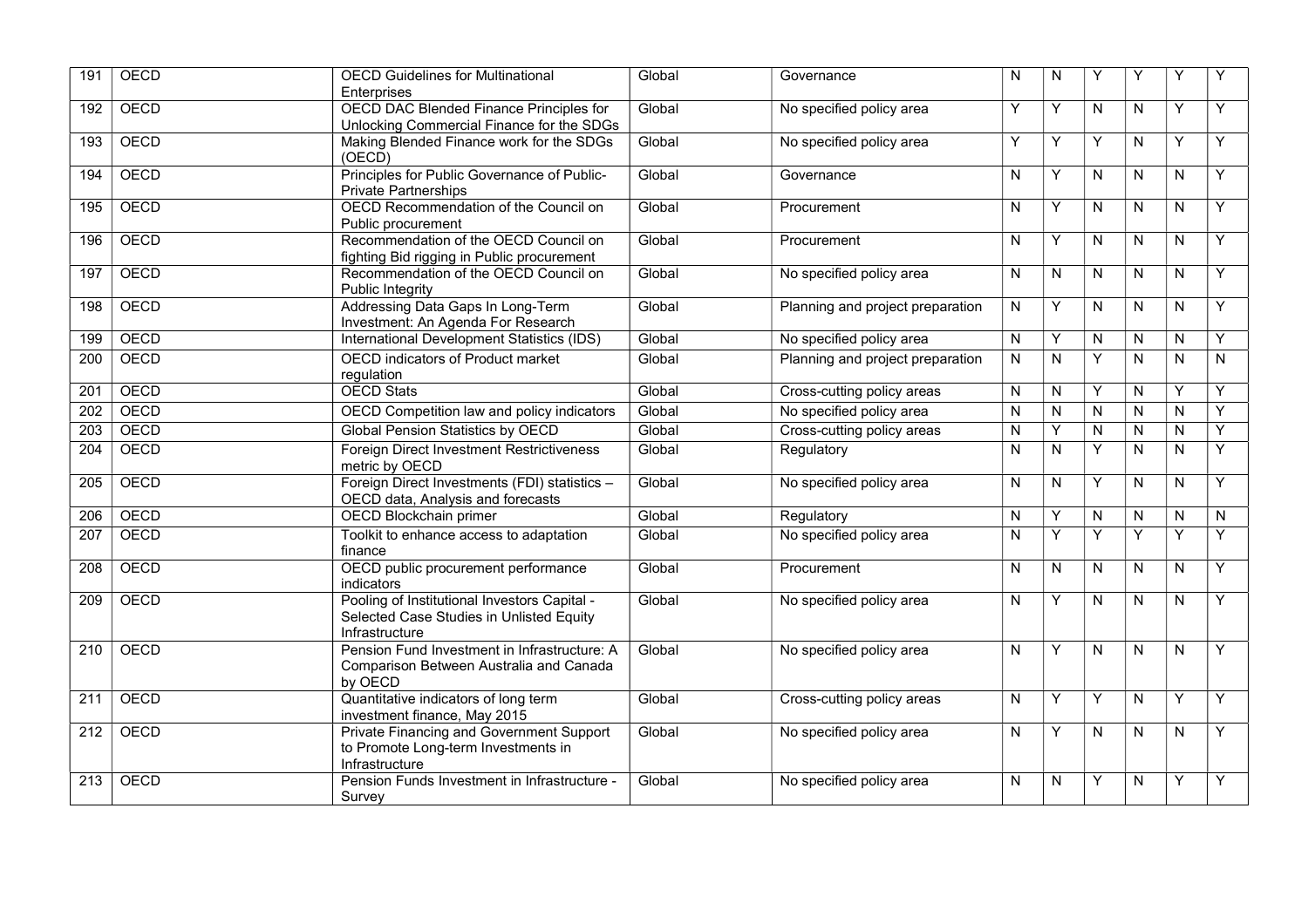| 214 | OECD and G20                                                                                                                              | OECD Framework for the Governance of<br>Infrastructure                                                                                    | Global                | Governance                 | N | Y | Y | Y            | Y            | Υ |
|-----|-------------------------------------------------------------------------------------------------------------------------------------------|-------------------------------------------------------------------------------------------------------------------------------------------|-----------------------|----------------------------|---|---|---|--------------|--------------|---|
| 215 | OECD and G20 FM & CBG                                                                                                                     | OECD Guidelines on Corporate Governance<br>of State-Owned Enterprises                                                                     | Global                | Governance                 | N | Υ | N | Y            | Y            | Y |
| 216 | OECD, WBG                                                                                                                                 | STOCK-TAKING OF SELECTED<br>POLICY INDICATORS ON THE<br><b>ENABLING ENVIRONMENT FOR</b><br>INFRASTRUCTURE INVESTMENT                      | Global                | Cross-cutting policy areas | N | Y | Y | N            | Y            | Υ |
| 217 | Oliver Wyman                                                                                                                              | <b>Enhancing Private Infrastructure Investment</b><br>in Brazil                                                                           | <b>Brazil</b>         | No specified policy area   | N | Y | N | N            | N            | Y |
| 218 | <b>Oxford Economics</b>                                                                                                                   | Global Cities 2017                                                                                                                        | Global                | No specified policy area   | N | N | N | N            | N            | Y |
| 219 | <b>Oxford Economics</b>                                                                                                                   | The Economic Value of International<br>Connectivity                                                                                       | The United<br>Kingdom | No specified policy area   | Y | Y | N | N            | N            | Y |
| 220 | Oxford Economics and PwC                                                                                                                  | Assessing the global transport infrastructure<br>market                                                                                   | Global                | No specified policy area   | N | N | N | N            | N            | Y |
| 221 | <b>Oxford Economics, International</b><br>Road Transport Union, Inter-<br>American committee on Ports,<br>Organisation of American States | Economic and competitiveness gains from<br>the adoption of best practices in<br>intermodal maritime and road transport in the<br>Americas | Americas              | No specified policy area   | Y | Y | N | $\mathsf{N}$ | N            | Y |
| 222 | Public-Private Infrastructure<br><b>Advisory Facility</b>                                                                                 | Toolkit for PPPs in Roads and Highways                                                                                                    | Global                | Cross-cutting policy areas | N | Y | Υ | Υ            | Y            | Y |
| 223 | Public-Private Infrastructure<br><b>Advisory Facility</b>                                                                                 | Water services and private sector in<br>developing countries                                                                              | Global                | Cross-cutting policy areas | N | Υ | N | ${\sf N}$    | Υ            | Y |
| 224 | PwC                                                                                                                                       | Capital project and infrastructure spending<br>outlook: Agile strategies for changing<br>markets                                          | Global                | No specified policy area   | N | Y | N | $\mathsf{N}$ | N            | Y |
| 225 | <b>PwC</b>                                                                                                                                | Capital projects: Is your board doing<br>enough? A user-friendly board guide for<br>effective capital projects oversight                  | Global                | Governance                 | N | Y | N | $\mathsf{N}$ | N            | Y |
| 226 | <b>PwC</b>                                                                                                                                | How to become a player in the P3 market<br>(United States)                                                                                | Americas              | Project delivery           | N | Y | N | N            | N            | Y |
| 227 | PwC                                                                                                                                       | 15th PwC Global Power & Utilities Survey -<br>The narrowing window for energy<br>transformation                                           | Global                | No specified policy area   | N | Y | N | N            | N            | Y |
| 228 | PwC                                                                                                                                       | CEE Transport Infrastructure - China and<br>Belt & Road infrastructure                                                                    | Europe                | No specified policy area   | N | N | N | N            | N            | Y |
| 229 | <b>PwC</b>                                                                                                                                | <b>Investment and Taxation Guide</b>                                                                                                      | Indonesia             | No specified policy area   | N | Y | Υ | Y            | Υ            | Y |
| 230 | <b>PwC</b>                                                                                                                                | Alternating Currents: Indonesian Power<br>Industry Survey 2018                                                                            | Indonesia             | Governance                 | N | Υ | N | N            | Y            | Y |
| 231 | <b>PwC</b>                                                                                                                                | Connectivity and Growth - Issues and<br>Challenges for Airport Investments                                                                | Global                | No specified policy area   | N | Y | N | $\mathsf{N}$ | $\mathsf{N}$ | Y |
| 232 | <b>PwC</b>                                                                                                                                | The role and impact of specialist investors in<br>UK infrastructure                                                                       | <b>United Kingdom</b> | No specified policy area   | N | Y | N | N            | N            | Y |
| 233 | <b>PwC</b>                                                                                                                                | Africa Power & Utilities Sector Survey                                                                                                    | Africa                | No specified policy area   | N | Y | N | N            | N            | Υ |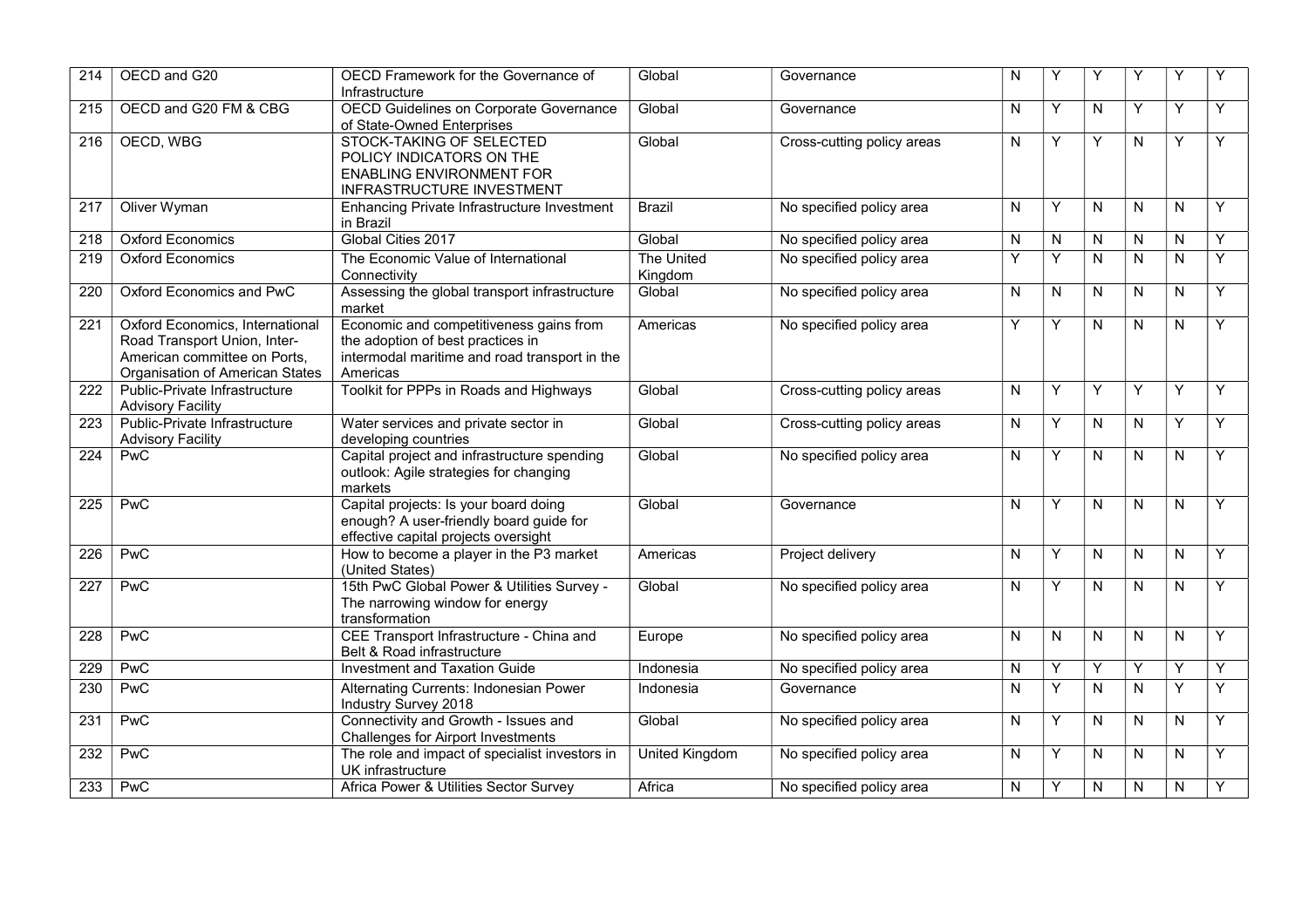| 234 | <b>PWC</b>                                                                                                                      | Closing the Infrastructure Gap: Addressing<br><b>Risk</b>                                                                             | Australia             | No specified policy area         | N | N | N | N         | N                       |   |
|-----|---------------------------------------------------------------------------------------------------------------------------------|---------------------------------------------------------------------------------------------------------------------------------------|-----------------------|----------------------------------|---|---|---|-----------|-------------------------|---|
| 235 | <b>PwC and Oxford Economics</b>                                                                                                 | Future infrastructure spending in the US                                                                                              | Americas              | No specified policy area         | N | N | N | N         | N                       | Y |
| 236 | <b>PwC and Oxford Economics</b>                                                                                                 | Building Indonesia's future - Unblocking the<br>pipeline of infrastructure projects                                                   | Indonesia             | No specified policy area         | N | Υ | Y | Y         | Υ                       | Y |
| 237 | <b>Ramboll and Oxford Economics</b>                                                                                             | Impacts on the UK Economy through the<br>Provision of International Connectivity                                                      | <b>United Kingdom</b> | No specified policy area         | Υ | N | N | N         | N                       | Y |
| 238 | <b>Regulatory Policy Institute</b>                                                                                              | Governance, funding and finance for major<br>infrastructure projects: bridging the gaps                                               | United Kingdom        | No specified policy area         | N | Y | N | N         | N                       | Y |
| 239 | Republic of Korea, KDI PIMAC                                                                                                    | Sector-specific guidance on Pre-Feasibility<br>Studies                                                                                | Global                | Planning and project preparation | Y | Y | Υ | N         | Y                       | Y |
| 240 | Republic of Korea, Ministry of<br><b>Economy and Finance</b>                                                                    | <b>General Guidelines for Preliminary Feasibility</b><br><b>Studies</b>                                                               | Republic of Korea     | Planning and project preparation | Y | Y | Y | Y         | Y                       | Y |
| 241 | Republic of Korea, Ministry of<br><b>Economy and Finance</b>                                                                    | Re-assessment Study of Feasibility                                                                                                    | Republic of Korea     | Planning and project preparation | Υ | Υ | N | N         | N                       | Y |
| 242 | Republic of Korea, Ministry of<br><b>Economy and Finance</b>                                                                    | <b>Guidelines for Total Project Cost</b><br>Management (TPCM)                                                                         | Republic of Korea     | Cross-cutting policy areas       | N | Y | Y | N         | Y                       | Y |
| 243 | Singapore, Ministry of Finance                                                                                                  | PPP Handbook (Version 2)                                                                                                              | Singapore             | Cross-cutting policy areas       | N | Y | N | N         | N                       | Y |
| 244 | South Africa, National Treasury                                                                                                 | Four-Stage Treasury Approval Process                                                                                                  | Africa                | Cross-cutting policy areas       | N | Y | Y | N         | Y                       | Y |
| 245 | South Africa, National Treasury                                                                                                 | Infrastructure Delivery Management System<br>(IDMS) and Standard for<br>Infrastructure Procurement and Delivery<br>Management (SIPDM) | Africa                | Planning and project preparation | N | Y | N | N         | N                       | Y |
| 246 | South Africa, National Treasury                                                                                                 | <b>Capital Planning Guidelines</b>                                                                                                    | Africa                | Planning and project preparation | N | Υ | Υ | ${\sf N}$ | Υ                       | Y |
| 247 | South Africa, National Treasury                                                                                                 | <b>GTAC Programme and Project Management</b><br>(PPM) Toolkit                                                                         | Africa                | Cross-cutting policy areas       | N | Ÿ | Ÿ | N         | Y                       | Y |
| 248 | South Africa, National Treasury                                                                                                 | User guide for Budget Facility for<br>Infrastructure (BFI) Financial Model                                                            | Africa                | Cross-cutting policy areas       | N | Y | N | N         | N                       | N |
| 249 | South Africa, National Treasury,<br><b>Presidential Infrastructure</b><br>Coordinating Commission and<br>Department of Planning | <b>Budget Facility for Infrastructure (BFI)</b>                                                                                       | Africa                | Planning and project preparation | Ν | Y | N | N         | Y                       | Y |
| 250 | The South African National<br>Roads Agency Ltd                                                                                  | A Users Guide to Tolling                                                                                                              | South Africa          | No specified policy area         | N | Y | N | N         | $\overline{\mathsf{N}}$ | N |
| 251 | <b>State Secretariat for Economic</b><br>Affairs SECO Swiss Agency for<br>Development and Cooperation<br>Swiss Re               | Public Private Partnerships for water supply<br>and sanitation: Policy Principles                                                     | Global                | Governance                       | Υ | Y | N | N         | Y                       | Υ |
| 252 | <b>State Secretariat for Economic</b><br>Affairs SECO Swiss Agency for<br>Development and Cooperation<br>Swiss Re               | Public Private Partnerships for water supply<br>and sanitation: implementation guidelines                                             | Global                | Governance                       | Υ | Y | N | N         | Y                       | Y |
| 253 | <b>Swiss Confederation Federal</b><br>Department of Economic Affairs,<br><b>Education and Research EAER</b>                     | Review of successful urban water utility<br>reforms                                                                                   | Global                | Project delivery                 | Υ | Y | N | N         | Y                       | Y |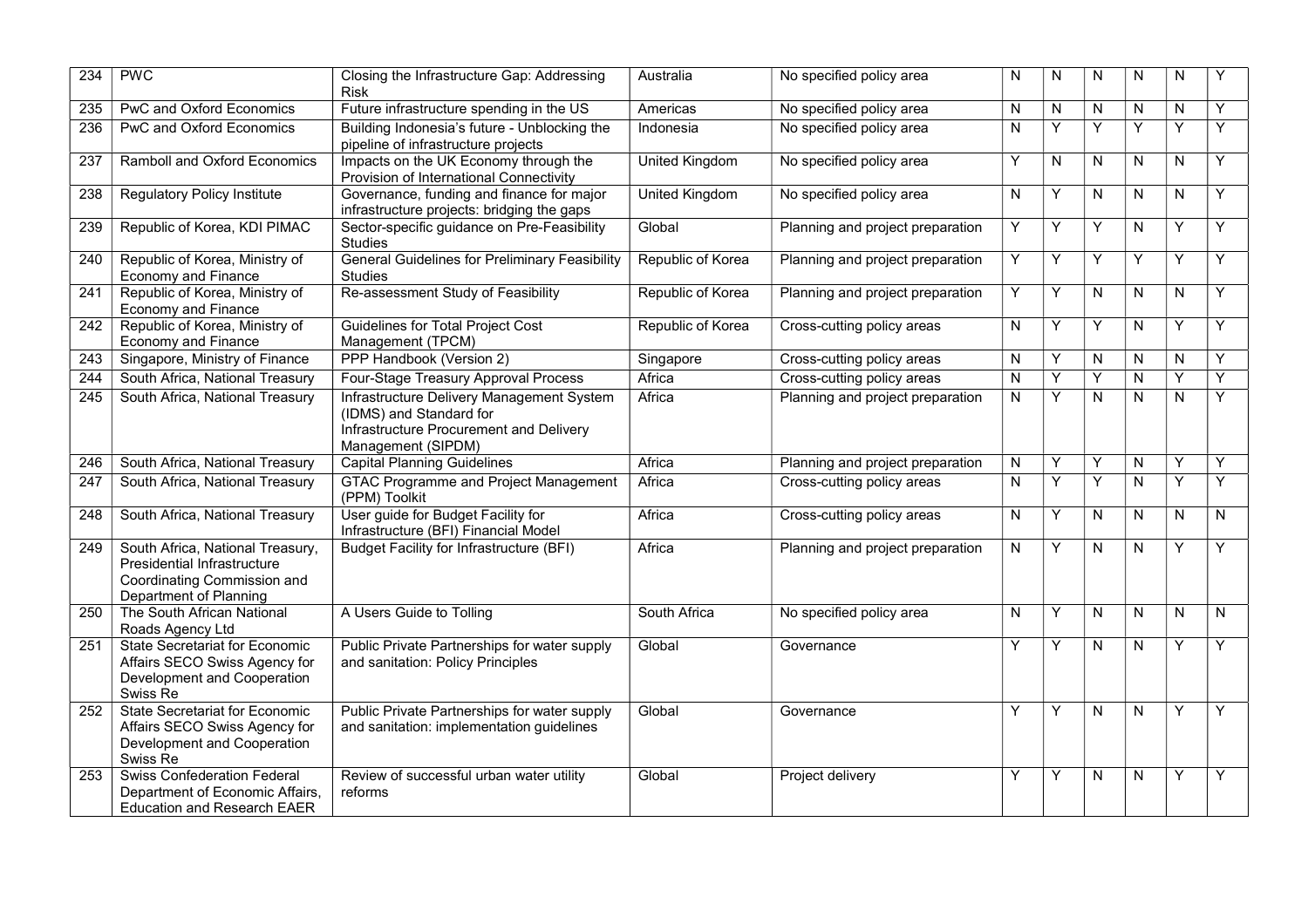|                  | State Secretariat for Economic<br>Affairs SECO                                                                                                                       |                                                                                                                    |                       |                                  |   |           |   |                         |              |   |
|------------------|----------------------------------------------------------------------------------------------------------------------------------------------------------------------|--------------------------------------------------------------------------------------------------------------------|-----------------------|----------------------------------|---|-----------|---|-------------------------|--------------|---|
| 254              | <b>Swiss Confederation Federal</b><br>Department of Economic Affairs,<br><b>Education and Research EAER</b><br><b>State Secretariat for Economic</b><br>Affairs SECO | Urban water utility reform - A tool for<br>analysis and dialogue                                                   | Global                | Governance                       | Υ | Y         | N | N                       | Y            | Y |
| 255              | The Economist Corporate<br>Network                                                                                                                                   | Spanning Africa's Infrastructure Gap                                                                               | Africa                | No specified policy area         | N | ${\sf N}$ | N | ${\sf N}$               | ${\sf N}$    | Y |
| 256              | Transparency International                                                                                                                                           | <b>Corruption Perception Index</b>                                                                                 | Global                | No specified policy area         | N | N         | N | N                       | $\mathsf{N}$ | Y |
| 257              | United Kingdom, Department for<br>Transport                                                                                                                          | Early Assessment and Sifting Tool                                                                                  | <b>United Kingdom</b> | Planning and project preparation | N | Y         | N | $\overline{\mathsf{N}}$ | $\mathsf{N}$ | N |
| 258              | United Kingdom, Her Majesty's<br>Treasury                                                                                                                            | The Green Book, Five Case Model                                                                                    | <b>United Kingdom</b> | Planning and project preparation | Y | Y         | Y | N                       | Y            | Y |
| 259              | United Kingdom, Infrastructure<br>and Projects Authority (IPA)                                                                                                       | Improving Infrastructure Delivery: Project<br>Initiation Routemap                                                  | <b>United Kingdom</b> | Planning and project preparation | N | Y         | Y | N                       | $\mathsf{N}$ | Y |
| 260              | United Kingdom, Infrastructure<br>and Projects Authority (IPA)                                                                                                       | Benchmarking tunnelling costs and<br>production rates in the UK                                                    | <b>United Kingdom</b> | Planning and project preparation | N | Y         | N | N                       | N            | Y |
| 261              | United Kingdom, Infrastructure<br>and Projects Authority (IPA)                                                                                                       | UK National Infrastructure and Construction<br>Pipeline                                                            | <b>United Kingdom</b> | No specified policy area         | N | ${\sf N}$ | N | ${\sf N}$               | N            | Y |
| 262              | United Kingdom, Infrastructure<br>and Projects Authority (IPA)                                                                                                       | Integrated Assurance and Approvals Plan                                                                            | <b>United Kingdom</b> | Planning and project preparation | N | Y         | N | N                       | N            | Y |
| 263              | United Kingdom, Infrastructure<br>and Projects Authority (IPA)                                                                                                       | <b>Project Delivery Capability Framework</b>                                                                       | <b>United Kingdom</b> | Project delivery                 | N | N         | N | N                       | $\mathsf{N}$ | Y |
| 264              | United Kingdom, Infrastructure<br>and Projects Authority (IPA)                                                                                                       | <b>Government Online Skills Tool</b>                                                                               | <b>United Kingdom</b> | Project delivery                 | N | N         | N | N                       | N            | Y |
| 265              | United Kingdom, Office of<br><b>Government Commerce</b>                                                                                                              | <b>Gateway Review Process</b>                                                                                      | <b>United Kingdom</b> | Planning and project preparation | N | Y         | Ν | ${\sf N}$               | ${\sf N}$    | Y |
| 266              | <b>United Nations</b>                                                                                                                                                | United Nations Sustainable Development<br>Goals                                                                    | Global                | No specified policy area         | Y | Y         | Y | Y                       | Y            | Y |
| 267              | United Nations Economic and<br>Social Commission for Asia and<br>the Pacific (UNESCAP)                                                                               | National PPP readiness assessment                                                                                  | Global                | Cross-cutting policy areas       | N | ${\sf N}$ | N | ${\sf N}$               | $\mathsf{N}$ | Y |
| 268              | United Nations Economic and<br>Social Commission for Asia and<br>the Pacific (UNESCAP)                                                                               | Regulation in PPP projects: The case of Port<br>Klang                                                              | Malaysia              | Regulatory                       | N | N         | N | N                       | N            | Y |
| 269              | United Nations Economic and<br>Social Commission for Asia and<br>the Pacific (UNESCAP)                                                                               | <b>PPP Case Studies</b>                                                                                            | Asia-Pacific          | No specified policy area         | N | Y         | Υ | N                       | Y            | Y |
| 270              | <b>United Nations Economic</b><br><b>Commission for Europe</b><br>(UNECE)                                                                                            | Draft Guiding Principles on Good<br>Governance in People-First PPPs<br>for the UN SDGs                             | Global                | Governance                       | Y | Y         | N | N                       | Y            | Y |
| $\overline{271}$ | United Nations Economic<br><b>Commission for Europe</b><br>(UNECE)                                                                                                   | Implementing the United Nations 2030<br>Agenda for Sustainable Development<br>through effective, people first PPPs | Global                | No specified policy area         | Y | Υ         | Y | ${\sf N}$               | Υ            | Y |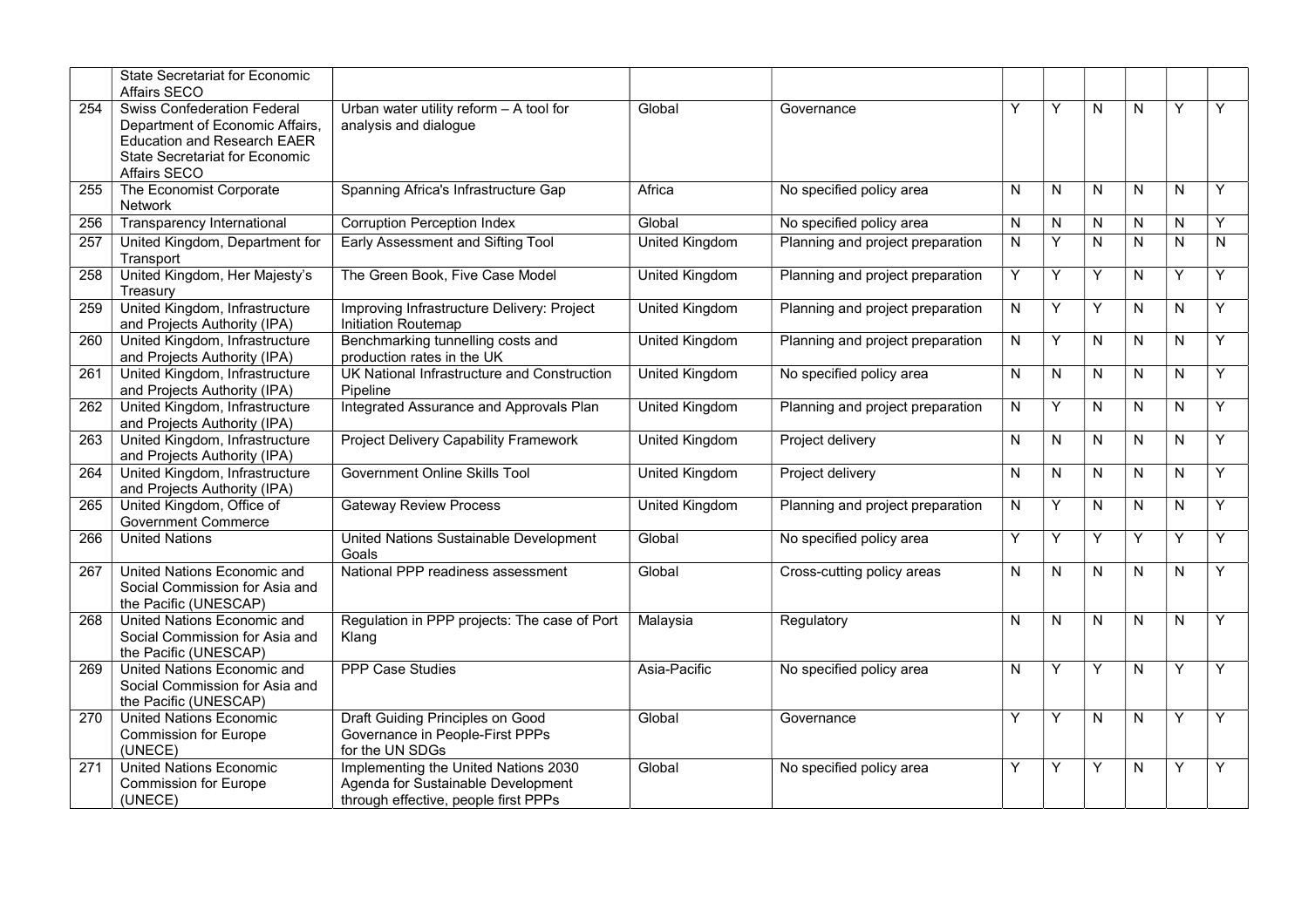| 272              | <b>United Nations Economic</b>      | Ports Ranking: Top 20 Latin American and                          | Latin America and | No specified policy area         | N         | N              | N            | N              | N            |              |
|------------------|-------------------------------------|-------------------------------------------------------------------|-------------------|----------------------------------|-----------|----------------|--------------|----------------|--------------|--------------|
|                  | <b>Commission for Latin America</b> | Caribbean in 2014                                                 | Caribbean         |                                  |           |                |              |                |              |              |
|                  | and the Caribbean (ECLAC)           |                                                                   |                   |                                  |           |                |              |                |              |              |
| 273              | <b>United Nations Economic</b>      | Maritime and Logistics Profile of Latin                           | Americas          | No specified policy area         | N         | N              | N            | N              | N            | Y            |
|                  | <b>Commission for Latin America</b> | America                                                           |                   |                                  |           |                |              |                |              |              |
|                  | and the Caribbean (ECLAC)           |                                                                   |                   |                                  |           |                |              |                |              |              |
| $\overline{274}$ | Università degli studi di Cagliari, | Data envelopment analysis (D.E.A) for urban                       | Global            | Cross-cutting policy areas       | ${\sf N}$ | Y              | Y            | N              | Y            | $\mathsf{N}$ |
|                  | Italy                               | road system performance assessment                                |                   |                                  |           |                |              |                |              |              |
| 275              | Università Roma Tre,                | Data envelopment analysis (D.E.A)                                 | Global            | Cross-cutting policy areas       | N         | N              | N            | N              | N            | Y            |
|                  | Dipartimento di Economia, Italy     | assessment of composite indicators of                             |                   |                                  |           |                |              |                |              |              |
|                  |                                     | infrastructure endowment                                          |                   |                                  |           |                |              |                |              |              |
| 276              | University of Sydney - John Grill   | Shifting Australia's Infrastructure Mindset to                    | Australia         | Governance                       | N         | Y              | N            | N              | N            | Y            |
|                  | Centre for Project leadership       | the long game                                                     |                   |                                  |           |                |              |                |              |              |
| 277              | WBG and G20 IWG                     | WBG Practical solutions and models for                            | Global            | No specified policy area         | N         | Y              | Υ            | N              | Y            | Y            |
|                  |                                     | addressing obstacles to institutional                             |                   |                                  |           |                |              |                |              |              |
|                  |                                     | investment in infrastructure in developing<br>countries           |                   |                                  |           |                |              |                |              |              |
| 278              | <b>World Bank</b>                   | An Alternative Approach to Project Selection:                     | Global            | Planning and project preparation | N         | Y              | Υ            | N              | Υ            | Y            |
|                  |                                     | The Infrastructure Prioritization Framework                       |                   |                                  |           |                |              |                |              |              |
| 279              | <b>World Bank</b>                   | Country Readiness Diagnostic for Public-                          | Global            | Governance                       | N         | Y              | N            | N              | N            | Y            |
|                  |                                     | <b>Private Partnerships</b>                                       |                   |                                  |           |                |              |                |              |              |
| 280              | <b>World Bank</b>                   | Procuring Infrastructure PPPs 2018                                | Global            | Regulatory                       | N         | N              | N            | N              | N            | Y            |
| 281              | <b>World Bank</b>                   | World Bank PPP Screening toolkit                                  | Global            | Planning and project preparation | N         | Y              | Y            | Y              | Y            | Y            |
| 282              | <b>World Bank</b>                   | A framework for disclosure in public-private                      | Global            | No specified policy area         | N         | Y              | N            | N              | $\mathsf{N}$ | Y            |
|                  |                                     | partnerships                                                      |                   |                                  |           |                |              |                |              |              |
| 283              | World Bank                          | 2017 Guidance on PPP Contractual                                  | Global            | Procurement                      | N         | Y              | N            | N              | N            | Y            |
|                  |                                     | Provisions                                                        |                   |                                  |           |                |              |                |              |              |
| 284              | <b>World Bank</b>                   | Annotated Public-private Partnership Risk                         | Global            | Planning and project preparation | N         | Y              | N            | N              | N            | Y            |
|                  | <b>World Bank</b>                   | <b>Allocation Matrices</b><br>The Urban Rail Development Handbook | Global            |                                  |           |                |              |                | Y            | Y            |
| 285              |                                     |                                                                   |                   | Cross-cutting policy areas       | N         | Y              | $\mathsf{N}$ | N              |              |              |
| 286              | <b>World Bank</b>                   | World Bank Open data                                              | Global            | Cross-cutting policy areas       | ${\sf N}$ | $\overline{Y}$ | Y            | $\overline{N}$ | Y            | Y            |
| 287              | <b>World Bank</b>                   | Benchmarking Public Procurement by World                          | Global            | Procurement                      | N         | Y              | Y            | N              | N            | Y            |
|                  |                                     | Bank                                                              |                   |                                  |           |                |              |                |              |              |
| 288              | <b>World Bank</b>                   | Public Accountability Mechanisms by World<br>Bank                 | Global            | No specified policy area         | N         | N              | N            | N              | Y            | Y            |
| 289              | <b>World Bank</b>                   | Doing Business by World Bank                                      | Global            | Regulatory                       | N         | N              | N            | N              | N            | Y            |
|                  | <b>World Bank</b>                   |                                                                   | Global            |                                  |           | Y              |              |                |              | Y            |
| 290              |                                     | <b>Country Policy and Institutional Assessment</b>                |                   | No specified policy area         | N         |                | $\mathsf{N}$ | ${\sf N}$      | Υ            |              |
| 291              | <b>World Bank</b>                   | <b>World Development Indicators</b><br>(Infrastructure)           | Global            | No specified policy area         | N         | $\mathsf{N}$   | N            | N              | N            | Y            |
| 292              | World Bank                          | A Checklist for Public-Private Partnership                        | Global            | Cross-cutting policy areas       | N         | Y              | N            | N              | Y            | Y            |
|                  |                                     | Projects                                                          |                   |                                  |           |                |              |                |              |              |
| 293              | World Bank                          | Road PPPs and Payment Mechanisms                                  | Global            | No specified policy area         | N         | Y              | N            | N              | N            | Y            |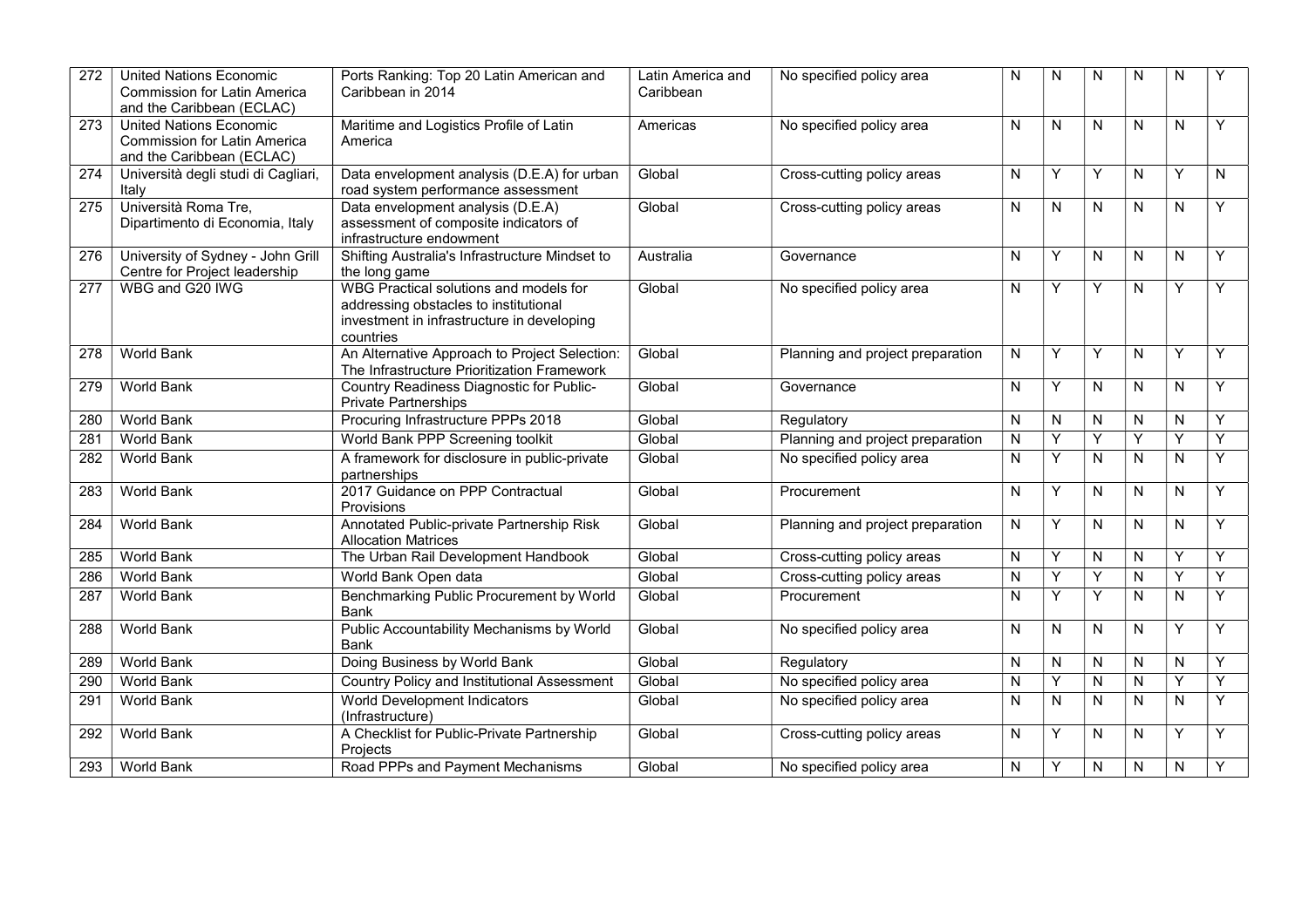| 294 | <b>World Bank</b>                                                 | Private Sector Participation in Electricity<br>Transmission and Distribution - Experiences<br>from Brazil, Peru, The Philippines and<br>Turkey by WB | Brazil, Peru,<br>Philippines and<br>Turkey                        | No specified policy area         | N         | Y | N                       | N         | N |              |
|-----|-------------------------------------------------------------------|------------------------------------------------------------------------------------------------------------------------------------------------------|-------------------------------------------------------------------|----------------------------------|-----------|---|-------------------------|-----------|---|--------------|
| 295 | <b>World Bank</b>                                                 | Best Practices in Public-Private Partnerships<br>Financing in Latin America- the role of<br>quarantees                                               | Brazil, Chile,<br>Columbia, Mexico<br>and Peru                    | No specified policy area         | N         | Y | N                       | N         | N | Y            |
| 296 | <b>World Bank</b>                                                 | Best Practices in Public-Private Partnerships<br>Financing in Latin America- subsidies by WB                                                         | Brazil, Chile,<br>Columbia, Mexico<br>and Peru                    | No specified policy area         | N         | Y | N                       | N         | N | Y            |
| 297 | <b>World Bank</b>                                                 | Best Practices in Public-Private Partnerships<br>Financing in Latin America - the role of<br>innovative approaches                                   | Brazil, Chile,<br>Columbia, Mexico<br>and Peru                    | No specified policy area         | N         | Y | N                       | N         | N | Y            |
| 298 | <b>World Bank</b>                                                 | Private Capital for Railway Development                                                                                                              | China                                                             | No specified policy area         | N         | Y | N                       | N         | N | Y            |
| 299 | <b>World Bank</b>                                                 | Procurement Policies and procedures                                                                                                                  | Global                                                            | Procurement                      | N         | Y | N                       | N         | N | Y            |
| 300 | <b>World Bank</b>                                                 | <b>PPP Online Course</b>                                                                                                                             | Global                                                            | No specified policy area         | N         | Y | Y                       | Y         | Υ | Y            |
| 301 | World Bank                                                        | <b>PPP Webinars</b>                                                                                                                                  | Global                                                            | No specified policy area         | N         | Y | Y                       | Y         | Y | Y            |
| 302 | <b>World Bank</b>                                                 | <b>Climate &amp; Disaster Risk Screening</b>                                                                                                         | Global                                                            | Planning and project preparation | N         | Y | $\mathsf{N}$            | Y         | N | N            |
| 303 | <b>World Bank</b>                                                 | <b>Climate Change Adaptation</b>                                                                                                                     | Global                                                            | No specified policy area         | Y         | N | N                       | Y         | N | N            |
| 304 | <b>World Bank</b>                                                 | The Decision Tree Framework.                                                                                                                         | Global                                                            | Planning and project preparation | N         | Y | $\overline{\mathsf{N}}$ | Y         | N | $\mathsf{N}$ |
| 305 | World Bank                                                        | Understanding Risk in an Evolving World:<br>Emerging Best Practices in Natural Disaster<br><b>Risk Assessment</b>                                    | Global                                                            | No specified policy area         | N         | Y | N                       | Y         | N | Y            |
| 306 | <b>World Bank</b>                                                 | PPPs for Transportation: A Toolkit for<br>Legislators                                                                                                | Americas                                                          | No specified policy area         | ${\sf N}$ | Y | N                       | ${\sf N}$ | Y | Y            |
| 307 | <b>World Bank</b>                                                 | Toolkit on Intelligent Transport Systems for<br>Urban Transport                                                                                      | Global                                                            | No specified policy area         | N         | N | N                       | N         | N | Y            |
| 308 | World Bank                                                        | <b>PPI Database</b>                                                                                                                                  | Global                                                            | No specified policy area         | N         | N | N                       | N         | N | Y            |
| 309 | <b>World Bank</b>                                                 | PPP Knowledge Lab                                                                                                                                    | Global                                                            | Cross-cutting policy areas       | N         | Y | Y                       | Ÿ         | Y | Υ            |
| 310 | <b>World Bank</b>                                                 | Public-Private-Partnership Legal Resource<br>Centre (PPPLRC)                                                                                         | Global                                                            | Cross-cutting policy areas       | N         | Y | Y                       | N         | Y | Y            |
| 311 | World Bank and Economic<br>Commission of Africa                   | A Railway Concessioning Toolkit                                                                                                                      | Global                                                            | Procurement                      | N         | N | N                       | N         | N | Y            |
| 312 | World Bank and ESMAP                                              | International Experience with Open Access<br>to Power Grids                                                                                          | Brazil, Peru,<br>Turkey, India,<br>Philippines, USA<br>and Europe | No specified policy area         | N         | Y | N                       | N         | N | Y            |
| 313 | World Bank and IMF                                                | <b>WBG/IMF PPP Fiscal Risk Assessment</b><br>Model (PFRAM)                                                                                           | Global                                                            | Planning and project preparation | N         | Y | N                       | N         | N | Y            |
| 314 | World Bank and OECD                                               | <b>WBG/OECD Project Checklist for PPPs</b>                                                                                                           | Global                                                            | Cross-cutting policy areas       | N         | Y | N                       | Y         | N | Y            |
| 315 | World Bank and PartnershipsIQ                                     | Financial Viability Support - Global efforts to<br>help create commercially viable PPPs                                                              | Global                                                            | No specified policy area         | N         | Y | N                       | ${\sf N}$ | N | Y            |
| 316 | World Bank and Public-Private<br>Infrastructure Advisory Facility | Policy Guidelines for Managing Unsolicited<br>Proposals                                                                                              | Global                                                            | Planning and project preparation | N         | Υ | Y                       | Υ         | Υ | Y            |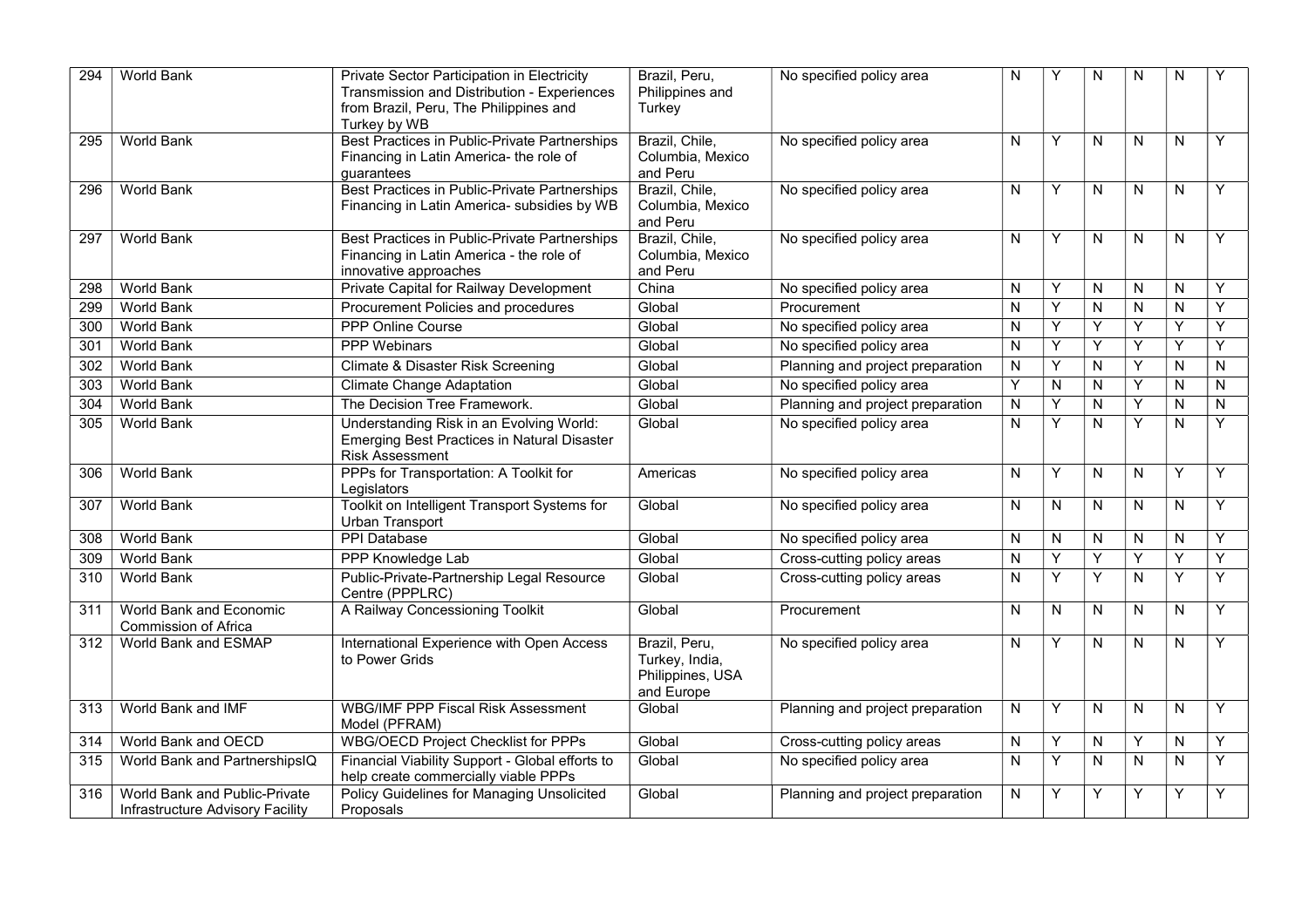| 317              | World Bank and Public-Private<br>Infrastructure Advisory Facility                                                                                            | Mobilizing Islamic Finance for Infrastructure<br><b>Public-Private Partnerships</b>                                                             | Global      | Regulatory                       | N         | Y | N         | N            | N            | Y |
|------------------|--------------------------------------------------------------------------------------------------------------------------------------------------------------|-------------------------------------------------------------------------------------------------------------------------------------------------|-------------|----------------------------------|-----------|---|-----------|--------------|--------------|---|
| 318              | World Bank and Public-Private<br>Infrastructure Advisory Facility                                                                                            | The State of Infrastructure PPPs in<br>Countries Affected by Fragility,<br><b>Conflict or Weak Institutions</b>                                 | Global      | Regulatory                       | N         | Y | N         | $\mathsf{N}$ | N.           | Y |
| 319              | <b>World Bank and Public-Private</b><br>Infrastructure Advisory Facility                                                                                     | Facts and Furphies in Benefit-Cost Analysis:<br>Transport                                                                                       | Australia   | Planning and project preparation | N         | Y | N         | N            | Υ            | N |
| 320              | World Bank and Public-Private<br>Infrastructure Advisory Facility                                                                                            | The State of PPPs: Infrastructure PPS in<br>Emerging Markets & Developing Economies<br>1991-2015                                                | Global      | No specified policy area         | N         | Y | N         | N            | N            | Y |
| 321              | World Bank and Public-Private<br>Infrastructure Advisory Facility                                                                                            | Lessons learned in output and performance-<br>based Road Maintenance Contracts                                                                  | Global      | Project delivery                 | N         | Υ | N         | N            | Υ            | Y |
| 322              | World Bank and Public-Private<br>Infrastructure Advisory Facility                                                                                            | Port Reform Toolkit Second Edition                                                                                                              | Global      | Cross-cutting policy areas       | N         | Y | Y         | N            | Y            | Υ |
| 323              | World Bank and Public-Private<br>Infrastructure Advisory Facility                                                                                            | Private Sector Participation in Light<br>Rail/Metro Transit Initiatives                                                                         | Global      | Procurement                      | N         | Y | N         | N            | N.           | Y |
| $\overline{324}$ | World Bank and Public-Private<br>Infrastructure Advisory Facility                                                                                            | <b>Urban Bus Toolkit</b>                                                                                                                        | Global      | No specified policy area         | N         | Y | N         | N            | N.           | Υ |
| 325              | World Bank and Public-Private<br>Infrastructure Advisory Facility                                                                                            | Railway Reform Toolkit                                                                                                                          | Global      | Cross-cutting policy areas       | N         | Y | N         | N            | N            | Y |
| 326              | World Bank, Asian Development<br>Bank, and Inter-American<br>Development Bank                                                                                | PPP Reference Guide (Version 3), available<br>in English, French, Spanish and Mandarin                                                          | Global      | Cross-cutting policy areas       | N         | Y | Y         | Y            | Y            | Y |
| 327              | World Bank, IMF, G20 and<br><b>OECD</b>                                                                                                                      | Capital Market Instruments to Mobilise<br>Institutional Investors to Infrastructure and<br><b>SME Financing in Emerging Market</b><br>Countries | Global      | No specified policy area         | N         | N | Y         | Y            | Y            | Y |
| 328              | World Bank, Water and<br>Sanitation Program                                                                                                                  | Beyond One-Size-Fits-All:<br>Lessons Learned from Eight Water Utility<br>PPPs in the Philippines                                                | Philippines | Cross-cutting policy areas       | N         | Y | N         | N            | N            | Y |
| 329              | World Bank, World Health<br>Organization, United Nations<br>Statistics Division, International<br>Renewable Energy Agency and<br>International Energy Agency | <b>Global Tracking Framework</b>                                                                                                                | Global      | No specified policy area         | N         | Y | Y         | $\mathsf{N}$ | Y            | N |
| 330              | <b>World Economic Forum</b>                                                                                                                                  | <b>Global Competitiveness Report 2018</b>                                                                                                       | Global      | No specified policy area         | ${\sf N}$ | Y | Y         | N            | Y            | Y |
| 331              | World Economic Forum                                                                                                                                         | Steps to prepare and accelerate PPP                                                                                                             | Global      | Planning and project preparation | ${\sf N}$ | Y | Y         | N            | Y            | Y |
| 332              | <b>World Economic Forum</b>                                                                                                                                  | Strategic Infrastructure- Steps to Operate<br>and Maintain Infrastructure Efficiently and<br>Effectively                                        | Global      | Project delivery                 | N         | Y | Y         | Y            | Y            | Y |
| 333              | <b>World Economic Forum</b>                                                                                                                                  | Financial Development Index 2012                                                                                                                | Global      | No specified policy area         | N         | Υ | N         | N            | $\mathsf{N}$ | Y |
| 334              | World Economic Forum                                                                                                                                         | Renewable Infrastructure Investment<br>Handbook: A Guide for Institutional Investors                                                            | Global      | No specified policy area         | ${\sf N}$ | Y | ${\sf N}$ | Υ            | ${\sf N}$    | Y |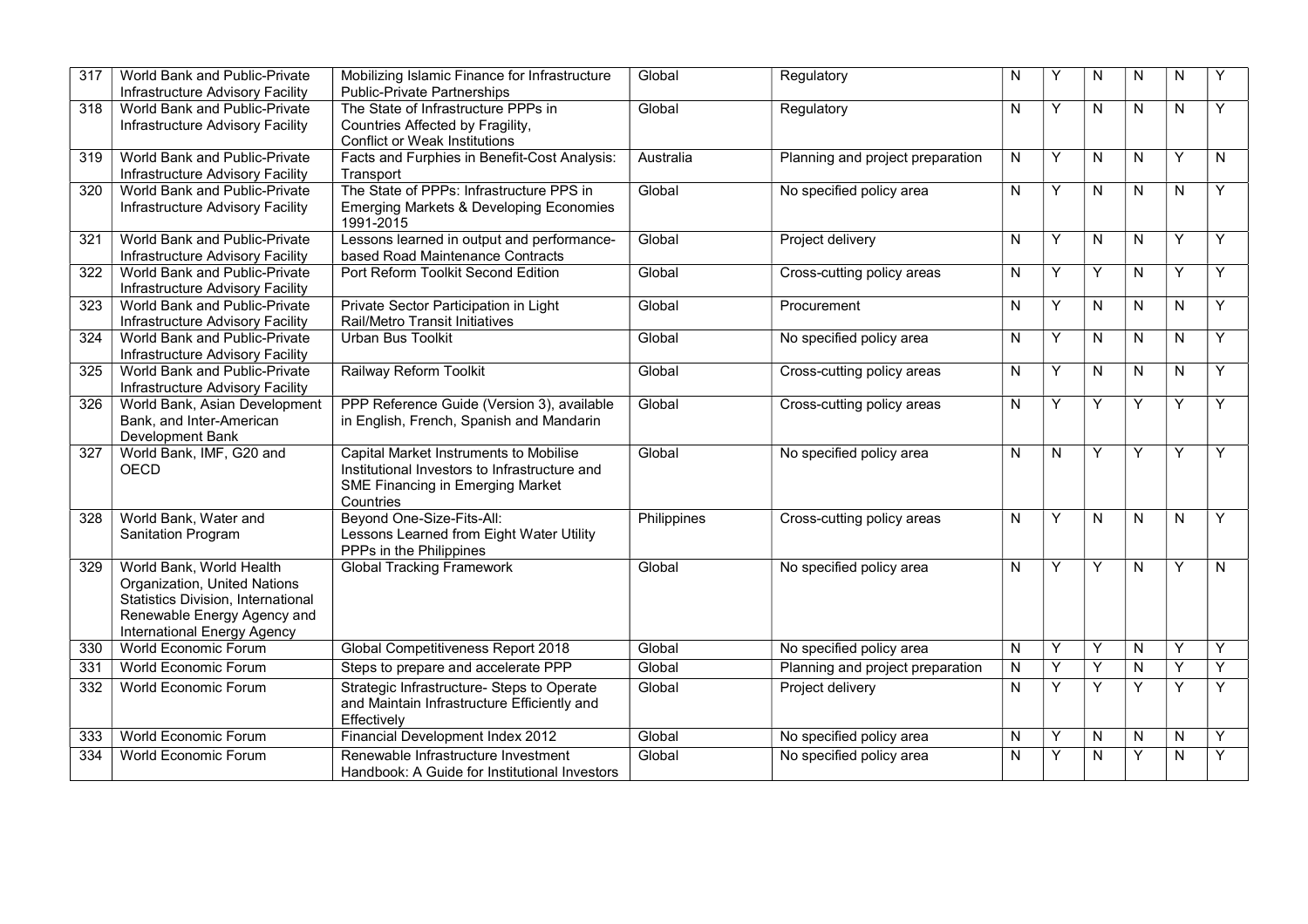| 335 | World Economic Forum                           | Creating New Models: Innovative Public-<br>Private Partnerships for Inclusive Developing<br>in Latin America | Latin America | No specified policy area         | N |   |              |   |              |  |
|-----|------------------------------------------------|--------------------------------------------------------------------------------------------------------------|---------------|----------------------------------|---|---|--------------|---|--------------|--|
| 336 | World Economic Forum                           | Managing Transnational Infrastructure<br>Programmes in Africa - Challenges and Best<br><b>Practices</b>      | Africa        | Cross-cutting policy areas       | N |   | N            | N | N            |  |
| 337 | World Economic Forum                           | Strategic Infrastructure - mitigation of political<br>and regulatory risk                                    | Global        | Cross-cutting policy areas       | N |   |              | N |              |  |
| 338 | World Economic Forum                           | Infrastructure Investment<br>Policy Blueprint                                                                | Global        | No specified policy area         | N |   |              | N |              |  |
| 339 | World Economic Forum                           | Accelerating Infrastructure - New Evidence<br>from International Financial Institutions                      | Global        | Planning and project preparation | N |   |              | N |              |  |
| 340 | World Economic Forum                           | Infrastructure in Africa - a business approach<br>to project acceleration                                    | Africa        | Planning and project preparation | N |   |              | N |              |  |
| 341 | World Health Organization and<br><b>UNICEF</b> | Progress on drinking water, sanitation and<br>hygiene                                                        | Global        | No specified policy area         |   | N | $\checkmark$ | N | $\checkmark$ |  |
| 342 | World Input-Output database                    | World Input-Output database                                                                                  | Global        | No specified policy area         |   | N | N            | N | N            |  |
| 343 | World Justice Report                           | World Justice report rule of law index                                                                       | Global        | No specified policy area         | N | N | v            | N |              |  |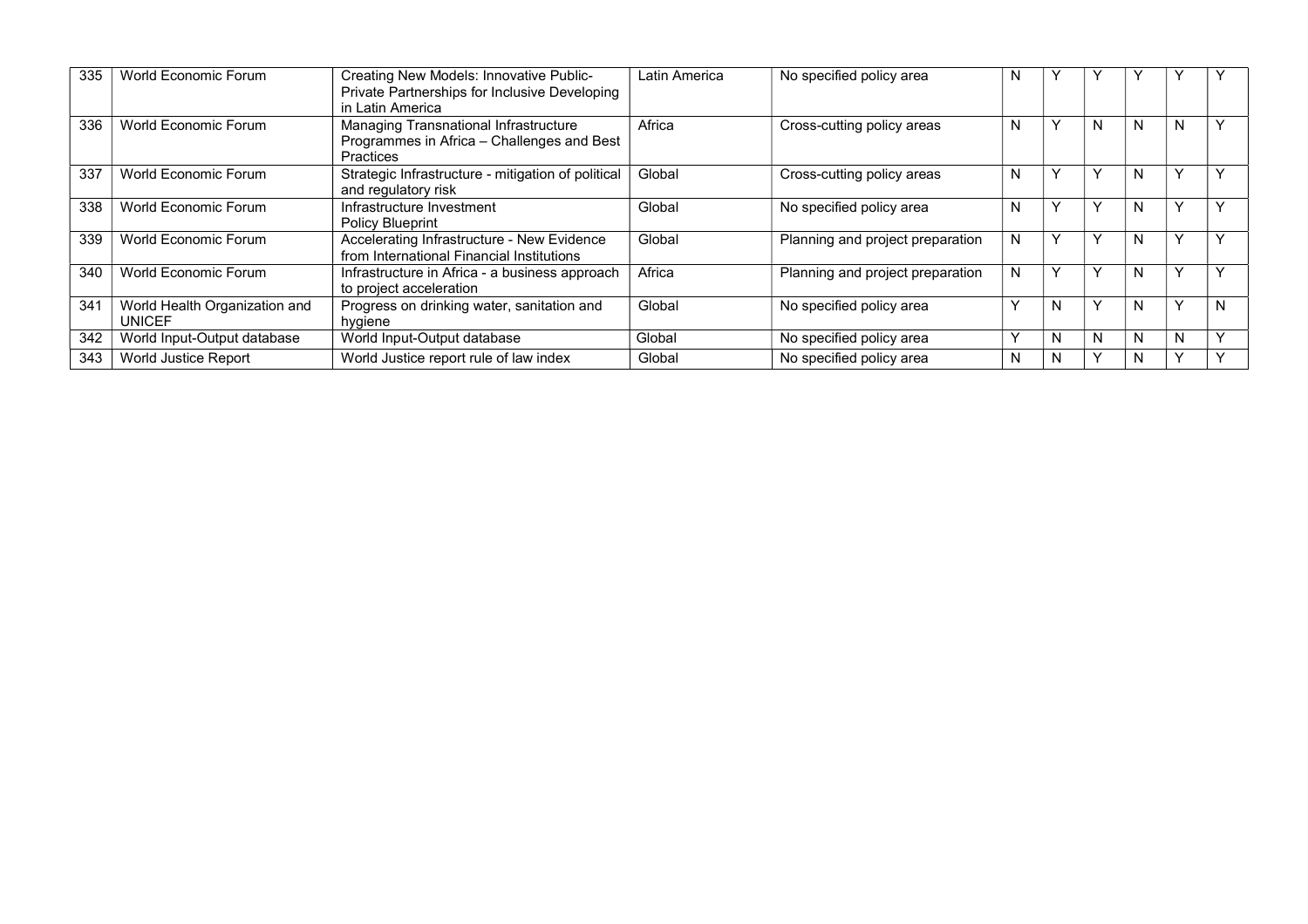## **Annex 3 – Master List of Facilities**

| <b>SI</b><br>no | Name of the organization<br>offering the facility                   | <b>Name of the facility</b>                                                           | <b>Geographic scope</b>      | <b>Policy area focus</b>         | <b>P1</b> | <b>P2</b> | P <sub>3</sub> | <b>P4</b> | <b>P5</b> | <b>P6</b>    |
|-----------------|---------------------------------------------------------------------|---------------------------------------------------------------------------------------|------------------------------|----------------------------------|-----------|-----------|----------------|-----------|-----------|--------------|
| $\mathbf{1}$    | <b>African Development Bank</b>                                     | Green Bond Program                                                                    | Africa                       | No specified policy area         | Y         | Y         | Y              | Y         | N         | Y            |
| $\overline{2}$  | African Development Bank                                            | Fund for African Private Sector Assistance<br>(FAPA)                                  | Africa                       | Planning and project preparation | Y         | Y         | Υ              | Y         | Y         | Y            |
| 3               | African Development Bank                                            | <b>NEPAD Infrastructure Project Preparation</b><br>Facility                           | Africa                       | Planning and project preparation | Y         | Y         | Y              | Y         | Y         | Y            |
| 4               | African Development Bank                                            | African Development Fund Project<br><b>Preparation Facility</b>                       | Global                       | Planning and project preparation | Y         | Y         | Υ              | Υ         | Υ         | Y            |
| 5               | African Development Bank                                            | Sustainable Energy Fund for Africa (SEFA)                                             | Africa                       | Cross-cutting policy areas       | Y         | Υ         | N              | N         | Y         | Y            |
| 6               | African Development Bank                                            | Africa Renewable Energy Fund Project<br>Support Facility (AREF-PSF)                   | Africa                       | Cross-cutting policy areas       | Υ         | Υ         | Υ              | Y         | Y         | Y            |
| $\overline{7}$  | African Development Bank                                            | Seed Capital Assistance Facility (SCAF)                                               | Africa                       | Cross-cutting policy areas       | Y         | Y         | Υ              | Y         | Y         | Y            |
| 8               | African Development Bank                                            | Facility for Energy Inclusion (FEI)                                                   | Sub-Saharan Africa           | No specified policy area         | Υ         | Y         | Υ              | N         | N         | Y            |
| 9               | <b>African Development Bank</b>                                     | Africa50 Fund                                                                         | Africa                       | No specified policy area         | Y         | Y         | Υ              | N         | N         | $\mathsf{N}$ |
| 10              | African Development Bank,<br>Development Bank of Southern<br>Africa | Development Bank of Southern Africa<br>(DBSA) Project Preparation Fund                | South Africa, SADC<br>region | Cross-cutting policy areas       | Y         | Υ         | Υ              | Y         | Y         | Y            |
| 11              | African Ministers' Council on<br>Water, African Development<br>Bank | African Water Facility (AWF)                                                          | Africa                       | Cross-cutting policy areas       | Y         | Y         | Y              | Υ         | Y         | Υ            |
| $\overline{13}$ | Agence Française de<br>Développement                                | Sustainable Use of Natural Resources and<br>Energy Finance (SUNREF)                   | Africa                       | Planning and project preparation | Y         | Y         | Y              | Y         | Y         | Y            |
| 14              | Asian Development Bank                                              | Asia Pacific Project Preparation Facility                                             | Asia-Pacific                 | Planning and project preparation | Y         | Y         | Υ              | Υ         | Y         | Y            |
| 15              | Asian Development Bank                                              | Cities Development Initiative for Asia                                                | Asia-Pacific                 | Planning and project preparation | Y         | Y         | Y              | Υ         | Y         | Y            |
| 16              | Asian Development Bank                                              | Japan Fund for Poverty Reduction (JFPR)                                               | Asia-Pacific                 | No specified policy area         | Y         | N         | N              | N         | Υ         | Y            |
| 17              | Asian Development Bank                                              | Clean Energy Financing Partnership Facility<br>(CEFPF)                                | Asia-Pacific                 | Cross-cutting policy areas       | Y         | Y         | Υ              | Y         | Y         | Y            |
| $\overline{18}$ | Asian Development Bank                                              | Water Financing Partnership Facility (WFPF)                                           | Asia-Pacific                 | Cross-cutting policy areas       | Υ         | Υ         | Y              | Υ         | Y         | Y            |
| 19              | Asian Development Bank                                              | Urban Financing Partnership Facility (UFPF)                                           | Global                       | Cross-cutting policy areas       | Y         | Y         | Y              | Y         | Y         | Y            |
| $\overline{20}$ | Asian Development Bank                                              | Project Preparation and Start-up Support<br>Facility (PPSSF)                          | Vietnam                      | Planning and project preparation | Y         | Y         | Υ              | Y         | Y         | Y            |
| 21              | Asian Development Bank                                              | <b>Association of Southeast Asian Nations</b><br>(ASEAN) Infrastructure Fund<br>(AIF) | <b>ASEAN</b> countries       | Project delivery                 | Y         | N         | N              | N         | Υ         | Y            |
| 22              | Asian Development Bank                                              | Pacific Infrastructure Advisory Center (PIAC)                                         | Asia-Pacific                 | Cross-cutting policy areas       | Y         | Y         | Υ              | Y         | Y         | Y            |
| 23              | Asian Development Bank                                              | Infrastructure Preparation and Innovation<br>Facility (IPIF)                          | Philippines                  | Planning and project preparation | Y         | Y         | Y              | Y         | Y         | Y            |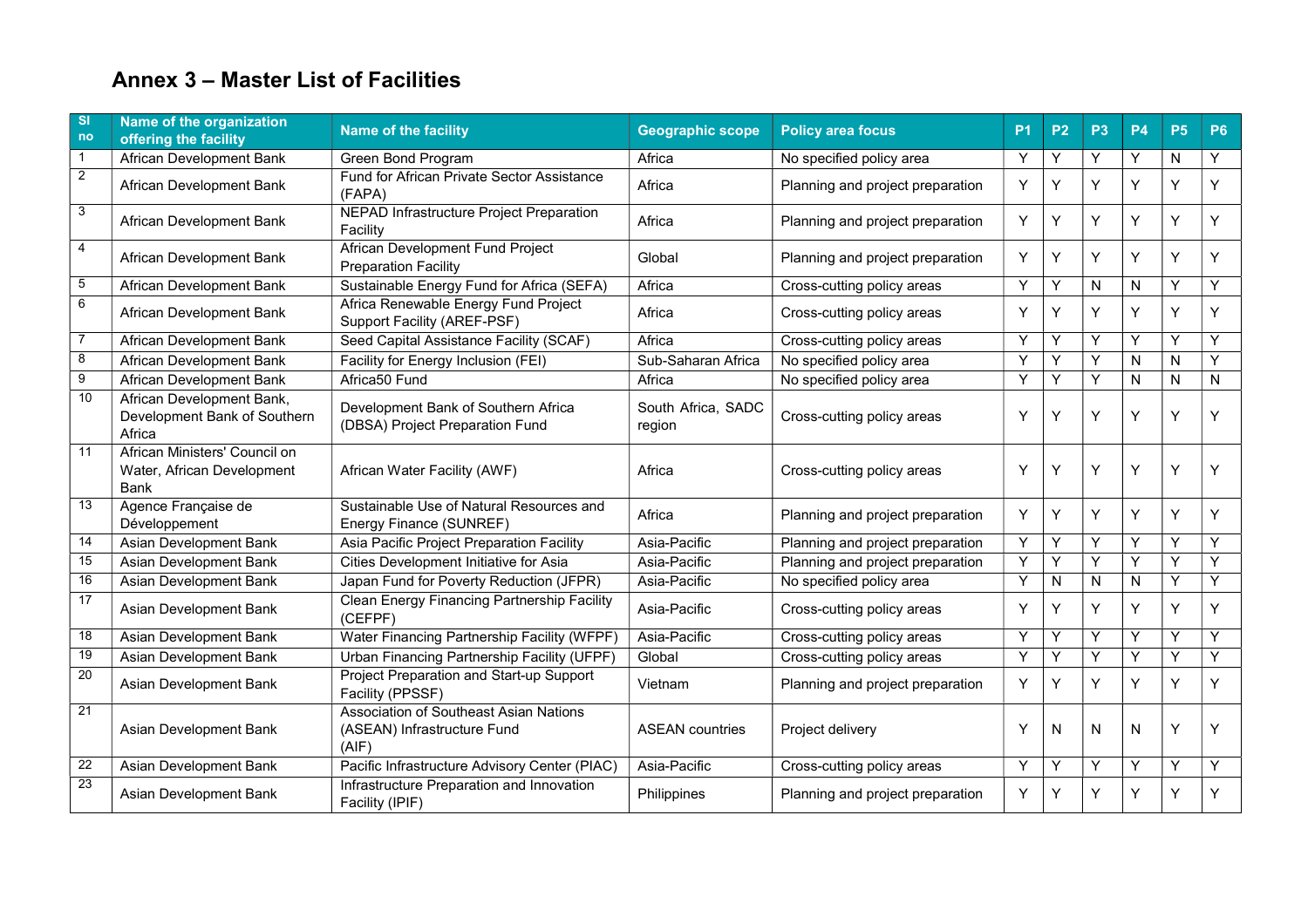| 24 | Asian Development Bank                                                                    | Canadian Climate Fund for the Private<br>Sector in Asia II                                                                                                                              | <b>ADB</b><br>developing<br>member countries                                             | No specified policy area         | Y | Υ | Υ | N | Y | Υ |
|----|-------------------------------------------------------------------------------------------|-----------------------------------------------------------------------------------------------------------------------------------------------------------------------------------------|------------------------------------------------------------------------------------------|----------------------------------|---|---|---|---|---|---|
| 25 | Asian Development Bank                                                                    | Leading Asia's Private Infrastructure Fund<br>(LEAP)                                                                                                                                    | <b>ADB</b><br>developing<br>member countries<br>eligible for<br>(also<br>ODA from Japan) | Cross-cutting policy areas       | Y | Υ | Y | Y | Y | Υ |
| 26 | Asian Development Bank                                                                    | High-Level Technology Fund                                                                                                                                                              | <b>ADB</b><br>developing<br>member countries                                             | Cross-cutting policy areas       | Y | Υ | Y | Y | Y | Y |
| 27 | Asian Infrastructure Investment<br>Bank                                                   | AIIB Project Preparation Special Fund                                                                                                                                                   | <b>AIIB</b><br>member<br>countries                                                       | Planning and project preparation | Y | Y | Y | N | Y | N |
| 28 | Australian Department of<br>Foreign Trade                                                 | Australia-Africa Partnerships Facility                                                                                                                                                  | Africa                                                                                   | No specified policy area         | Y | Υ | Y | Y | Y | Υ |
| 29 | Banco Centroamericano de<br>Integración Económica, Banco<br>Nacional de Comercio Exterior | Fondo de Yucatán - Proyecto Mesoamérica                                                                                                                                                 | Americas                                                                                 | Cross-cutting policy areas       | Y | Y | Y | Υ | Y | Y |
| 30 | Banco Nacional de<br>Desenvolvimento Economico e<br>Social                                | BNDES FEP Pró-estruturação de Projetos<br>(Project Structuring Fund)                                                                                                                    | Brazil<br>and<br>Latin<br>America                                                        | Planning and project preparation | Y | Υ | Υ | Y | Y | Y |
| 31 | Caixa Economica Federal                                                                   | <b>Financial Instruments for Brazil Energy</b><br>Efficient Cities (FinBRAZEEC)                                                                                                         | Brazil                                                                                   | Planning and project preparation | Y | Y | Y | Y | Y | Y |
| 32 | Caixa Economica Federal                                                                   | Fundo de Apoio à Estruturação e ao<br>Desenvolvimento de Projetos de Concessão<br>e Parcerias Público-Privadas da União, dos<br>Estados, do Distrito Federal e dos<br>Municípios (CFEP) | Brazil                                                                                   | Planning and project preparation | Y | Y | Y | Y | Y | Y |
| 33 | <b>Chilean Deputy Chamber</b>                                                             | Fondo de Infraestructura S.A.                                                                                                                                                           | Chile                                                                                    | Cross-cutting policy areas       | Y | Y | Y | Y | Y | Y |
| 34 | China PPP Fund Corporation                                                                | China PPP Fund                                                                                                                                                                          | China                                                                                    | Project delivery                 | Y | Y | Y | Y | Y | Y |
| 35 | <b>Climate Fund Managers</b>                                                              | Climate Investor One                                                                                                                                                                    | Global                                                                                   | Project delivery                 | Y | Y | Y | Y | Y | Ÿ |
| 36 | Commonwealth of Australia and<br>the South Asia Region (SAR) of<br>the World Bank         | Partnership for South Asia                                                                                                                                                              | Asia                                                                                     | Cross-cutting policy areas       | Y | Υ | Y | Y | Y | Y |
| 37 | Department for International<br>Development                                               | Nigerian Investment Advisory Facility (NIAF)                                                                                                                                            | Nigeria                                                                                  | Planning and project preparation | Y | Y | Y | Y | Y | Y |
| 38 | Development Bank of Southern<br>Africa, Agence Française de<br>Développement              | DBSA Infrastructure Project Preparation and<br><b>Feasibility Study Fund</b>                                                                                                            | Africa                                                                                   | Cross-cutting policy areas       | Y | Y | Y | Y | Y | Y |
| 39 | Economic Community of West<br>African States (ECOWAS)                                     | <b>ECOWAS Project Preparation and</b><br>Development Unit                                                                                                                               | Africa                                                                                   | Planning and project preparation | Y | Y | Y | Y | Y | Y |
| 40 | European Bank for<br>Reconstruction and<br>Development (EBRD)                             | Infrastructure Project Preparation Facility<br>(IPPPF)                                                                                                                                  | Europe                                                                                   | Planning and project preparation | Y | Υ | Υ | Υ | Y | Υ |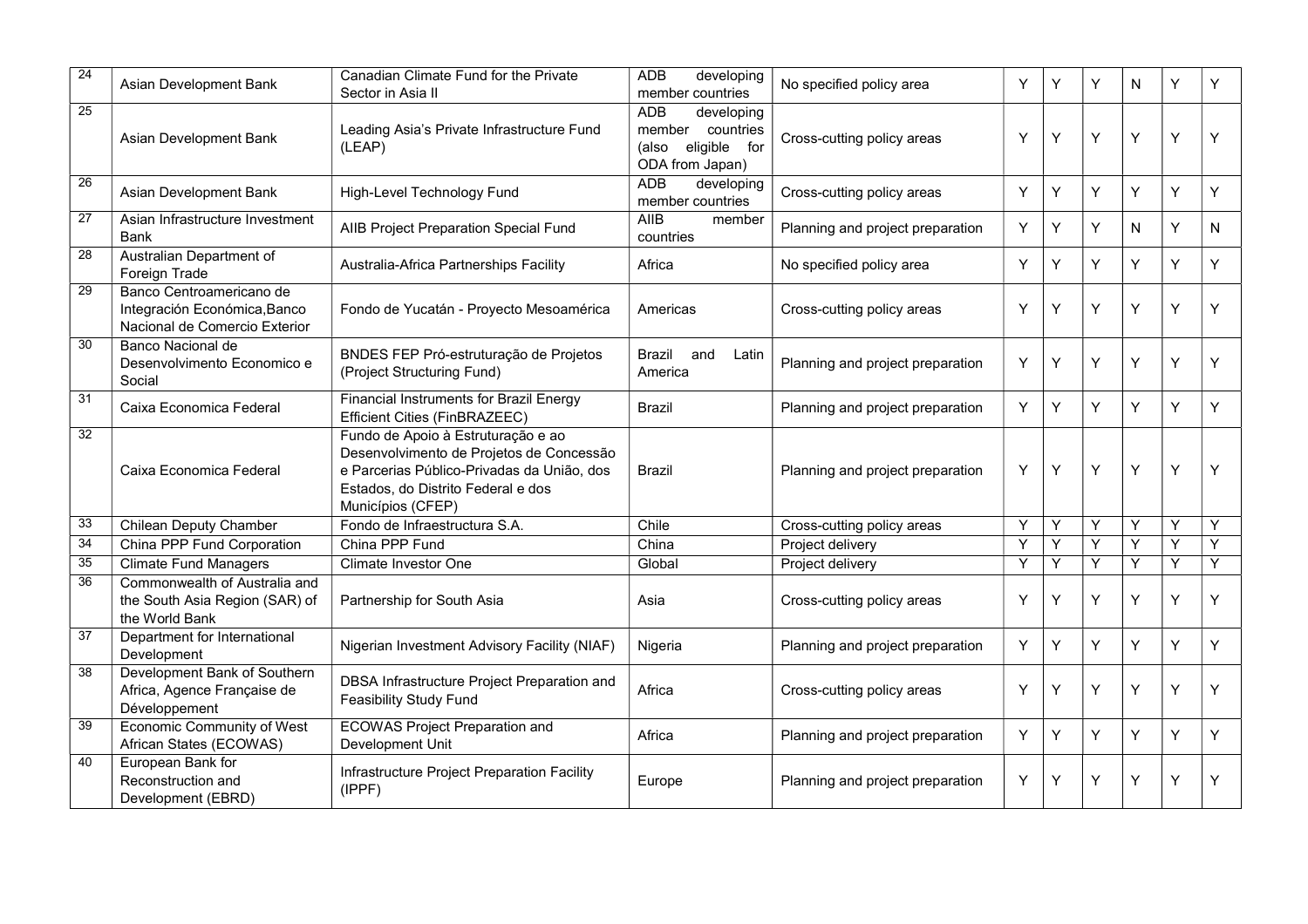| 41              | European Bank for<br>Reconstruction and<br>Development, Climate<br><b>Investment Funds</b>                  | Clean Technology Fund                                                                | Global                                                                | No specified policy area                                   | Y | Υ | Υ | Y | Y            | Y |
|-----------------|-------------------------------------------------------------------------------------------------------------|--------------------------------------------------------------------------------------|-----------------------------------------------------------------------|------------------------------------------------------------|---|---|---|---|--------------|---|
| 42              | European Commission                                                                                         | Latin American Investment Facility (LAIF)                                            | Latin America and<br>Caribbean                                        | Cross-cutting policy areas                                 | Υ | Y | Y | Υ | Y            | Y |
| 43              | European Commission                                                                                         | The Caribbean Investment Facility (CIF)                                              | Latin America and<br>Caribbean                                        | Cross-cutting policy areas                                 | Y | Υ | Y | Υ | Υ            | Y |
| 44              | European Commission and<br>European Union Member States                                                     | EU-Africa Infrastructure Trust Fund (EU-<br>AITF)                                    | Africa                                                                | Governance                                                 | Υ | Υ | Y | Y | Y            | Y |
| 45              | European Investment Bank                                                                                    | Global Energy Efficiency and Renewable<br>Energy Fund (GEEREF)                       | Global                                                                | Governance                                                 | Y | Υ | Y | Υ | N            | Y |
| 46              | European Investment Bank                                                                                    | Western Balkans Investment Framework<br>Infrastructure Project Facility (WBIF-IPF)   | <b>Western Balkans</b>                                                | Cross-cutting policy areas                                 | Y | Y | Y | Y | Y            | Y |
| $\overline{47}$ | European Investment Bank                                                                                    | Connecting Europe Facility (CEF)                                                     | Europe                                                                | No specified policy area                                   | Y | Y | N | N | $\mathsf{N}$ | Y |
| 48              | European Investment Bank                                                                                    | European Local Energy Assistance (ELENA)                                             | European Union                                                        | Cross-cutting policy areas                                 | Y | Y | Y | Y | Ÿ            | Ÿ |
| 49              | European Investment Bank                                                                                    | Municipal Project Support Facility                                                   | Ukraine,<br>Belarus,<br>Armenia,<br>Georgia,<br>Azerbaijan, Moldova   | Planning and project preparation,<br>Delivery              | Y | Y | Y | N | Y            | Y |
| 50              | European Investment Bank                                                                                    | Economic Resilience Initiative                                                       | Southern<br>Neighbourhood and<br>Western<br><b>Balkans</b><br>regions | No specified policy area                                   | Y | Υ | N | Y | N            | N |
| 51              | European Investment Bank                                                                                    | Mediterranean HotSpots Investment<br>Programme (MeHSIP)                              | Jordan,<br>Egypt,<br>Lebanon, Morocco,<br>Palestine, Tunisia          | Planning and project preparation                           | Y | N | Y | Y | N            | N |
| 52              | European Investment Bank                                                                                    | Mediterranean Public Private Partnership<br>Project Preparation Initiative (MED 5P)  | Egypt,<br>Jordan,<br>Lebanon, Morocco<br>and Tunisia                  | Planning and project preparation,<br>Procurement, Delivery | Y | Υ | Υ | N | Y            | N |
| 53              | European Investment Bank,<br>Development Bank of Southern<br>Africa                                         | DBSA EIB Project Development and Support<br>Facility (PDSF)                          | Africa                                                                | Cross-cutting policy areas                                 | Y | Υ | Υ | Y | Υ            | Y |
| 54              | European Investment Bank,<br>European Bank for<br>Reconstruction and<br>Development, European<br>Commission | Joint Assistance to Support Projects in<br>Eastern Europe (JASPERS)                  | 20 EU countries and<br>4<br>accession<br>countries                    | Cross-cutting policy areas                                 | Υ | Υ | Y | Y | Y            | Y |
| 55              | European Union                                                                                              | <b>Electrification Finance Initiative</b>                                            | Africa                                                                | No specified policy area                                   | Y | Y | N | Y | N            | Y |
| 56              | Financial Fund for the<br>Development of the River Plate<br>Basin                                           | <b>Technical Cooperation Fund - River Plate</b><br>Basin Development Fund (FONPLATA) | Bolivia,<br>Argentina,<br>Paraguay<br>Brazil,<br>and Uruguay          | Planning and project preparation                           | Y | Y | Υ | Υ | Υ            | Y |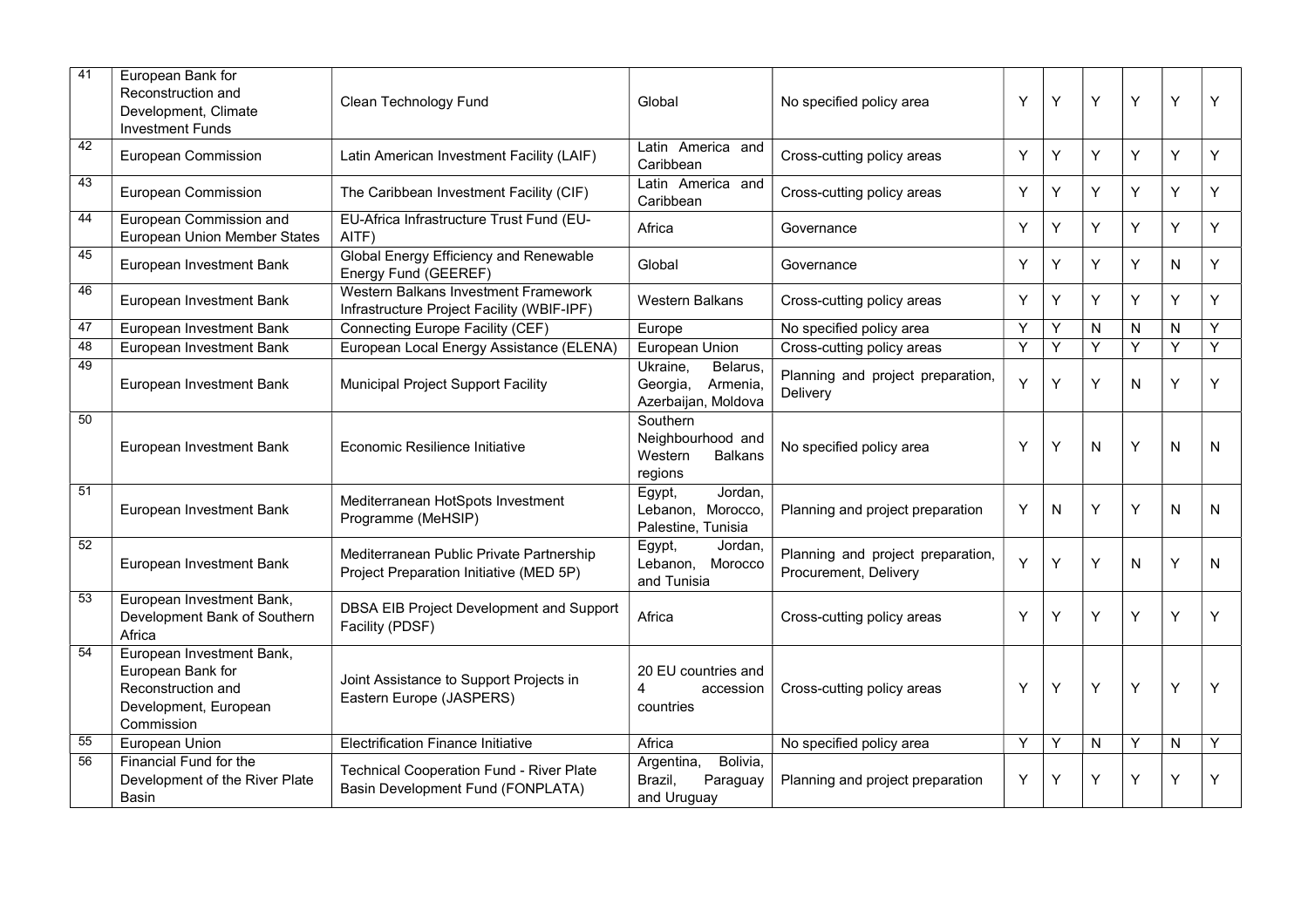| 57              | Financial Fund for the<br>Development of the River Plate<br><b>Basin</b>                       | Finance Line - River Plate Basin<br>Development Fund (FONPLATA)                       | Bolivia,<br>Argentina,<br>Paraguay<br>Brazil,<br>and Uruguay | Planning and project preparation | Y | Υ | Υ | Y | Y | Y |
|-----------------|------------------------------------------------------------------------------------------------|---------------------------------------------------------------------------------------|--------------------------------------------------------------|----------------------------------|---|---|---|---|---|---|
| 58              | India, Ministry of Finance                                                                     | India Infrastructure Project Development<br>Fund (IIPDF)                              | India                                                        | Planning and project preparation | Y | Y | Y | Y | Y | Y |
| 59              | India, State of Tamil Nadu                                                                     | Project Development and Grant Fund<br>(PDGF)                                          | India                                                        | Planning and project preparation | Y | Υ | Y | Υ | Y | Y |
| 60              | Indonesia                                                                                      | Indonesia Infrastructure Guarantee Fund<br>(IIGF)                                     | Indonesia                                                    | No specified policy area         | Y | Υ | N | N | N | Y |
| 61              | Indonesia Infrastructure<br>Guarantee Fund, Ministry of<br>Finance of Republic of<br>Indonesia | Infrastructure Government Guarantee                                                   | Indonesia                                                    | No specified policy area         | Y | Υ | N | N | N | Y |
| 62              | Indonesia, Ministry of Finance                                                                 | <b>Viability Gap Fund</b>                                                             | Indonesia                                                    | No specified policy area         | Y | Y | N | N | N | Y |
| 63              | Indonesia, Ministry of Finance of<br>Republic of Indonesia                                     | Project Development Facility (PDF)                                                    | Indonesia                                                    | Cross-cutting policy areas       | Y | Y | Y | Y | Y | Y |
| 64              | Inter-America Development<br><b>Bank</b>                                                       | Climate Smart Agriculture Fund (CSAF)                                                 | Americas                                                     | Cross-cutting policy areas       | Y | Y | N | Υ | Y | Y |
| 65              | Inter-America Development<br>Bank                                                              | UK Sustainable Infrastructure Program (SIP)                                           | Americas                                                     | Cross-cutting policy areas       | Y | Y | Y | Υ | Υ | Y |
| 66              | Inter-American Development<br><b>Bank</b>                                                      | Multilateral Investment Fund (FOMIN)                                                  | Americas                                                     | No specified policy area         | Y | Υ | N | N | Y | Y |
| 67              | Inter-American Development<br>Bank                                                             | Infrastructure Fund (Infrafund)                                                       | Latin America and<br>Caribbean                               | Planning and project preparation | Y | Υ | Y | Y | Y | Y |
| 68              | Inter-American Development<br>Bank                                                             | Sustainable Energy and Climate Change<br>(SECCI Fund)                                 | Latin America and<br>Caribbean                               | Cross-cutting policy areas       | Y | Υ | Y | Y | Y | Y |
| 69              | Inter-American Development<br>Bank                                                             | <b>IADB Aquafund</b>                                                                  | Latin America and<br>Caribbean                               | Cross-cutting policy areas       | Y | Y | Y | Υ | Y | Y |
| 70              | Inter-American Development<br>Bank                                                             | Regional Infrastructure Integration Fund<br>(RIIF)                                    | Latin America and<br>Caribbean                               | Planning and project preparation | Y | Υ | Υ | Υ | Y | Y |
| 71              | Inter-American Development<br>Bank                                                             | Facility to Support Public-Private<br>Partnerships in Infrastructure                  | Brazil<br>and<br>Latin<br>America                            | Cross-cutting policy areas       | Y | Υ | Υ | Υ | Y | Y |
| 72              | Inter-American Development<br><b>Bank</b>                                                      | Emerging and Sustainable Cities Multidonor<br>Trust Fund (ESCI)                       | Latin America and<br>Caribbean                               | No specified policy area         | Y | N | Y | Y | Y | Y |
| $\overline{73}$ | Inter-American Development<br>Bank                                                             | AgroLatin America and Caribbean 2025<br><b>Multidonor Trust Fund</b>                  | Latin America and<br>Caribbean                               | Cross-cutting policy areas       | Υ | N | N | N | Y | Y |
| 74              | Inter-American Development<br>Bank                                                             | Special Program and Multidonor Fund for<br><b>Biodiversity and Ecosystem Services</b> | Latin America and<br>Caribbean                               | Cross-cutting policy areas       | Υ | N | N | N | Y | Y |
| 75              | Inter-American Development<br><b>Bank</b>                                                      | <b>NDC Invest</b>                                                                     | Latin America and<br>Caribbean                               | Cross-cutting policy areas       | Y | Y | Y | Y | Y | Y |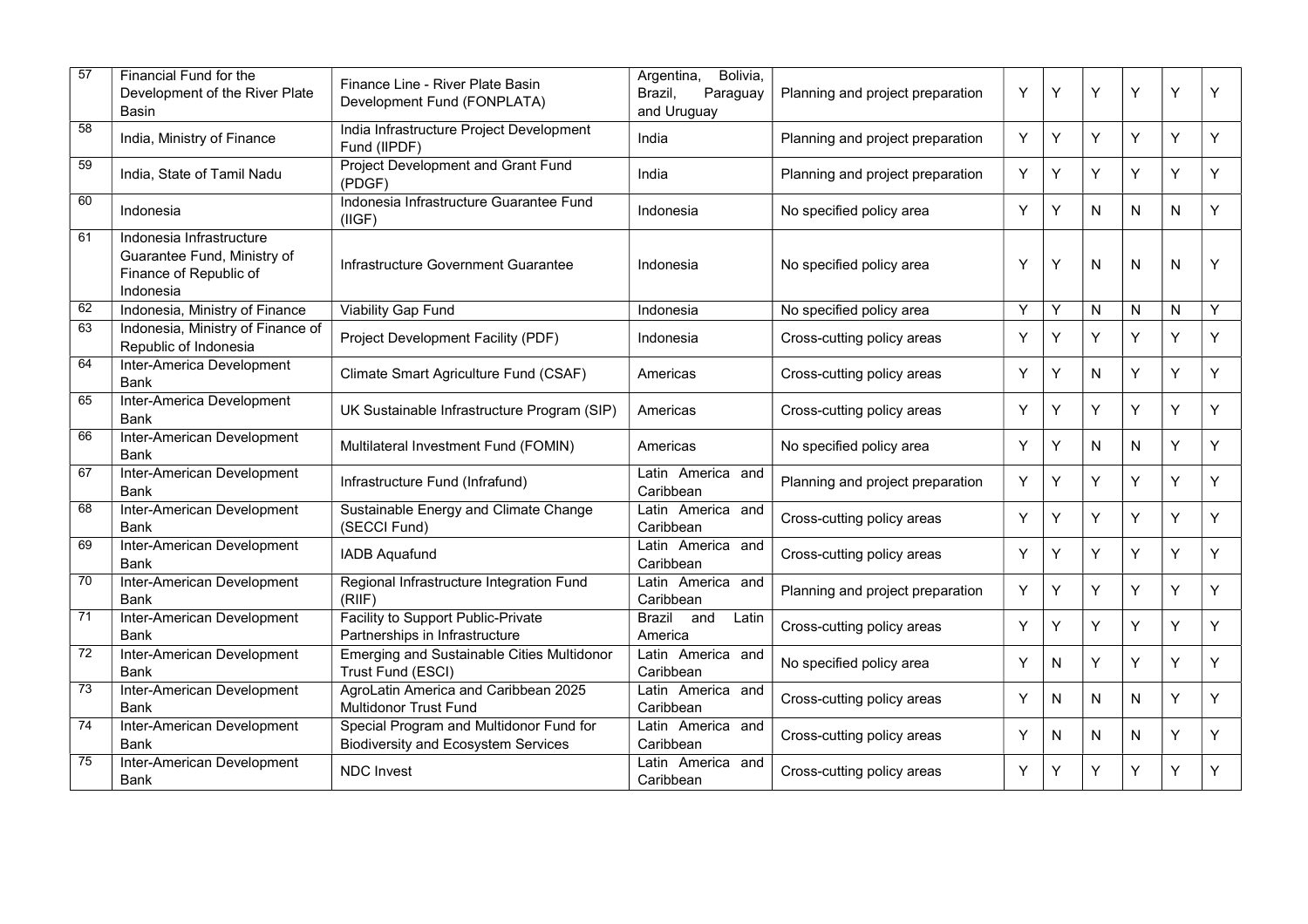| 76 | Inter-American Development<br><b>Bank</b>                                                                                                   | Fund for Integration Infrastructure (FIRII)                                                           | Americas                       | Planning and project preparation | Y | Y | Y | Y         | Υ | Y |
|----|---------------------------------------------------------------------------------------------------------------------------------------------|-------------------------------------------------------------------------------------------------------|--------------------------------|----------------------------------|---|---|---|-----------|---|---|
| 77 | Inter-American Development<br><b>Bank</b>                                                                                                   | Canadian Climate Fund for the Private<br>Sector in the Americas                                       | Latin America and<br>Caribbean | Planning and project preparation | Y | Υ | N | Υ         | N | Y |
| 78 | Inter-American Development<br><b>Bank</b>                                                                                                   | <b>Climate and Clean Energy Facility</b>                                                              | Latin America and<br>Caribbean | Planning and project preparation | Y | Υ | Y | Υ         | Y | Y |
| 79 | Inter-American Development<br>Bank                                                                                                          | Energy Efficiency Guarantee Mechanism                                                                 | Latin America and<br>Caribbean | Planning and project preparation | Y | Y | N | N         | Y | Y |
| 80 | Inter-American Development<br>Bank                                                                                                          | <b>Trade Finance Facilitation Program</b>                                                             | Latin America and<br>Caribbean | No specified policy area         | Y | Υ | N | N         | Υ | Y |
| 81 | Inter-American Development<br><b>Bank</b>                                                                                                   | Trade and Supply Chain Finance                                                                        | Latin America and<br>Caribbean | No specified policy area         | Y | Y | N | ${\sf N}$ | N | Υ |
| 82 | Inter-American Development<br>Bank                                                                                                          | Multidonor Disaster Prevention Trust Fund<br>(FDP)                                                    | Latin America and<br>Caribbean | Planning and project preparation | Y | Υ | Y | Υ         | Υ | Y |
| 83 | Inter-American Development<br>Bank, Fondo de Cooperación<br>para Agua y Saneamiento                                                         | Spanish Cooperation Fund for Water and<br>Sanitation in Latin America and the<br>Caribbean (FECASALC) | Latin America and<br>Caribbean | Cross-cutting policy areas       | Y | Υ | Y | Y         | Y | Y |
| 84 | Inter-American Development<br>Bank, Inter American Investment<br>Corporation                                                                | NDC Pipeline Accelerator Multi-Donor Trust<br>Fund (ACL)                                              | Latin America and<br>Caribbean | Planning and project preparation | Y | Y | Y | Y         | Y | Y |
| 85 | Inter-American Development<br><b>Bank, International Finance</b><br>Corporation, Banco Nacional de<br>Desenvolvimento Economico e<br>Social | Brazil Infrastructure Project Preparation Fund<br>(PSP)                                               | Brazil                         | Planning and project preparation | Y | Υ | Y | Y         | Y | Y |
| 86 | Inter-American Development<br><b>Bank, United Nations</b><br><b>Environment Programmes</b>                                                  | Caribbean Regional Fund for Wastewater<br>Management (CREW)                                           | Americas                       | Cross-cutting policy areas       | Y | Υ | Y | Y         | Y | Y |
| 87 | <b>International Finance</b><br>Corporation                                                                                                 | <b>Blended Finance Facility (BFF)</b>                                                                 | Global                         | Project delivery                 | Y | Υ | N | Υ         | Y | Υ |
| 88 | <b>International Finance</b><br>Corporation                                                                                                 | Local Currency Financing Facility (LCF)                                                               | Global                         | Project delivery                 | Y | Υ | N | Υ         | Y | Y |
| 89 | <b>International Finance</b><br>Corporation                                                                                                 | Risk Mitigation Facility (RMF)                                                                        | Global                         | Project delivery                 | Y | Y | N | Y         | Y | Y |
| 90 | <b>International Finance</b><br>Corporation                                                                                                 | Infrastructure Development Collaboration<br>Partnership Fund (DevCo)                                  | Global                         | No specified policy area         | Y | Υ | Y | Υ         | Y | Y |
| 91 | <b>International Finance</b><br>Corporation                                                                                                 | <b>Global SME Finance Facility</b>                                                                    | Global                         | Planning and project preparation | Y | Υ | N | ${\sf N}$ | Y | Y |
| 92 | <b>International Finance</b><br>Corporation                                                                                                 | Global Agriculture and Food Security<br>Program (GAFSP)                                               | Global                         | Planning and project preparation | Y | Υ | Y | Y         | Υ | Y |
| 93 | International Finance<br>Corporation                                                                                                        | Managed Co-Lending Portfolio Program<br>(MCPP) Infrastructure                                         | <b>Emerging markets</b>        | No specified policy area         | Y | Υ | N | N         | N | Y |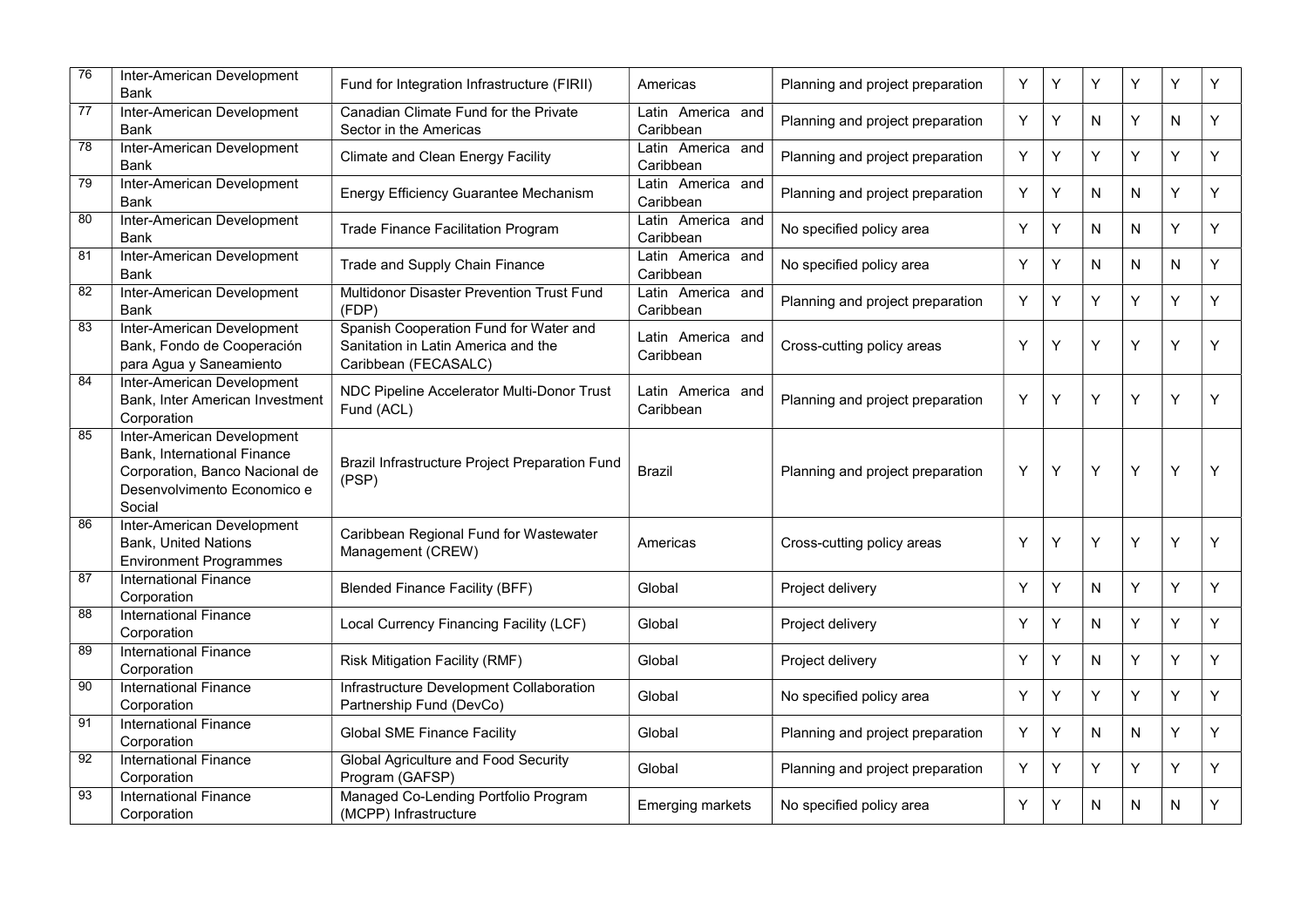| 94              | Japan Bank for International<br>Cooperation                                                                                  | Global action for Reconciling Economic<br>growth and Environmental preservation<br>(GREEN) Facility                                   | Global                             | No specified policy area         | Y | Y | Y | Y | Y | Y |
|-----------------|------------------------------------------------------------------------------------------------------------------------------|---------------------------------------------------------------------------------------------------------------------------------------|------------------------------------|----------------------------------|---|---|---|---|---|---|
| 95              | Japan Bank for International<br>Cooperation                                                                                  | Global Facility to Promote Quality<br>Infrastructure Investment for Environmental<br>Preservation and Sustainable Growth (QI-<br>ESG) | Global                             | No specified policy area         | Y | Υ | Y | Υ | Y | Y |
| 96              | Japan International Cooperation<br>Agency                                                                                    | Private-Sector Investment Finance                                                                                                     | <b>Emerging markets</b>            | No specified policy area         | Y | Υ | Υ | Y | Y | Y |
| 97              | Japan International Cooperation<br>Agency, Inter-American<br>Development Bank, IDB Invest                                    | <b>IDB CORE</b>                                                                                                                       | Latin America and<br>the Caribbean | No specified policy area         | Y | Y | Y | Y | Y | Y |
| $\overline{98}$ | Mexico                                                                                                                       | National Infrastructure Fund Trust Fund<br>(FONADIN)                                                                                  | Mexico                             | Cross-cutting policy areas       | Y | Υ | Υ | Y | Y | Y |
| 99              | Mexico, BANOBRAS - National<br>Bank for Public Works and<br>Services of Mexico                                               | <b>BANOBRAS</b>                                                                                                                       | Mexico                             | Planning and project preparation | Y | Υ | N | N | N | Y |
| 100             | <b>Multilateral Investment Fund</b>                                                                                          | Multilateral Investment Fund (MIF) New<br>Frontiers in Public-Private Partnerships<br>Program                                         | Latin America and<br>Caribbean     | Planning and project preparation | Y | Υ | Υ | Υ | Y | Y |
| 101             | Netherlands Development<br>Finance Company                                                                                   | Access to Energy Fund                                                                                                                 | Global                             | Project delivery                 | Y | Y | Y | Y | Y | Y |
| 102             | Netherlands Ministry of Foreign<br>Affairs/Netherlands Enterprise<br>Agency (RVO.nl)                                         | DRIVE (Development Related Infrastructure<br>Investment Vehicle)                                                                      | Global                             | Project delivery                 | Y | Y | Y | Y | Y | Y |
| 103             | Netherlands Ministry of Foreign<br>Affairs/Netherlands Enterprise<br>Agency (RVO.nl)                                         | D2B (Develop to Build)                                                                                                                | Global                             | Planning and project preparation | Y | Υ | Υ | Υ | Y | Y |
| 104             | Netherlands, Ministry of Foreign<br>Affairs of the Netherlands/Dutch<br>Development Bank                                     | Building Prospects (formerly known as IDF)                                                                                            | Global                             | Project delivery                 | Y | Υ | Υ | Y | Y | Y |
| 105             | Nordic Development Fund                                                                                                      | <b>Energy and Environment Partnership</b>                                                                                             | Africa                             | No specified policy area         | Y | Υ | Υ | Y | N | Υ |
| 106             | Overseas Private Investment<br>Corporation, the U.S.<br>Department of State, the U.S.<br><b>Trade and Development Agency</b> | U.S.-Africa Clean Energy Finance Initiative<br>(ACEF)                                                                                 | Africa                             | Planning and project preparation | Y | Y | Υ | Y | Y | Y |
| 107             | Philippines PPP Center                                                                                                       | Project Development and Monitoring Facility<br>(PDMF)                                                                                 | Philippines                        | Planning and project preparation | Y | Y | Υ | Y | Y | Y |
| 108             | Philippines, National Economic<br>and Development Authority<br>Philippines (NEDA)                                            | Project Development and Other Related<br>Studies Fund (PDORS)                                                                         | Philippines                        | Planning and project preparation | Y | Υ | Υ | Υ | Υ | Y |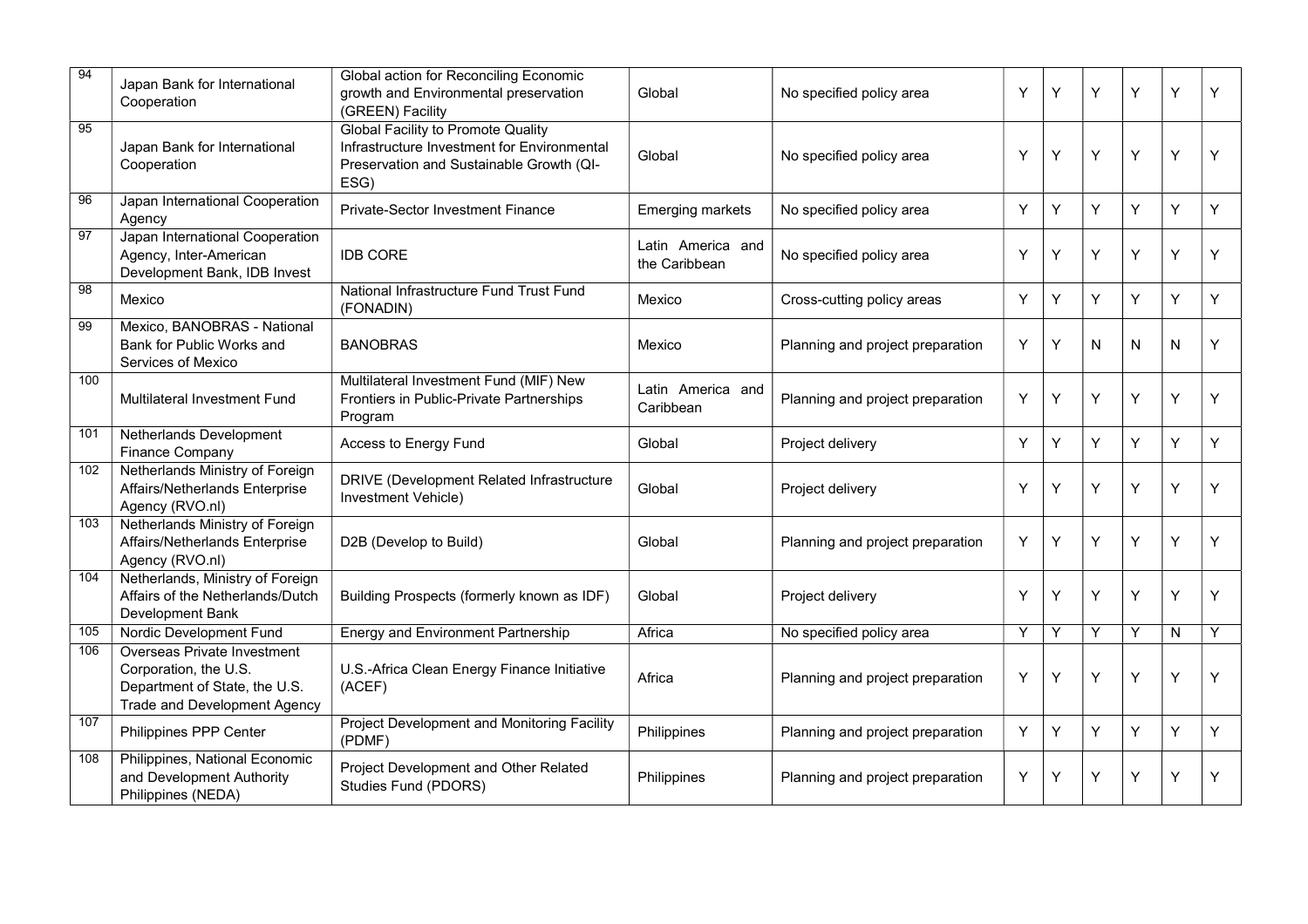| 109 | Private Infrastructure<br>Development Group                                                                                                                                                                                                                                              | Technical Assistance Facility (TAF) of the<br>Private Infrastructure Development Group | Global                             | Cross-cutting policy areas                                      | Υ | Υ | Υ | Y         | Υ | Y |
|-----|------------------------------------------------------------------------------------------------------------------------------------------------------------------------------------------------------------------------------------------------------------------------------------------|----------------------------------------------------------------------------------------|------------------------------------|-----------------------------------------------------------------|---|---|---|-----------|---|---|
| 110 | Private Infrastructure<br>Development Group                                                                                                                                                                                                                                              | InfraCo Africa                                                                         | Africa                             | Planning and project preparation                                | Y | Y | Υ | Y         | Y | Y |
| 111 | Saudi Arabia                                                                                                                                                                                                                                                                             | Saudi Fund for Development (SFD)                                                       | Global                             | No specified policy area                                        | Y | N | N | N         | N | Y |
| 112 | Southern African Development<br>Community                                                                                                                                                                                                                                                | SADC Project Preparation and Development<br>Unit                                       | Africa                             | Planning and project preparation                                | Y | Y | Y | Y         | Y | Y |
| 113 | Subsecretaría de Desarrollo<br>Regional                                                                                                                                                                                                                                                  | Fondo Nacional de Desarrollo Regional<br>(FNDR)                                        | Chile                              | Planning and project preparation                                | Y | Y | Y | Y         | Y | Y |
| 114 | <b>United Nations Framework</b><br>Convention on Climate Change                                                                                                                                                                                                                          | Green Climate Fund (GCF)                                                               | Global                             | Cross-cutting policy areas                                      | Y | Y | Y | Y         | Y | Y |
| 115 | <b>United Nations Industrial</b><br>Development Organization,<br>Renewable Energy and Energy<br><b>Efficiency Partnership</b>                                                                                                                                                            | Climate Technology Initiative Private<br>Financing Advisory Network (CTI PFAN)         | Africa                             | Cross-cutting policy areas                                      | Y | Y | N | ${\sf N}$ | Y | Y |
| 116 | <b>USAID</b>                                                                                                                                                                                                                                                                             | USAID African Infrastructure Program                                                   | Africa                             | No specified policy area                                        | Υ | Υ | N | N         | Y | Y |
| 117 | <b>World Bank</b>                                                                                                                                                                                                                                                                        | Public private infrastructure advisory facility<br>(PPIAF)                             | Global                             | Cross-cutting policy areas                                      | Y | Y | Υ | Υ         | Υ | Y |
| 118 | <b>World Bank</b>                                                                                                                                                                                                                                                                        | <b>InfraVentures</b>                                                                   | Global                             | Planning and project preparation                                | Y | Y | Y | Y         | Y | Y |
| 119 | World Bank                                                                                                                                                                                                                                                                               | Policy & HR Development Fund                                                           | Africa                             | Planning and project preparation                                | Y | N | N | N         | Y | Y |
| 120 | World Bank and Government of<br>Japan                                                                                                                                                                                                                                                    | Quality Infrastructure Investment (QII)<br>Partnership                                 | Global                             | Cross-cutting policy areas                                      | Y | Y | Υ | Y         | Y | Y |
| 121 | World Bank, Asian Development<br>Bank, Asian Infrastructure<br>Investment Bank, European<br>Bank for Reconstruction and<br>Development, European<br>Investment Bank, Inter-<br>American Development Bank,<br><b>International Finance</b><br>Corporation and Islamic<br>Development Bank | Global Infrastructure Facility (GIF)                                                   | <b>EMDEs</b>                       | Planning and project preparation,<br>Cross-cutting policy areas | Y | Y | Y | Υ         | Y | Y |
| 122 | World Bank, AusAid                                                                                                                                                                                                                                                                       | South Asia Infrastructure for Growth Trust<br>Fund                                     | Asia                               | Cross-cutting policy areas                                      | Y | Y | Y | Y         | Y | Y |
| 123 | World Bank, International<br>Finance Corporation, Islamic<br>Development Bank                                                                                                                                                                                                            | Arab Financing Facility for Infrastructure<br>(AFFI)                                   | East and<br>Middle<br>North Africa | Cross-cutting policy areas                                      | Y | Υ | Υ | Υ         | Y | Y |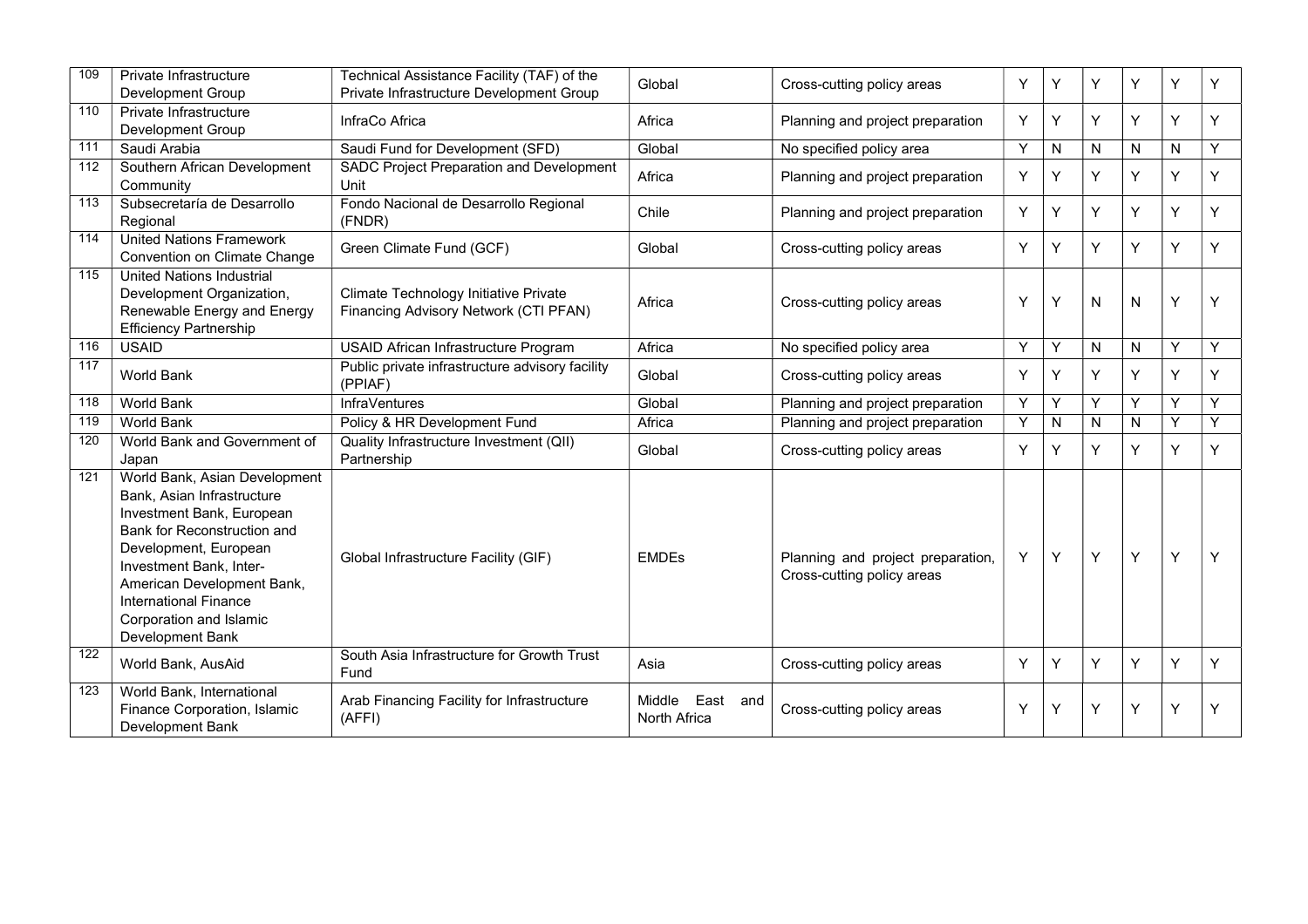## **Annex 4 – Sample response to GI Hub's Request for Information**

#### **ANNEX A: QUALITY INFRASTRUCTURE INVESTMENT RESOURCE TEMPLATE**

| Title of the Resource                                                                                    | Public Investment Management Assessment (PIMA)                                                                                                                              |                                                                                                                                                                                                                            |  |  |  |  |
|----------------------------------------------------------------------------------------------------------|-----------------------------------------------------------------------------------------------------------------------------------------------------------------------------|----------------------------------------------------------------------------------------------------------------------------------------------------------------------------------------------------------------------------|--|--|--|--|
| Name of the<br>Organisation<br>Publishing the<br>Resource                                                | <b>IMF</b>                                                                                                                                                                  |                                                                                                                                                                                                                            |  |  |  |  |
| Author(s) Name(s)<br>(last name, first<br>initial)                                                       |                                                                                                                                                                             |                                                                                                                                                                                                                            |  |  |  |  |
| Type (select one<br>option)                                                                              | $\Box$ academic paper<br>$\Box$ reference guide<br>$\Box$ report<br>$\boxtimes$ framework/toolkit<br>$\Box$ case study                                                      | $\square$ website<br>$\Box$ data<br>$\Box$ analysis<br>$\square$ other knowledge product                                                                                                                                   |  |  |  |  |
| URL                                                                                                      | https://www.imf.org/external/np/fad/publicinvestment/                                                                                                                       |                                                                                                                                                                                                                            |  |  |  |  |
| <b>Publication Date</b><br>(yyyy.mm.dd)                                                                  | 2015.05.01<br>2018.05.10                                                                                                                                                    |                                                                                                                                                                                                                            |  |  |  |  |
| Geographic Scope                                                                                         | $\boxtimes$ Global $\Box$ Africa $\Box$ Americas $\Box$ Asia $\Box$ Europe $\Box$ Oceania<br>$\square$ or country ()                                                        |                                                                                                                                                                                                                            |  |  |  |  |
| <b>Sector Focus</b><br>(select <b>one</b> )                                                              | $\boxtimes$ all sectors<br>$\Box$ energy<br>$\Box$ transport<br>$\square$ social infrastructure                                                                             | $\Box$ information and communications<br>$\Box$ water, waste and sanitation<br>$\square$ other sector ()                                                                                                                   |  |  |  |  |
| Policy Area Focus<br>(select one)                                                                        | $\boxtimes$ governance<br>$\Box$ planning and project<br>preparation<br>$\Box$ procurement                                                                                  | $\Box$ project delivery<br>$\Box$ regulatory<br>$\Box$ no specified policy area                                                                                                                                            |  |  |  |  |
| <b>QII Principle</b><br>(select as many as<br>may be appropriate)                                        | $\Box$ Principle 1: Raising Economic Efficiency in View of Life-Cycle Cost<br>$\Box$ Principle 2: Integrating Environmental Considerations in<br>Infrastructure Investments |                                                                                                                                                                                                                            |  |  |  |  |
| Note: For guidance<br>regarding the<br>selection, see the<br>Draft QII Principles<br>and Table 1, below. | <b>Risks</b><br>Investment                                                                                                                                                  | $\Box$ Principle 3: Building Resilience against Natural Disasters and Other<br>$\Box$ Principle 4: Integrating Social Considerations in Infrastructure<br>$\boxtimes$ Principle 5: Strengthening Infrastructure Governance |  |  |  |  |